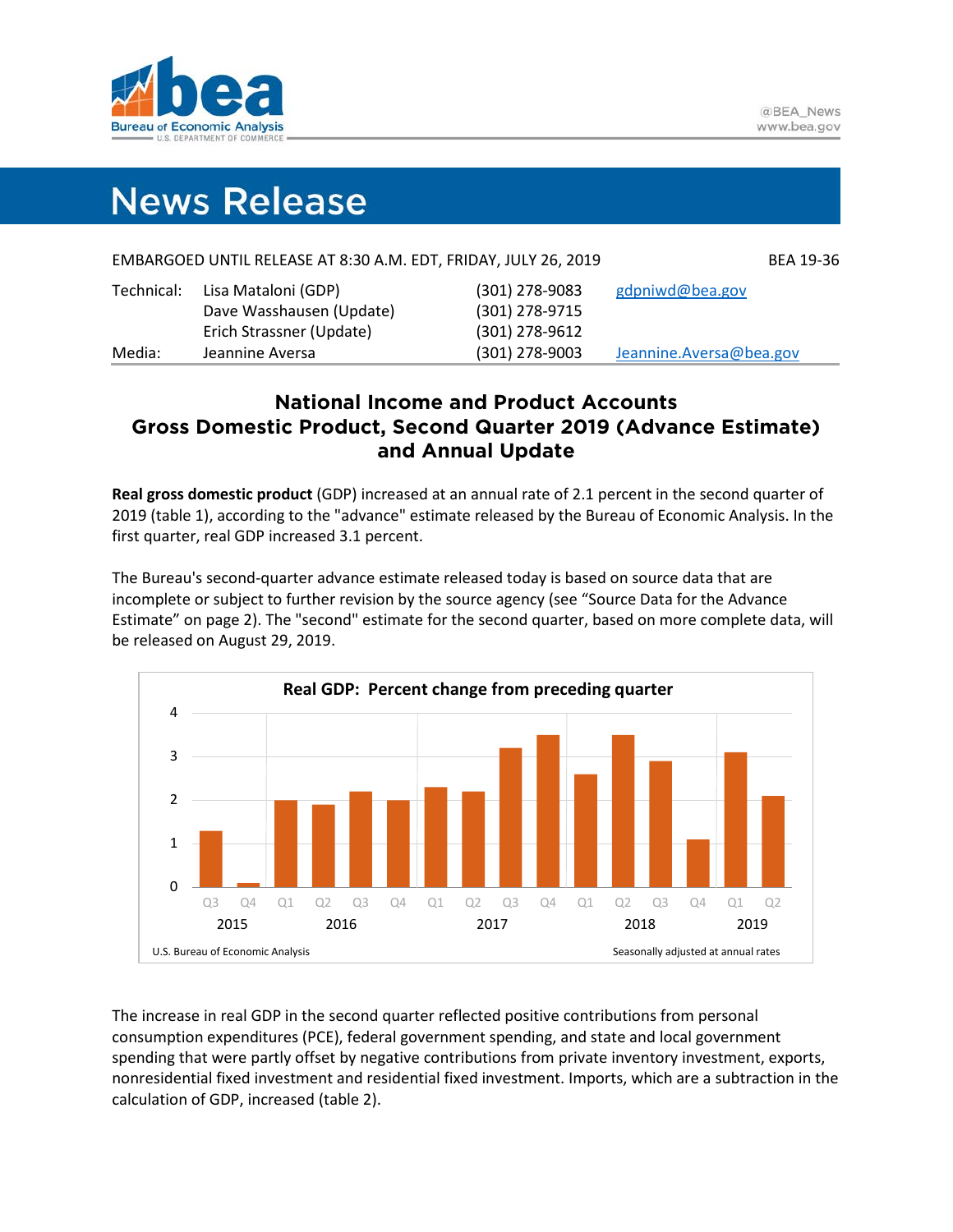

The deceleration in real GDP in the second quarter reflected downturns in inventory investment, exports, and nonresidential fixed investment. These downturns were partly offset by accelerations in PCE and federal government spending.

**Current-dollar GDP** increased 4.6 percent, or \$239.1 billion, in the second quarter to a level of \$21.34 trillion. In the first quarter, current-dollar GDP increased 3.9 percent, or \$201.0 billion (table 1 and table 3).

The **price index for gross domestic purchases** increased 2.2 percent in the second quarter, compared with an increase of 0.8 percent in the first quarter (table 4). **The PCE price index** increased 2.3 percent, compared with an increase of 0.4 percent. Excluding food and energy prices, the PCE price index increased 1.8 percent, compared with an increase of 1.1 percent.

# **Personal Income (table 8)**

**Current-dollar personal income** increased \$244.2 billion in the second quarter, compared with an increase of \$269.8 billion in the first quarter. Decelerations in compensation and in personal current transfer receipts were partly offset by an upturn in personal income receipts on assets and a deceleration in contributions for government social insurance (a subtraction in the calculation of personal income).

**Disposable personal income** increased \$193.4 billion, or 4.9 percent, in the second quarter, compared with an increase of \$190.6 billion, or 4.8 percent, in the first quarter. **Real disposable personal income** increased 2.5 percent, compared with an increase of 4.4 percent.

**Personal saving** was \$1.32 trillion in the second quarter, compared with \$1.37 trillion in the first quarter. The **personal saving rate** -- personal saving as a percentage of disposable personal income - was 8.1 percent in the second quarter, compared with 8.5 percent in the first quarter.

# **Source Data for the Advance Estimate**

Information on the source data and key assumptions used for unavailable source data in the advance estimate is provided in a [Technical Note](https://www.bea.gov/system/files/2019-07/tech2q19_adv.pdf) that is posted with the news release on BEA's Web site. A detailed ["Key Source Data and Assumptions"](https://www.bea.gov/system/files/2019-07/GDPKeySource_2q19_07-26-19.xlsx) file is also posted for each release. For information on updates to GDP, see the "Additional Information" section that follows.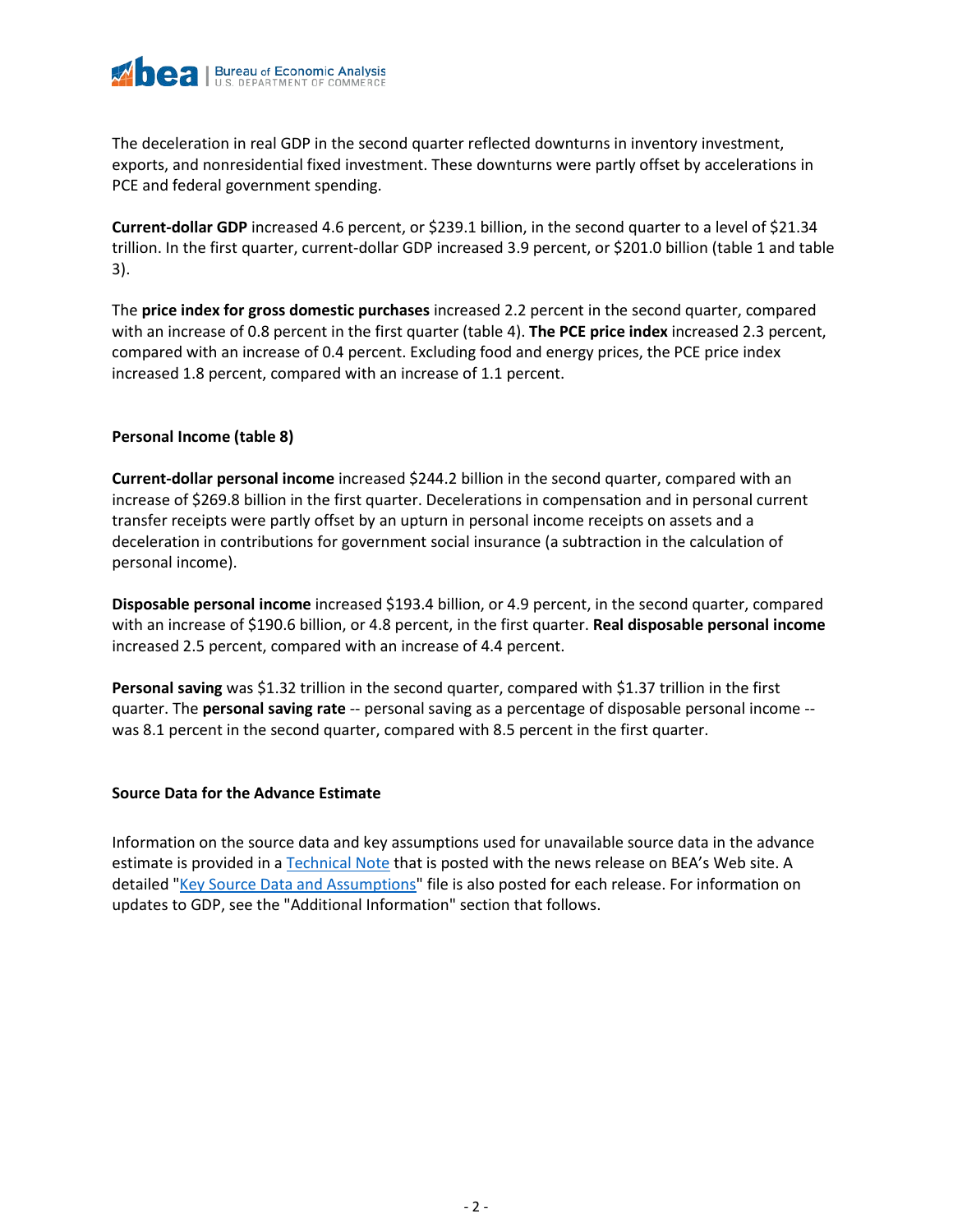

# **Annual Update of the National Income and Product Accounts**

The estimates released today also reflect the results of the Annual Update of the National Income and Product Accounts (NIPAs). The update covers the first quarter of 2014 through the first quarter of 2019.

With today's release, most NIPA tables are available through [BEA's Interactive Data application](https://apps.bea.gov/iTable/index_nipa.cfm) on the BEA Web site [\(www.bea.gov\)](http://www.bea.gov/). See "Information on [Updates to the National Income and Product](http://www.bea.gov/information-updates-national-income-and-product-accounts)  [Accounts"](http://www.bea.gov/information-updates-national-income-and-product-accounts) for the complete table release schedule and a [summary of results for 2014 through 2018,](https://www.bea.gov/docs/gdp/summary-of-results-for-2014-2018-full-text-and-tables) which includes a discussion of methodology changes. A table showing the major current-dollar revisions and their sources for each component of GDP, national income, and personal income is also provided. The August 2019 *Survey of Current Business* will contain an article describing the update in more detail.

Previously published estimates, which are superseded by today's release, are found in **BEA's archives**.

# **Updates for the first quarter of 2019**

For the first quarter of 2019, **real GDP** is estimated to have increased 3.1 percent (table 1), the same as previously published. Downward revisions to exports, state and local government spending, and private inventory investment were offset by upward revisions to PCE and federal government spending.

For the period of expansion from the second quarter of 2009 to the first quarter of 2019, real GDP increased at an annual rate of 2.3 percent, the same as previously published.

**Real GDI** is now estimated to have increased 3.2 percent in the first quarter (table 1); in the previously published estimates, first-quarter GDI was estimated to have increased 1.0 percent.

|                                      |                          | First Quarter 2019                      |
|--------------------------------------|--------------------------|-----------------------------------------|
|                                      | <b>Previous Estimate</b> | Revised                                 |
|                                      |                          | (Percent change from preceding quarter) |
| Real GDP                             | 3.1                      | 3.1                                     |
| Current-dollar GDP                   | 3.8                      | 3.9                                     |
| Real GDI                             | 1.0                      | 3.2                                     |
| Average of Real GDP and GDI          | 2.1                      | 3.1                                     |
| Gross domestic purchases price index | 0.8                      | 0.8                                     |
| PCE price index                      | 0.5                      | 0.4                                     |

\* \* \*

Next release, August 29, 2019 at 8:30 A.M. EDT Gross Domestic Product, Second Quarter 2019 (Second Estimate) Corporate Profits, Second Quarter 2019 (Preliminary Estimate)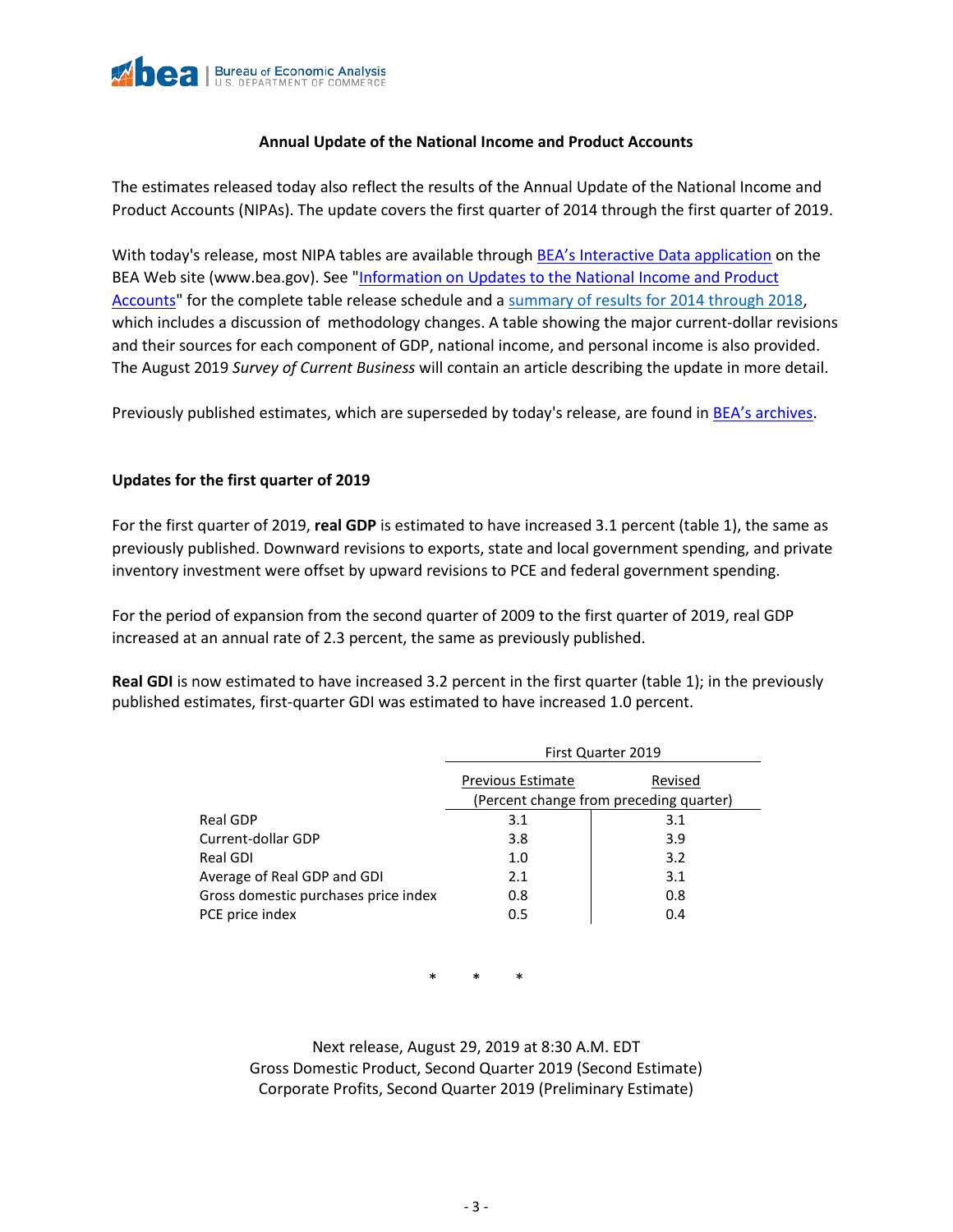# **Additional Information**

#### **Resources**

Additional resources available at [www.bea.gov](https://www.bea.gov/)**:** 

- Stay informed about BEA developments by reading the BE[A blog,](https://www.bea.gov/news/blog) signing up for BEA's email [subscription service,](https://www.bea.gov/_subscribe/) or following BEA on Twitter [@BEA\\_News.](https://www.twitter.com/BEA_News)
- Historical time series for these estimates can be accessed in BEA's [interactive data application.](https://apps.bea.gov/itable/index.cfm)
- Access BEA data by registering for BEA's data [application programming interface](https://apps.bea.gov/API/signup/index.cfm) (API).
- For more on BEA's statistics, see our monthly online journal, the *[Survey of Current Business](https://apps.bea.gov/scb/index.htm)*.
- BEA'[s news release schedule](https://www.bea.gov/news/schedule)
- **[NIPA Handbook:](https://www.bea.gov/resources/methodologies/nipa-handbook)** Concepts and Methods of the U.S. National Income and Product Accounts

#### **Definitions**

*Gross domestic product* (GDP) is the value of the goods and services produced by the nation's economy less the value of the goods and services used up in production. GDP is also equal to the sum of personal consumption expenditures, gross private domestic investment, net exports of goods and services, and government consumption expenditures and gross investment.

*Gross domestic income* (GDI) is the sum of incomes earned and costs incurred in the production of GDP. In national economic accounting, GDP and GDI are conceptually equal. In practice, GDP and GDI differ because they are constructed using largely independent source data.

*Current-dollar estimates* are valued in the prices of the period when the transactions occurred—that is, at "market value." Also referred to as "nominal estimates" or as "current-price estimates."

*Real values* are inflation-adjusted estimates—that is, estimates that exclude the effects of price changes.

The *gross domestic purchases price index* measures the prices of final goods and services purchased by U.S. residents.

The *personal consumption expenditure price index* measures the prices paid for the goods and services purchased by, or on the behalf of, "persons."

*Personal income* is the income received by, or on behalf of, all persons from all sources: from participation as laborers in production, from owning a home or business, from the ownership of financial assets, and from government and business in the form of transfers. It includes income from domestic sources as well as the rest of world. It does not include realized or unrealized capital gains or losses.

*Disposable personal income* is the income available to persons for spending or saving. It is equal to personal income less personal current taxes.

*Personal outlays* is the sum of personal consumption expenditures, personal interest payments, and personal current transfer payments.

*Personal saving* is personal income less personal outlays and personal current taxes.

The *personal saving rate* is personal saving as a percentage of disposable personal income.

*Profits from current production*, referred to as corporate profits with inventory valuation adjustment (IVA) and capital consumption adjustment (CCAdj) in the National Income and Product Accounts (NIPAs), is a measure of the net income of corporations before deducting income taxes that is consistent with the value of goods and services measured in GDP. The IVA and CCAdj are adjustments that convert inventory withdrawals and depreciation of fixed assets reported on a tax-return, historical-cost basis to the current-cost economic measures used in the national income and product accounts. Profits for domestic industries reflect profits for all corporations located within the geographic borders of the United States. The rest-ofthe-world (ROW) component of profits is measured as the difference between profits received from ROW and profits paid to ROW.

For more definitions, see the **Glossary: National Income and** [Product Accounts.](https://www.bea.gov/sites/default/files/methodologies/nipa-handbook-all-chapters.pdf#page=415)

# **Statistical conventions**

*Annual-vs-quarterly rates.* Quarterly seasonally adjusted values are expressed at annual rates, unless otherwise specified. This convention is used for BEA's featured, seasonally adjusted measures to facilitate comparisons with related and historical data. For details, see the FAQ ["Why does BEA publish estimates at annual rates?"](https://www.bea.gov/help/faq/121) Quarterly not seasonally adjusted values are expressed only at quarterly rates.

*Percent changes.* Percent changes in quarterly seasonally adjusted series are displayed at annual rates, unless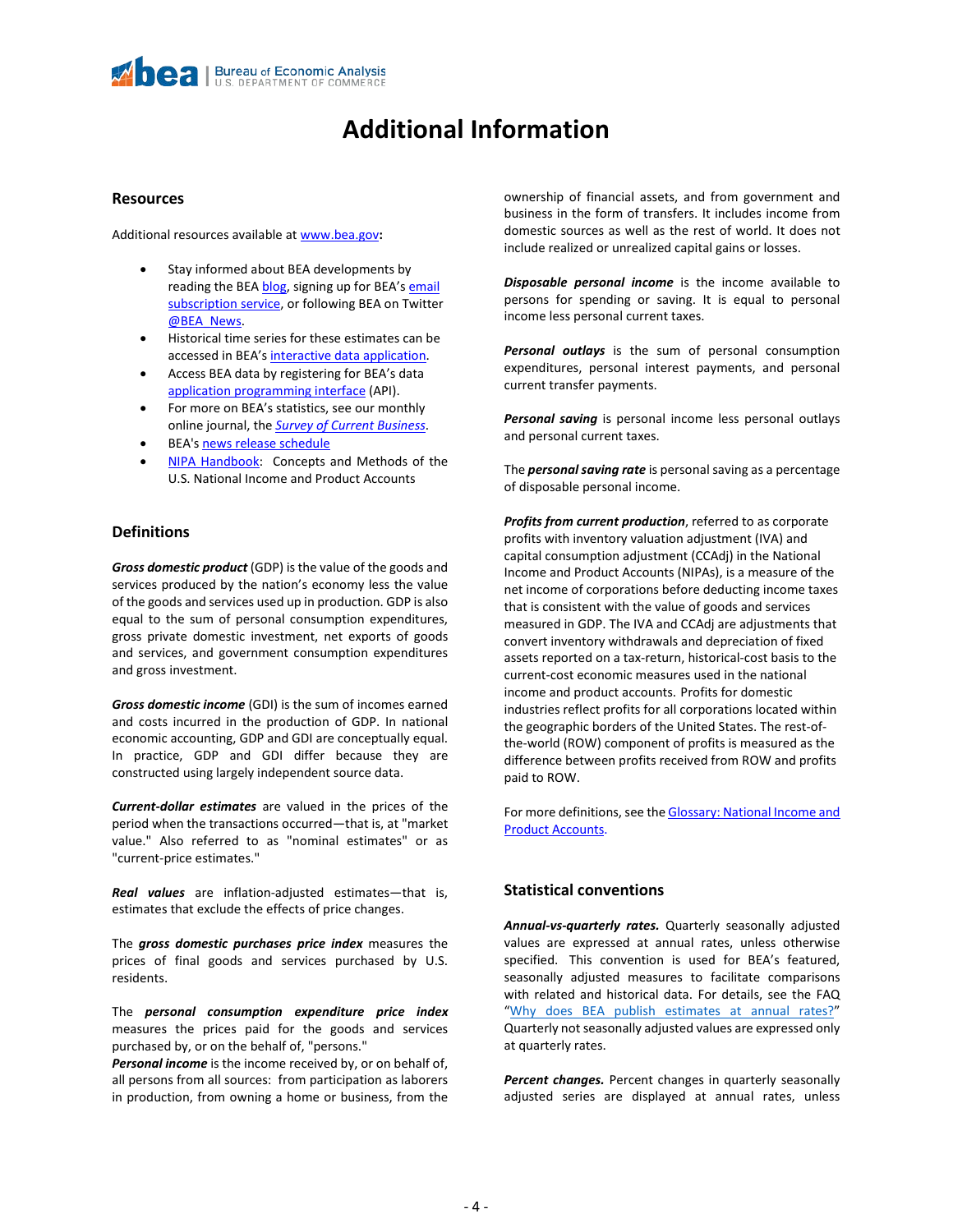otherwise specified. For details, see the FAQ "How is [average annual growth calculated?](https://www.bea.gov/help/faq/463)" Percent changes in quarterly not seasonally adjusted values are calculated from the same quarter one year ago. All published percent changes are calculated from unrounded data.

*Calendar years and quarters*. Unless noted otherwise, annual and quarterly data are presented on a calendar basis.

*Quantities and prices.* Quantities, or "real" volume measures, and prices are expressed as index numbers with a specified reference year equal to 100 (currently 2012). Quantity and price indexes are calculated using a Fisherchained weighted formula that incorporates weights from two adjacent periods (quarters for quarterly data and annuals for annual data). For details on the calculation of quantity and price indexes, see Chapter 4: Estimating Methods in the [NIPA Handbook.](https://www.bea.gov/resources/methodologies/nipa-handbook) 

*Chained-dollar values* are calculated by multiplying the quantity index by the current dollar value in the reference year (2012) and then dividing by 100. Percent changes calculated from real quantity indexes and chained-dollar levels are conceptually the same; any differences are due to rounding. Chained-dollar values are not additive because the relative weights for a given period differ from those of the reference year. In tables that display chained-dollar values, a "residual" line shows the difference between the sum of detailed chained-dollar series and its corresponding aggregate.

#### **Updates to GDP**

BEA releases three vintages of the current quarterly estimate for GDP: "Advance" estimates are released near the end of the first month following the end of the quarter and are based on source data that are incomplete or subject to further revision by the source agency; "second" and "third" estimates are released near the end of the second and third months, respectively, and are based on more detailed and more comprehensive data as they become available.

Annual and comprehensive updates are typically released in late July. Annual updates generally cover at least the 5 most recent calendar years (and their associated quarters) and incorporate newly available major annual source data as well as some changes in methods and definitions to improve the accounts. Comprehensive (or benchmark) updates are carried out at about 5-year intervals and incorporate major periodic source data, as well as major conceptual improvements.

The table below shows the average revisions to the quarterly percent changes in real GDP between different estimate vintages, without regard to sign.

| Vintage                          | <b>Average Revision</b><br>Without Regard to Sign<br>(percentage points, annual rates) |
|----------------------------------|----------------------------------------------------------------------------------------|
| Advance to second                | 0.5                                                                                    |
| Advance to third                 | 0.6                                                                                    |
| Second to third                  | 0.2                                                                                    |
| Advance to latest                | 1.2                                                                                    |
|                                  | Note - Based on estimates from 1993 through 2017. For                                  |
|                                  | more information on GDP updates, see Revision                                          |
| Information on the BEA Web site. |                                                                                        |

The larger average revision from the advance to the latest estimate reflects the fact that periodic comprehensive updates include major statistical and methodological improvements.

Unlike GDP, an advance current quarterly estimate of GDI is not released because data on domestic profits and on net interest of domestic industries are not available. For fourth quarter estimates, these data are not available until the third estimate.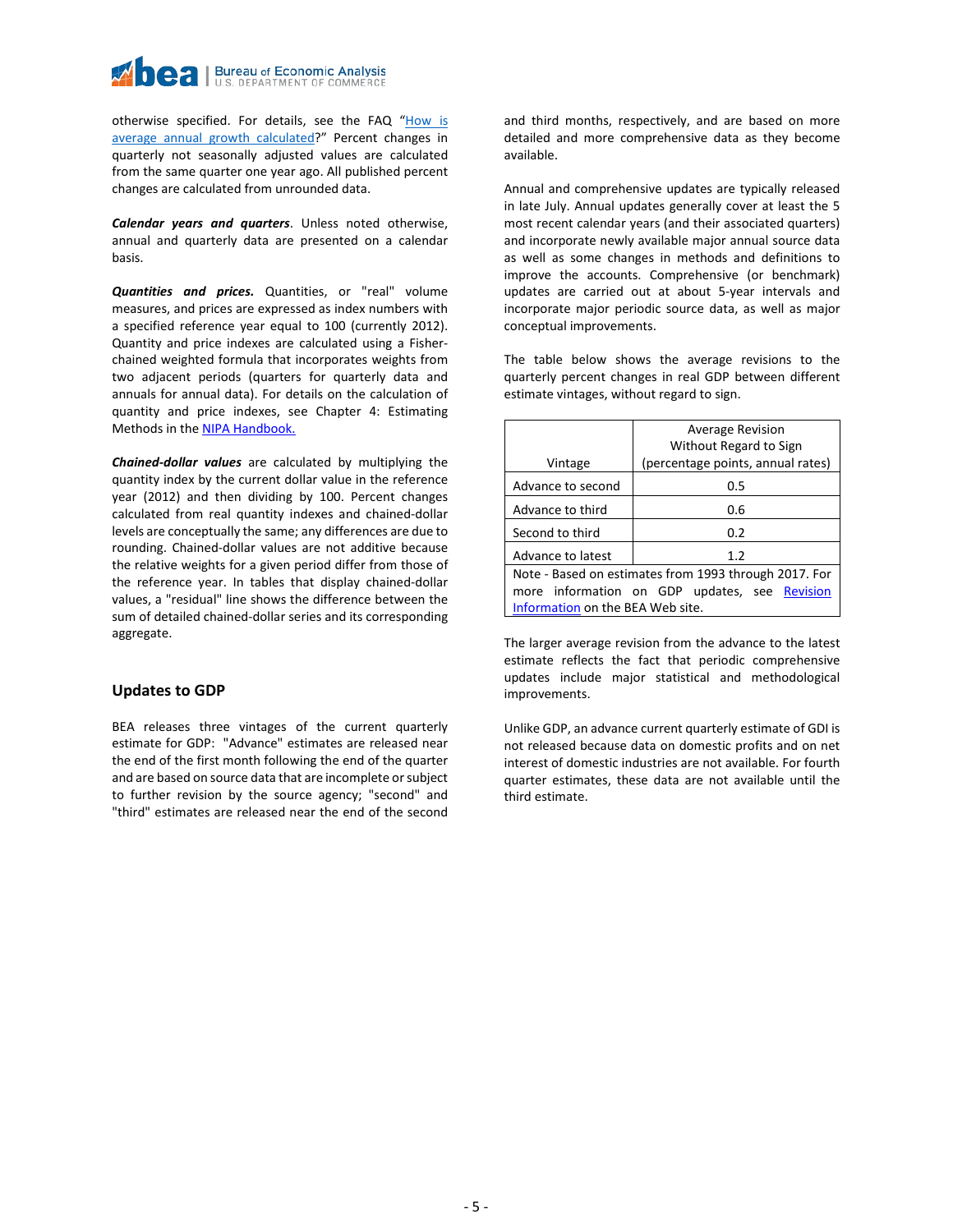### **Zhea Bureau of Economic Analysis**<br>U.S. DEPARTMENT OF COMMERCE

#### **List of GDP News Release Tables**

- Table 1. Real Gross Domestic Product and Related Measures: Percent Change from Preceding Period
- Table 2. Contributions to Percent Change in Real Gross Domestic Product
- Table 3. Gross Domestic Product: Level and Change From Preceding Period
- Table 4. Price Indexes for Gross Domestic Product and Related Measures: Percent Change from Preceding Period
- Table 5. Real Gross Domestic Product: Annual Percent Change
- Table 6. Real Gross Domestic Product: Percent Change from Quarter One Year Ago
- Table 7. Relation of Gross Domestic Product, Gross National Product, and National Income
- Table 8. Personal Income and Its Disposition
- Table 9. Corporate Profits: Level and Percent Change
- Table 10. Corporate Profits by Industry: Level and Change From Preceding Period
- Table 11. Gross Value Added of Nonfinancial Domestic Corporate Business
- Appendix Table A. Real Gross Domestic Product and Related Aggregates: Percent Change From Preceding Period and Contributions to Percent Change
- Appendix Table B. Not Seasonally Adjusted Real Gross Domestic Product: Level and Percent Change From Quarter One Year Ago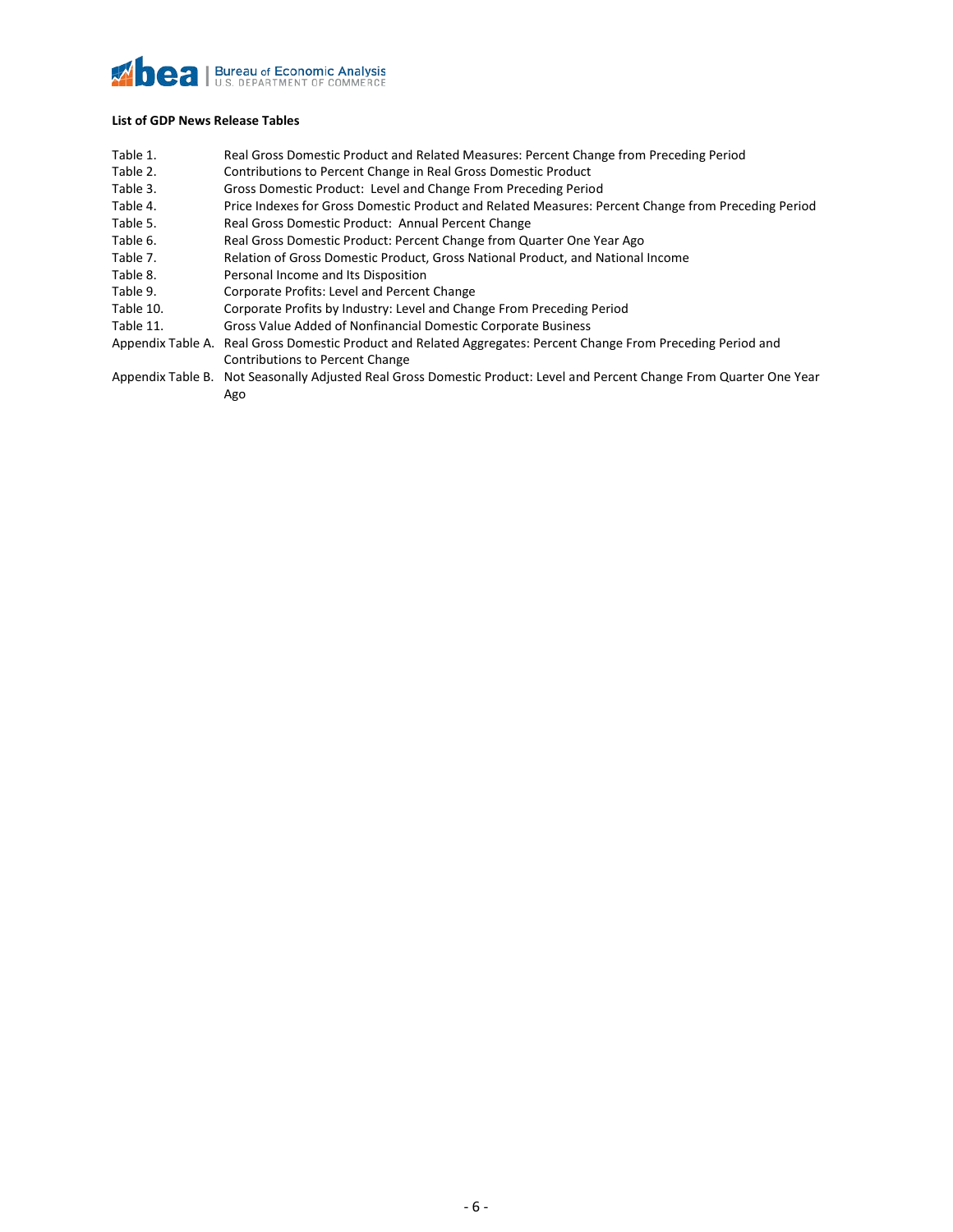# **Table 1. Real Gross Domestic Product and Related Measures: Percent Change From Preceding Period**

|              |                                        |        |      |        |         |                |         |        |        |        | Seasonally adjusted at annual rates |        |                |      |        |        |        |        |        |          |                |
|--------------|----------------------------------------|--------|------|--------|---------|----------------|---------|--------|--------|--------|-------------------------------------|--------|----------------|------|--------|--------|--------|--------|--------|----------|----------------|
| Line         |                                        | 2016   | 2017 | 2018   | 2015    |                |         | 2016   |        |        |                                     | 2017   |                |      |        | 2018   |        |        | 2019   |          | Line           |
|              |                                        |        |      |        | Q3      | Q4             | Q1      | Q2     | Q3     | Q4     | Q1                                  | Q2     | Q <sub>3</sub> | Q4   | Q1     | Q2     | Q3     | Q4     | Q1     | Q2       |                |
| $\mathbf{1}$ | Gross domestic product (GDP)           | 1.6    | 2.4  | 2.9    | 1.3     | 0.1            | 2.0     | 1.9    | 2.2    | 2.0    | 2.3                                 | 2.2    | 3.2            | 3.5  | 2.5    | 3.5    | 2.9    | 1.1    | 3.1    | 2.1      | $\mathbf{1}$   |
|              | 2 Personal consumption expenditures    | 2.7    | 2.6  | 3.0    | 3.1     | 1.8            | 3.2     | 2.9    | 2.6    | 2.5    | 2.4                                 | 2.4    | 2.4            | 4.6  | 1.7    | 4.0    | 3.5    | 1.4    | 1.1    | 4.3      | $\overline{2}$ |
| 3            | Goods                                  | 3.6    | 3.9  | 4.1    | 4.6     | 1.5            | 4.2     | 4.5    | 4.0    | 1.9    | 3.2                                 | 5.5    | 4.1            | 7.5  | 1.3    | 5.4    | 3.6    | 1.6    | 1.5    | 8.3      | $\mathfrak{Z}$ |
| 4            | Durable goods                          | 6.1    | 6.9  | 6.3    | 5.3     | 2.3            | 5.8     | 7.0    | 10.8   | 5.8    | 3.4                                 | 7.7    | 7.8            | 12.2 | 2.3    | 8.0    | 3.6    | 1.3    | 0.3    | 12.9     | $\overline{4}$ |
| 5            | Nondurable goods                       | 2.4    | 2.5  | 3.0    | 4.2     | 1.1            | 3.4     | 3.2    | 0.6    | 0.0    | 3.1                                 | 4.3    | 2.2            | 5.1  | 0.7    | 4.1    | 3.6    | 1.7    | 2.2    | 6.0      | 5              |
| 6            | Services                               | 2.3    | 2.0  | 2.5    | 2.4     | 2.0            | 2.7     | 2.2    | 1.9    | 2.8    | 2.0                                 | 1.0    | 1.6            | 3.4  | 1.9    | 3.4    | 3.4    | 1.4    | 1.0    | 2.5      | 6              |
|              | Gross private domestic investment      | $-1.3$ | 4.4  | 5.1    | $-0.5$  | $-6.0$         | $-1.6$  | $-1.7$ | 0.5    | 9.3    | 3.4                                 | 3.6    | 7.4            | 4.7  | 6.2    | $-1.8$ | 13.7   | 3.0    | 6.2    | $-5.5$   | $\overline{7}$ |
| 8            | <b>Fixed investment</b>                | 1.9    | 4.2  | 4.6    | 3.2     | $-2.2$         | 2.6     | 2.7    | 3.8    | 2.0    | 7.7                                 | 2.8    | 1.4            | 8.7  | 5.5    | 5.2    | 0.7    | 2.7    | 3.2    | $-0.8$   | 8              |
| 9            | Nonresidential                         | 0.7    | 4.4  | 6.4    | 1.2     | $-4.4$         | $-0.6$  | 4.0    | 5.6    | 0.7    | 6.6                                 | 4.4    | 2.4            | 8.4  | 8.8    | 7.9    | 2.1    | 4.8    | 4.4    | $-0.6$   | 9              |
| 10           | <b>Structures</b>                      | $-5.0$ | 4.7  | 4.1    | $-14.1$ | $-20.5 - 11.4$ |         | 10.0   | 18.4   | 2.4    | 7.3                                 | 2.0    | $-7.7$         | 5.2  | 12.1   | 11.0   | $-2.1$ | $-9.0$ | 4.0    | $-10.6$  | 10             |
| 11           | Equipment                              | $-1.3$ | 4.7  | 6.8    | 7.9     | $-4.8$         | $-3.9$  | $-2.3$ | 0.3    | 0.4    | 6.3                                 | 8.9    | 6.2            | 12.9 | 6.6    | 3.4    | 2.9    | 7.4    | $-0.1$ | 0.7      | 11             |
| 12           | Intellectual property products         | 7.9    | 3.7  | 7.4    | 4.4     | 9.8            | 12.9    | 9.3    | 4.7    | 0.0    | 6.3                                 | 0.3    | 4.9            | 4.7  | 9.7    | 11.9   | 4.1    | 11.7   | 10.8   | 4.7      | 12             |
| 13           | Residential                            | 6.5    | 3.5  | $-1.5$ | 11.4    | 6.6            | 14.7    | $-2.0$ | $-2.6$ | 6.4    | 11.9                                | $-2.2$ | $-2.0$         | 9.9  | $-5.3$ | $-3.7$ | $-4.0$ | $-4.7$ | $-1.0$ | $-1.5$   | 13             |
| 14           | Change in private inventories          |        |      |        |         |                |         |        |        |        |                                     |        |                |      |        |        |        |        |        |          | 14             |
| 15           | Net exports of goods and services      |        |      |        |         |                |         |        |        |        |                                     |        |                |      |        |        |        |        |        |          | 15             |
| 16           | <b>Exports</b>                         | 0.0    | 3.5  | 3.0    | $-3.9$  | $-1.6$         | $-3.0$  | 4.0    | 6.1    | $-2.5$ | 6.1                                 | 1.6    | 4.4            | 10.1 | 0.8    | 5.8    | $-6.2$ | 1.5    | 4.1    | $-5.2$   | 16             |
| 17           | Goods                                  | 0.6    | 3.9  | 4.3    | $-4.6$  | $-4.1$         | 0.9     | 2.7    | 7.2    | $-0.8$ | 5.9                                 | 2.2    | 2.2            | 13.6 | 1.2    | 12.0   | $-9.1$ | 2.6    | 4.6    | $-5.0$   | 17             |
| 18           | Services                               | $-1.1$ | 2.7  | 0.7    | $-2.5$  | 3.4            | $-10.0$ | 6.2    | 4.1    | $-5.7$ | 6.3                                 | 0.4    | 8.8            | 3.8  | $-0.1$ | $-5.3$ | $-0.1$ | $-0.7$ | 3.3    | $-5.6$   | 18             |
| 19           | Imports                                | 2.0    | 4.7  | 4.4    | 3.3     | 0.0            | 0.9     | 0.8    | 4.7    | 7.5    | 4.1                                 | 3.5    | 1.3            | 14.0 | 0.6    | 0.3    | 8.6    | 3.5    | $-1.5$ | 0.1      | 19             |
| 20           | Goods                                  | 1.5    | 4.8  | 5.0    | 2.5     | $-0.8$         | $-0.1$  | 1.1    | 3.7    | 8.1    | 4.1                                 | 3.4    | 0.9            | 16.4 | 1.4    | 0.8    | 9.2    | 2.3    | $-2.8$ | 0.2      | 20             |
| 21           | <b>Services</b>                        | 4.4    | 4.4  | 1.6    | 7.3     | 3.5            | 5.4     | $-0.4$ | 9.1    | 5.2    | 3.8                                 | 4.0    | 2.8            | 4.5  | $-2.8$ | $-2.0$ | 6.1    | 8.9    | 4.5    | $-0.3$   | 21             |
|              | 22 Government consumption expenditures |        |      |        |         |                |         |        |        |        |                                     |        |                |      |        |        |        |        |        |          |                |
|              | and gross investment                   | 1.8    | 0.7  | 1.7    | 2.1     | 1.1            | 3.8     | $-0.7$ | 1.7    | 1.1    | $-0.2$                              | 1.4    | $-0.1$         | 2.4  | 1.9    | 2.6    | 2.1    | $-0.4$ | 2.9    | 5.0      | 22             |
| 23           | Federal                                | 0.4    | 0.8  | 2.9    | $-0.2$  | 2.5            | 0.7     | $-2.7$ | 2.0    | 0.6    | $-1.2$                              | 3.3    | 0.1            | 4.6  | 2.8    | 3.9    | 2.9    | 1.1    | 2.2    | 7.9      | 23             |
| 24           | National defense                       | $-0.6$ | 0.7  | 3.3    | $-3.4$  | 2.8            | $-0.4$  | $-5.2$ | 3.4    | $-1.0$ | $-1.9$                              | 6.8    | $-1.6$         | 4.5  | 0.6    | 7.5    | 3.0    | 5.2    | 7.7    | 2.8      | 24             |
| 25           | Nondefense                             | 2.0    | 0.8  | 2.4    | 4.7     | 2.1            | 2.2     | 1.0    | $-0.1$ | 2.8    | $-0.2$                              | $-1.6$ | 2.6            | 4.8  | 6.0    | $-1.0$ | 2.8    | $-4.5$ | $-5.4$ | 15.9     | 25             |
| 26           | State and local                        | 2.6    | 0.6  | 1.0    | 3.5     | 0.2            | 5.8     | 0.5    | 1.6    | 1.4    | 0.3                                 | 0.3    | $-0.2$         | 1.1  | 1.4    | 1.8    | 1.6    | $-1.2$ | 3.3    | 3.2      | 26             |
|              | Addenda:                               |        |      |        |         |                |         |        |        |        |                                     |        |                |      |        |        |        |        |        |          |                |
|              | Gross domestic income (GDI)            | 0.8    | 2.1  | 2.5    | 0.8     | 0.7            | 2.1     | $-1.7$ | 2.0    | 1.4    | 3.8                                 | 2.6    | 0.8            | 2.7  | 4.7    | 0.7    | 3.3    | 0.8    | 3.2    |          | 27             |
| 27<br>28     | Average of GDP and GDI                 | 1.2    | 2.2  | 2.7    | 1.1     | 0.4            | 2.1     | 0.1    | 2.1    | 1.7    | 3.1                                 | 2.4    | 2.0            | 3.1  | 3.6    | 2.1    | 3.1    | 0.9    | 3.1    |          | 28             |
| 29           | Final sales of domestic product        | 2.2    | 2.3  | 2.8    | 2.0     | 0.8            | 2.8     | 2.7    | 2.7    | 0.8    | 3.0                                 | 2.0    | 2.2            | 4.2  | 2.4    | 4.8    | 0.8    | 1.0    | 2.6    | 3.0      | 29             |
| 30           | Gross domestic purchases               | 1.9    | 2.6  | 3.1    | 2.3     | 0.3            | 2.5     | 1.5    | 2.1    | 3.3    | 2.1                                 | 2.4    | 2.8            | 4.3  | 2.5    | 2.8    | 4.9    | 1.4    | 2.3    | 2.6      | 30             |
| 31           | Final sales to domestic purchasers     | 2.4    | 2.5  | 3.0    | 2.9     | 1.0            | 3.2     | 2.2    | 2.6    | 2.2    | 2.8                                 | 2.3    | 1.8            | 4.9  | 2.3    | 4.0    | 2.8    | 1.3    | 1.8    | 3.5      | 31             |
| 32           | Final sales to private domestic        |        |      |        |         |                |         |        |        |        |                                     |        |                |      |        |        |        |        |        |          |                |
|              | purchasers                             | 2.6    | 2.9  | 3.3    | 3.1     | 1.0            | 3.0     | 2.9    | 2.8    | 2.4    | 3.4                                 | 2.5    | 2.2            | 5.5  | 2.4    | 4.2    | 2.9    | 1.7    | 1.6    | 3.2      | 32             |
| 33           | Gross national product (GNP)           | 1.6    | 2.5  | 3.0    | 1.3     | 0.5            | 1.3     | 2.1    | 1.9    | 3.0    | 1.9                                 | 1.8    | 4.0            | 3.7  | 2.8    | 3.1    | 3.0    | 0.7    | 3.1    |          | 33             |
| 34           | Disposable personal income             | 1.8    | 2.9  | 4.0    | 3.0     | 1.3            | 2.7     | $-0.4$ | 1.8    | 2.4    | 4.9                                 | 2.7    | 2.3            | 3.7  | 6.9    | 2.7    | 3.3    | 2.8    | 4.4    | 2.5      | 34             |
|              | Current-dollar measures:               |        |      |        |         |                |         |        |        |        |                                     |        |                |      |        |        |        |        |        |          |                |
| 35           | GDP                                    | 2.7    | 4.3  | 5.4    | 2.8     | 0.1            | 1.6     | 4.7    | 3.7    | 4.0    | 4.2                                 | 3.5    | 5.4            | 6.4  | 5.0    | 7.1    | 4.8    | 2.9    | 3.9    | 4.6      | $35\,$         |
| 36           | <b>GDI</b>                             | 1.9    | 4.0  | 5.0    | 2.2     | 0.7            | 1.7     | 1.0    | 3.5    | 3.3    | 5.8                                 | 4.0    | 2.9            | 5.6  | 7.1    | 4.2    | 5.1    | 2.6    |        | $4.0$    | 36             |
| 37           | Average of GDP and GDI                 | 2.3    | 4.2  | 5.2    | 2.5     | 0.4            | $1.6\,$ | 2.8    | 3.6    | 3.7    | 5.0                                 | 3.8    | 4.1            | 6.0  | 6.1    | 5.6    | 4.9    | 2.7    | 3.9    |          | $37\,$         |
| 38           | Final sales of domestic product        | 3.3    | 4.3  | 5.3    | 3.2     | 0.9            | 2.6     | 5.3    | 4.2    | 3.0    | 4.9                                 | 3.4    | 4.6            | 7.0  | 4.8    | 8.2    | 2.8    | 2.6    | 3.7    | .<br>5.4 | 38             |
| 39           | Gross domestic purchases               | 2.6    | 4.5  | 5.6    | 3.4     | $-0.3$         | 1.7     | 4.0    | 3.7    | 5.1    | 4.4                                 | 3.7    | 4.5            | 7.2  | 5.5    | 5.6    | 6.7    | 3.0    | 2.8    | 5.0      | 39             |
| 40           | Final sales to domestic purchasers     | 3.2    | 4.5  | 5.5    | 3.9     | 0.5            | 2.7     | 4.6    | 4.2    | 4.1    | 5.1                                 | 3.6    | 3.7            | 7.7  | 5.3    | 6.7    | 4.7    | 2.8    | 2.6    | 5.8      | 40             |
| 41           | Final sales to private domestic        |        |      |        |         |                |         |        |        |        |                                     |        |                |      |        |        |        |        |        |          |                |
|              | purchasers                             | 3.4    | 4.7  | 5.5    | 4.1     | 0.5            | 2.9     | 5.1    | 4.4    | 4.3    | 5.5                                 | 3.7    | 4.0            | 8.0  | 5.2    | 6.7    | 4.6    | 2.9    | 2.2    | 5.5      | 41             |
| 42           | GNP                                    | 2.6    | 4.4  | 5.5    | 2.8     | 0.5            | 0.9     | 4.9    | 3.4    | 5.0    | 3.8                                 | 3.1    | 6.2            | 6.6  | 5.2    | 6.6    | 4.8    | 2.5    | 4.0    |          | 42             |
| 43           | Disposable personal income             | 2.8    | 4.7  | 6.1    | 4.1     | 0.9            | 2.9     | 2.0    | 3.5    | 4.3    | 7.1                                 | 3.6    | 4.1            | 6.5  | 9.6    | 4.9    | 4.9    | 4.2    | 4.8    | 4.9      | 43             |

1. Gross domestic income deflated by the implicit price deflator for gross domestic product.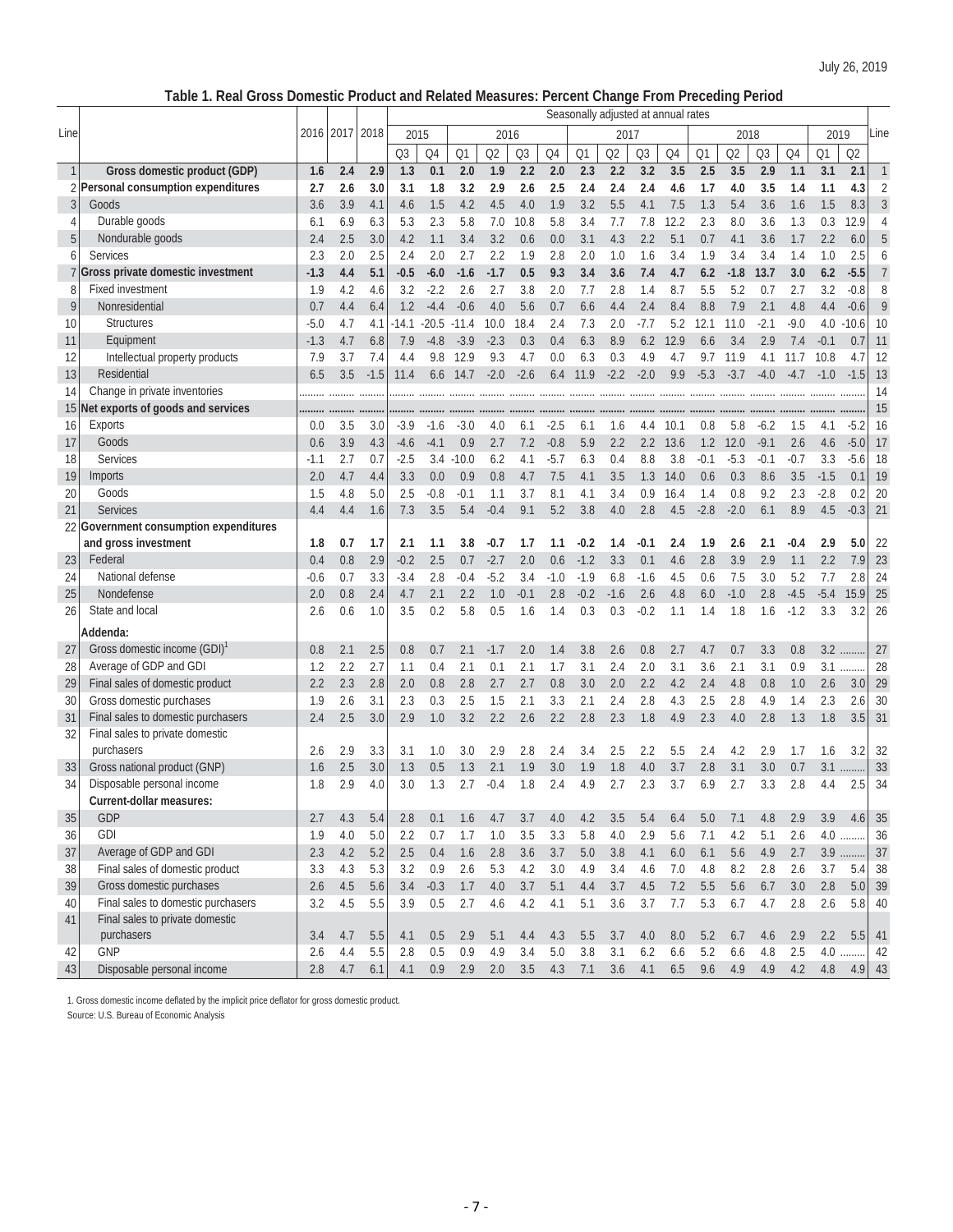**Table 2. Contributions to Percent Change in Real Gross Domestic Product**

|                |                                                                           |                    |                 |                         |                    |                                            |                    |                                                   |                       |                    |                                    |                      | Seasonally adjusted at annual rates                                                                 |                 |                             |                                        |                                    |                 |                    |                    |                |
|----------------|---------------------------------------------------------------------------|--------------------|-----------------|-------------------------|--------------------|--------------------------------------------|--------------------|---------------------------------------------------|-----------------------|--------------------|------------------------------------|----------------------|-----------------------------------------------------------------------------------------------------|-----------------|-----------------------------|----------------------------------------|------------------------------------|-----------------|--------------------|--------------------|----------------|
| Line           |                                                                           | 2016               | 2017            | 2018                    | 2015               |                                            |                    | 2016                                              |                       |                    |                                    | 2017                 |                                                                                                     |                 |                             | 2018                                   |                                    |                 | 2019               |                    | Line           |
|                |                                                                           |                    |                 |                         | Q <sub>3</sub>     | Q4                                         | Q1                 | Q2                                                | Q3                    | Q4                 | Q1                                 | Q2                   | Q3                                                                                                  | Q4              | Q1                          | Q <sub>2</sub>                         | Q3                                 | Q4              | Q1                 | Q <sub>2</sub>     |                |
|                | Percent change at annual rate:                                            |                    |                 |                         |                    |                                            |                    |                                                   |                       |                    |                                    |                      |                                                                                                     |                 |                             |                                        |                                    |                 |                    |                    |                |
|                | Gross domestic product                                                    | 1.6                | 2.4             | 2.9                     | 1.3                | 0.1                                        | 2.0                | 1.9                                               | 2.2                   | 2.0                | 2.3                                | 2.2                  | 3.2                                                                                                 | 3.5             | 2.5                         | 3.5                                    | 2.9                                | 1.1             | 3.1                | 2.1                | $\mathbf{1}$   |
|                | Percentage points at annual rates:<br>2 Personal consumption expenditures | 1.85               | 1.78            | 2.05                    | 2.05               | 1.20                                       | 2.11               | 1.95                                              | 1.74                  | 1.70               | 1.63                               | 1.63                 | 1.61                                                                                                | 3.12            | 1.15                        | 2.70                                   | 2.34                               | 0.97            | 0.78               | 2.85               | 2              |
| 3              | Goods                                                                     | 0.77               | 0.83            | 0.86                    | 0.97               | 0.31                                       | 0.88               | 0.94                                              | 0.84                  | 0.41               | 0.68                               | 1.14                 | 0.85                                                                                                | 1.55            | 0.27                        | 1.13                                   | 0.75                               | 0.33            | 0.32               | 1.67               | 3              |
| 4              | Durable goods                                                             | 0.43               | 0.49            | 0.44                    | 0.37               | 0.16                                       | 0.41               | 0.49                                              | 0.75                  | 0.41               | 0.24                               | 0.54                 | 0.55                                                                                                | 0.84            | 0.16                        | 0.56                                   | 0.25                               | 0.09            | 0.02               | 0.86               | $\overline{4}$ |
| 5              | Motor vehicles and parts                                                  | 0.08               | 0.13            | 0.11                    | 0.00               | $-0.18$                                    | 0.04               | 0.14                                              | 0.34                  | 0.18               | $-0.12$                            | 0.11                 | 0.23                                                                                                | 0.39            | $-0.15$                     | 0.18                                   | 0.01                               | 0.07            | $-0.27$            | 0.37               | 5              |
|                | Furnishings and durable household                                         |                    |                 |                         |                    |                                            |                    |                                                   |                       |                    |                                    |                      |                                                                                                     |                 |                             |                                        |                                    |                 |                    |                    |                |
| 6              | equipment                                                                 | 0.12               | 0.13            | 0.10                    | 0.16               | 0.12                                       | 0.13               | 0.11                                              | 0.14                  | 0.06               | 0.15                               | 0.13                 | 0.15                                                                                                | 0.19            | 0.07                        | 0.08                                   | 0.09                               | $-0.09$         | 0.03               | 0.14               | 6              |
| $\overline{7}$ | Recreational goods and vehicles                                           | 0.21               | 0.19            | 0.16                    | 0.16               | 0.17                                       | 0.26               | 0.26                                              | 0.22                  | 0.15               | 0.21                               | 0.25                 | 0.05                                                                                                | 0.22            | 0.17                        | 0.17                                   | 0.12                               | 0.04            | 0.23               | 0.30               | $\overline{7}$ |
| 8              | Other durable goods                                                       | 0.02               | 0.03            | 0.08                    | 0.05               | 0.05                                       | $-0.03$            | $-0.02$                                           | 0.05                  | 0.01               | 0.00                               | 0.04                 | 0.12                                                                                                | 0.04            | 0.08                        | 0.13                                   | 0.03                               | 0.07            | 0.03               | 0.05               | 8              |
| 9              | Nondurable goods                                                          | 0.34               | 0.35            | 0.42                    | 0.60               | 0.15                                       | 0.47               | 0.45                                              | 0.09                  | 0.00               | 0.44                               | 0.60                 | 0.31                                                                                                | 0.71            | 0.11                        | 0.57                                   | 0.50                               | 0.24            | 0.30               | 0.81               | 9              |
| 10             | Food and beverages purchased                                              |                    |                 |                         |                    |                                            |                    |                                                   |                       |                    |                                    |                      |                                                                                                     |                 |                             |                                        |                                    |                 |                    |                    |                |
|                | for off-premises consumption                                              | 0.15               | 0.16            | 0.16                    | 0.07               | 0.02                                       | 0.21               | 0.30                                              | 0.12                  | 0.17               | 0.15                               | 0.09                 | 0.19                                                                                                | 0.31            | 0.12                        | 0.09                                   | 0.13                               | 0.07            | $-0.08$            | 0.24               | 10             |
| 11<br>12       | Clothing and footwear<br>Gasoline and other energy goods                  | 0.04<br>0.01       | 0.02<br>$-0.01$ | 0.07<br>0.00            | 0.05<br>0.09       | $-0.01$<br>$-0.03$                         | 0.09<br>0.08       | 0.02<br>$-0.05$                                   | 0.05<br>$-0.03$       | $-0.09$<br>$-0.05$ | 0.00<br>$-0.04$                    | 0.12<br>0.10         | 0.00<br>$-0.04$                                                                                     | 0.12<br>$-0.01$ | $-0.03$<br>$-0.04$          | 0.18<br>0.05                           | 0.15<br>$-0.04$                    | 0.00<br>0.03    | $-0.07$<br>0.01    | 0.25<br>0.01       | 11<br>12       |
| 13             | Other nondurable goods                                                    | 0.14               | 0.18            | 0.19                    | 0.39               | 0.17                                       | 0.09               | 0.18                                              | $-0.05$               | $-0.02$            | 0.33                               | 0.29                 | 0.15                                                                                                | 0.29            | 0.06                        | 0.24                                   | 0.27                               | 0.14            | 0.44               | 0.31               | 13             |
| 14             | <b>Services</b>                                                           | 1.08               | 0.94            | 1.18                    | 1.08               | 0.89                                       | 1.23               | 1.01                                              | 0.90                  | 1.29               | 0.95                               | 0.49                 | 0.76                                                                                                | 1.57            | 0.88                        | 1.57                                   | 1.59                               | 0.65            | 0.46               | 1.17               | 14             |
| 15             | Household consumption                                                     |                    |                 |                         |                    |                                            |                    |                                                   |                       |                    |                                    |                      |                                                                                                     |                 |                             |                                        |                                    |                 |                    |                    |                |
|                | expenditures (for services)                                               | 1.00               | 0.94            | 1.08                    | 0.89               | 0.69                                       | 1.29               | 1.07                                              | 0.57                  | 1.30               | 0.94                               | 0.61                 | 0.81                                                                                                | 1.55            | 0.78                        | 1.33                                   | 1.46                               | 0.24            | 1.00               | 1.23               | 15             |
| 16             | Housing and utilities                                                     | 0.19               | 0.10            | 0.17                    | 0.29               | 0.02                                       | 0.20               | 0.35                                              | 0.27                  | $-0.12$            | $-0.13$                            | 0.37                 | 0.04                                                                                                | 0.33            | 0.05                        | 0.29                                   | 0.07                               | 0.12            | 0.01               | 0.14               | 16             |
| 17             | Health care                                                               | 0.43               | 0.27            | 0.34                    | 0.55               | 0.07                                       | 0.66               | 0.84                                              | $-0.40$               | 0.80               | 0.09                               | $-0.03$              | 0.56                                                                                                | 0.43            | 0.20                        | 0.39                                   | 0.60                               | $-0.22$         | 0.72               | 0.32               | 17             |
| 18             | <b>Transportation services</b>                                            | 0.09               | 0.08            | 0.07                    | 0.04               | 0.10                                       | 0.12               | 0.02                                              | 0.15                  | 0.11               | $-0.04$                            | 0.12                 | 0.13                                                                                                | 0.18            | 0.13                        | $-0.10$                                | $-0.02$                            | $-0.02$         | 0.01               | 0.02               | 18             |
| 19             | Recreation services<br>Food services and accommodations                   | 0.08<br>0.10       | 0.03<br>0.12    | 0.06<br>0.19            | 0.00<br>0.06       | 0.31<br>0.17                               | 0.05<br>0.09       | $-0.08$<br>0.04                                   | 0.12<br>0.06          | 0.13               | 0.07                               | $-0.05$<br>$-0.06$   | $-0.05$<br>0.11                                                                                     | $-0.06$<br>0.19 | 0.16<br>0.26                | 0.17<br>0.23                           | 0.02                               | 0.09            | $-0.03$<br>$-0.06$ | 0.10<br>0.21       | 19<br>20       |
| 20<br>21       | Financial services and insurance                                          | $-0.12$            | 0.10            | 0.06                    | $-0.17$            | $-0.02$                                    | $-0.30$            | $-0.21$                                           | 0.10                  | 0.07<br>$-0.03$    | 0.33<br>0.33                       | $-0.01$              | 0.11                                                                                                | 0.14            | 0.05                        | $-0.04$                                | 0.35<br>0.05                       | $-0.12$<br>0.10 | 0.15               | 0.14               | 21             |
| 22             | Other services                                                            | 0.23               | 0.24            | 0.19                    | 0.13               | 0.03                                       | 0.47               | 0.11                                              | 0.26                  | 0.33               | 0.29                               | 0.28                 | $-0.09$                                                                                             | 0.35            | $-0.08$                     | 0.39                                   | 0.38                               | 0.30            | 0.20               | 0.30               | 22             |
| 23             | Final consumption expenditures of                                         |                    |                 |                         |                    |                                            |                    |                                                   |                       |                    |                                    |                      |                                                                                                     |                 |                             |                                        |                                    |                 |                    |                    |                |
|                | nonprofit institutions serving                                            |                    |                 |                         |                    |                                            |                    |                                                   |                       |                    |                                    |                      |                                                                                                     |                 |                             |                                        |                                    |                 |                    |                    |                |
|                | households                                                                | 0.07               | 0.01            | 0.10                    | 0.19               | 0.20                                       | $-0.06$            | $-0.06$                                           | 0.33                  | $-0.02$            | 0.01                               | $-0.12$              | -0.05                                                                                               | 0.02            | 0.10                        | 0.24                                   | 0.13                               | 0.41            | $-0.54$            | -0.06              | 23             |
| 24             | Gross output of nonprofit institutions                                    | 0.28               | 0.12            | 0.20                    | 0.09               | 0.34                                       | 0.27               | 0.45                                              | 0.22                  | 0.32               | 0.03                               | $-0.23$              | 0.24                                                                                                | 0.13            | $-0.03$                     | 0.57                                   | 0.45                               | 0.07            | 0.19               | 0.24               | 24             |
| 25             | Less: Receipts from sales of                                              |                    |                 |                         |                    |                                            |                    |                                                   |                       |                    |                                    |                      |                                                                                                     |                 |                             |                                        |                                    |                 |                    |                    |                |
|                | goods and services by nonprofit                                           |                    |                 |                         |                    |                                            |                    |                                                   |                       |                    |                                    |                      |                                                                                                     |                 |                             |                                        |                                    |                 |                    |                    |                |
|                | institutions                                                              | 0.20               | 0.11            | 0.10                    | $-0.10$            | 0.14                                       | 0.33               | 0.51                                              | $-0.11$               | 0.34               | 0.02                               | $-0.11$              | 0.30                                                                                                | 0.11            | $-0.13$                     | 0.33                                   | 0.32                               | $-0.34$         | 0.72               | 0.29               | 25             |
|                | 26 Gross private domestic investment                                      | $-0.23$            | 0.75            | 0.87                    | $-0.08$            | $-1.07$                                    | $-0.26$            | $-0.28$                                           | 0.09                  | 1.50               | 0.57                               | 0.59                 | 1.25                                                                                                | 0.80            | 1.07                        | $-0.30$                                | 2.27                               | 0.53            | 1.09               | $-1.00$            | 26             |
| 27             | <b>Fixed investment</b><br>Nonresidential                                 | 0.32               | 0.70            | 0.78                    | 0.53               | $-0.38$                                    | 0.43<br>$-0.08$    | 0.44                                              | 0.62                  | 0.33               | 1.27<br>0.84                       | 0.48                 | 0.25                                                                                                | 1.45            | 0.94                        | 0.89                                   | 0.13                               | 0.46            | 0.56               | $-0.14$<br>$-0.08$ | 27<br>28       |
| 28<br>29       | <b>Structures</b>                                                         | 0.09<br>$-0.16$    | 0.57<br>0.14    | 0.84<br>0.12            | 0.15<br>$-0.49$    | $-0.61$<br>$-0.70$                         | $-0.35$            | 0.52<br>0.27                                      | 0.72<br>0.50          | 0.09<br>0.07       | 0.21                               | 0.57<br>0.06         | 0.32<br>$-0.24$                                                                                     | 1.08<br>0.15    | 1.15<br>0.35                | 1.04<br>$0.33 - 0.07$                  | 0.29                               | 0.64<br>$-0.29$ | 0.60<br>0.12       | $-0.34$            | 29             |
| 30             | Equipment                                                                 | $-0.08$            | 0.27            | 0.39                    | 0.47               | $-0.31$                                    | $-0.24$            | $-0.14$                                           | 0.02                  | 0.02               | 0.36                               | 0.50                 | 0.36                                                                                                | 0.72            | 0.39                        | 0.20                                   | 0.17                               | 0.42            | 0.00               | 0.04               | 30             |
| 31             | Information processing equipment                                          | 0.10               | 0.18            | 0.18                    | 0.28               | 0.06                                       | 0.02               | 0.05                                              | 0.21                  | 0.11               | 0.18                               | 0.26                 | 0.16                                                                                                | 0.28            | 0.20                        | 0.08                                   | 0.20                               | $-0.04$         | 0.17               | 0.13               | 31             |
| 32             | Industrial equipment                                                      | $-0.01$            | 0.07            | 0.05                    | $-0.03$            | 0.03                                       | $-0.11$            | 0.04                                              | $-0.02$               | 0.07               | 0.08                               | 0.14                 | 0.06                                                                                                | 0.09            | 0.07                        | $-0.05$                                | 0.07                               | 0.08            | $-0.04$            | 0.00               | 32             |
| 33             | <b>Transportation equipment</b>                                           | $-0.09$            | $-0.08$         | 0.09                    | 0.25               | $-0.25$                                    | $-0.10$            | $-0.15$                                           | $-0.19$               | $-0.15$            | $-0.07$                            | $-0.08$              | 0.02                                                                                                | 0.21            | 0.12                        | 0.09                                   | $-0.07$                            | 0.29            | $-0.06$            | $-0.14$            | 33             |
| 34             | Other equipment                                                           | $-0.07$            | 0.10            | 0.07                    | $-0.04$            | $-0.14$                                    | $-0.06$            | $-0.07$                                           | 0.02                  | 0.00               | 0.16                               | 0.18                 | 0.12                                                                                                | 0.14            | 0.00                        | 0.09                                   | $-0.03$                            | 0.10            | $-0.08$            | 0.05               | 34             |
| 35<br>36       | Intellectual property products<br>Software                                | 0.33<br>0.14       | 0.16<br>0.14    | 0.32<br>0.19            | 0.18<br>0.03       | 0.39<br>0.14                               | 0.52               | 0.39<br>$0.22$ $0.12$ $0.14$                      | 0.20                  | 0.11               | $0.00 \quad 0.27 \quad 0.01$       | $0.19$ $0.09$ $0.17$ |                                                                                                     |                 | $0.21$ $0.20$ $0.41$ $0.51$ | 0.10 0.29 0.18 0.15                    | $0.18$ 0.51                        | 0.19            | 0.48<br>0.26       | 0.22<br>0.14       | 35<br>36       |
| 37             | Research and development                                                  | 0.18               | 0.01            | 0.12                    | 0.13               | 0.24                                       | 0.29               | 0.27                                              |                       |                    | $0.03 -0.13$ $0.08 -0.08$          |                      |                                                                                                     | $0.04$ 0.07     | $0.10 \quad 0.30$           |                                        | 0.01                               | 0.29            | 0.21               | $0.08$ 37          |                |
| 38             | Entertainment, literary, and                                              |                    |                 |                         |                    |                                            |                    |                                                   |                       |                    |                                    |                      |                                                                                                     |                 |                             |                                        |                                    |                 |                    |                    |                |
|                | artistic originals                                                        | 0.01               | 0.01            | 0.02                    | 0.02               | 0.01                                       | 0.01               | 0.00                                              | 0.04                  | 0.02               |                                    |                      | $0.00$ $0.00$ $0.01$ $0.03$ $0.02$ $0.02$ $0.02$ $0.03$                                             |                 |                             |                                        |                                    |                 | $0.00\,$           | 0.00               | 38             |
| 39             | Residential                                                               | 0.23               | 0.13            | $-0.06$                 | 0.37               | 0.23                                       |                    | $0.50 -0.07 -0.10$                                |                       | 0.24               |                                    | $0.43 - 0.09 - 0.08$ |                                                                                                     |                 |                             |                                        | 0.37 -0.21 -0.15 -0.16 -0.18 -0.04 |                 |                    | $-0.06$ 39         |                |
| 40             | Change in private inventories                                             | $-0.55$            | 0.04            | 0.09                    | $-0.61$            |                                            |                    | $-0.68$ $-0.68$ $-0.72$ $-0.53$                   |                       |                    | $1.18 - 0.70$ 0.11                 |                      | $1.00 -0.64$                                                                                        |                 |                             | $0.13 - 1.20$ 2.14                     |                                    | 0.07            | 0.53               | $-0.86$            | 40             |
| 41             | Farm                                                                      | $-0.04$            |                 | $0.01 - 0.02$           | $-0.06$            |                                            | $0.03 -0.29$ 0.18  |                                                   | 0.08                  |                    | $-0.12$ $0.04$ $0.01$ $-0.03$      |                      |                                                                                                     |                 |                             |                                        | $0.01 - 0.03 - 0.02 - 0.06 - 0.05$ |                 | 0.01               | $-0.01$            | 41             |
| 42             | Nonfarm                                                                   | $-0.51$            | 0.03            | 0.11                    |                    | $-0.55$ $-0.72$ $-0.40$ $-0.90$ $-0.61$    |                    |                                                   |                       |                    | $1.30 - 0.74$                      | 0.10                 | 1.03                                                                                                | $-0.65$         |                             | $0.16 - 1.18$ 2.20                     |                                    | 0.12            | 0.52               | $-0.85$            | 42             |
| 44             | 43 Net exports of goods and services<br>Exports                           | $-0.30$<br>0.00    | 0.41            | $-0.28 - 0.29$<br>0.37  |                    | $-1.00 -0.20 -0.50$<br>$-0.51 -0.21 -0.38$ |                    | 0.35<br>0.45                                      | 0.05<br>$0.71 - 0.30$ | $-1.36$            | $0.13 - 0.31$                      | $0.72 \quad 0.20$    | 0.35<br>0.54                                                                                        | $-0.80$<br>1.19 | 0.00 <sub>1</sub>           | $0.67 - 2.05$<br>$0.10$ $0.71$ $-0.78$ |                                    | $-0.35$<br>0.18 | 0.73<br>0.49       | $-0.65$<br>$-0.63$ | 43<br>44       |
| 45             | Goods                                                                     | 0.04               | 0.30            | 0.34                    | $-0.40 -0.35$      |                                            | 0.05               | 0.20                                              | $0.54 - 0.06$         |                    | 0.46                               | 0.18                 | 0.18                                                                                                | 1.03            | 0.11                        | $0.94 - 0.78$                          |                                    | 0.21            | 0.36               | $-0.40$            | 45             |
| 46             | Services                                                                  | $-0.05$            | 0.11            | 0.03                    | $-0.11$            |                                            | $0.14 - 0.43 0.25$ |                                                   | $0.17 - 0.24$         |                    | $0.25$ 0.01                        |                      | 0.36                                                                                                | 0.16            |                             |                                        | $0.00 -0.23$ $0.00 -0.03$          |                 | $0.13 - 0.23$      |                    | 46             |
| 47             | <b>Imports</b>                                                            | $-0.30$            | $-0.69 - 0.66$  |                         | $-0.50$            |                                            |                    | $0.01 - 0.11 - 0.10 - 0.66$                       |                       |                    |                                    |                      | $-1.06$ $-0.58$ $-0.51$ $-0.18$ $-1.99$ $-0.10$ $-0.04$ $-1.27$ $-0.53$                             |                 |                             |                                        |                                    |                 |                    | $0.23 - 0.01$      | 47             |
| 48             | Goods                                                                     | -0.18              | -0.57 -0.61     |                         | $-0.31$            | 0.10                                       |                    |                                                   |                       |                    |                                    |                      | $0.03$ $-0.11$ $-0.42$ $-0.92$ $-0.48$ $-0.40$ $-0.10$ $-1.86$ $-0.18$ $-0.10$ $-1.11$ $-0.28$      |                 |                             |                                        |                                    |                 | 0.36               | $-0.02$            | 48             |
| 49             | Services                                                                  |                    |                 | $-0.12$ $-0.12$ $-0.05$ |                    | $-0.19$ $-0.10$ $-0.15$                    |                    |                                                   |                       |                    |                                    |                      | $0.01$ $-0.24$ $-0.14$ $-0.10$ $-0.11$ $-0.08$ $-0.12$ $0.08$ $0.06$ $-0.16$ $-0.24$ $-0.13$ $0.01$ |                 |                             |                                        |                                    |                 |                    |                    | 49             |
|                | 50 Government consumption                                                 |                    |                 |                         |                    |                                            |                    |                                                   |                       |                    |                                    |                      |                                                                                                     |                 |                             |                                        |                                    |                 |                    |                    |                |
|                | expenditures and gross investment                                         | 0.32               |                 | $0.12$ 0.30             | 0.36               | 0.19                                       |                    |                                                   |                       |                    |                                    |                      | $0.67 -0.12$ $0.31$ $0.19 -0.04$ $0.24 -0.02$ $0.42$                                                |                 | 0.33                        | 0.44                                   | $0.36 - 0.07$                      |                 | 0.50               | 0.85               | -50            |
| 51             | Federal                                                                   | 0.03               | 0.05            | 0.19                    | $-0.01$            | 0.17                                       | $0.05 - 0.18$      |                                                   | 0.13                  |                    | $0.04 - 0.08$                      | 0.21                 | 0.01                                                                                                | 0.30            | 0.18                        | 0.25                                   | 0.19                               | 0.07            | 0.14               | 0.51               | 51             |
| 52<br>53       | National defense<br>Consumption expenditures                              | $-0.02$<br>$-0.01$ | 0.03<br>0.00    | 0.13<br>0.09            | $-0.14$<br>$-0.09$ | 0.11<br>0.06                               | $-0.01$            | $-0.21$<br>0.00 -0.13 0.16 -0.01 -0.13 0.15 -0.06 |                       |                    | $0.13 - 0.04 - 0.07$ $0.25 - 0.06$ |                      |                                                                                                     | 0.17<br>0.10    | 0.02<br>$0.02$ 0.23         | 0.28                                   | 0.11<br>0.11                       | 0.20<br>0.07    | 0.29<br>0.25       | 0.11<br>0.12       | 52<br>53       |
| 54             | <b>Gross investment</b>                                                   | -0.01              | 0.03            | 0.04                    | $-0.04$            | 0.05                                       | -0.01              | $-0.07 - 0.03 - 0.02$                             |                       |                    | 0.06                               | 0.10                 | 0.00                                                                                                | 0.07            | 0.00                        | 0.05                                   | 0.01                               | 0.12            | 0.04               | $-0.01$            | 54             |
| 55             | Nondefense                                                                | 0.05               | 0.02            | 0.07                    | 0.12               | 0.06                                       | 0.06               | $0.03$ 0.00                                       |                       | 0.08               | $0.00 - 0.04$                      |                      | 0.07                                                                                                | 0.13            | $0.16 - 0.03$               |                                        | $0.07 -0.12 -0.15$                 |                 |                    | 0.40               | 55             |
| 56             | Consumption expenditures                                                  | 0.04               | 0.01            | 0.06                    | 0.11               | 0.06                                       | 0.04               | $0.01 - 0.01$                                     |                       | 0.05               | $-0.02 -0.06$                      |                      | 0.07                                                                                                | 0.10            | 0.18                        | $-0.03$                                | 0.05                               | $-0.14$         | $-0.16$            | 0.35               | 56             |
| 57             | <b>Gross investment</b>                                                   | 0.01               | 0.02            | 0.00                    | 0.01               | 0.00                                       | 0.02               | 0.02                                              | 0.01                  | 0.02               |                                    | $0.02$ 0.01          | 0.00                                                                                                |                 |                             |                                        | $0.03 -0.02$ $0.00$ $0.02$ $0.02$  |                 | 0.01               | 0.04               | 57             |
| 58             | State and local                                                           | 0.29               | 0.07            | 0.11                    | 0.38               | 0.02                                       | 0.63               | 0.06                                              | 0.18                  | 0.15               | 0.03                               | $0.03 - 0.02$        |                                                                                                     | 0.12            | 0.15                        |                                        | $0.19$ $0.17$ $-0.14$              |                 | 0.36               | 0.35               | 58             |
| 59             | Consumption expenditures<br>Gross investment                              | 0.23               | 0.07            | 0.08                    | 0.29               | 0.24                                       | 0.25               | 0.18                                              | 0.22                  | 0.06               |                                    | $0.01$ 0.04          | 0.07<br>0.09  0.02  -0.01  -0.09  0.06  0.07  0.10  0.03  -0.20                                     | 0.07            | 0.08                        |                                        | $0.10$ 0.14                        | 0.06            | 0.10               | $0.08$ 59          |                |
| 60             |                                                                           | 0.06               | 0.00            | 0.02                    |                    | $0.08 - 0.21$                              |                    | $0.37 -0.12 -0.05$                                |                       |                    |                                    |                      |                                                                                                     |                 |                             |                                        |                                    |                 | 0.26               | $0.26$ 60          |                |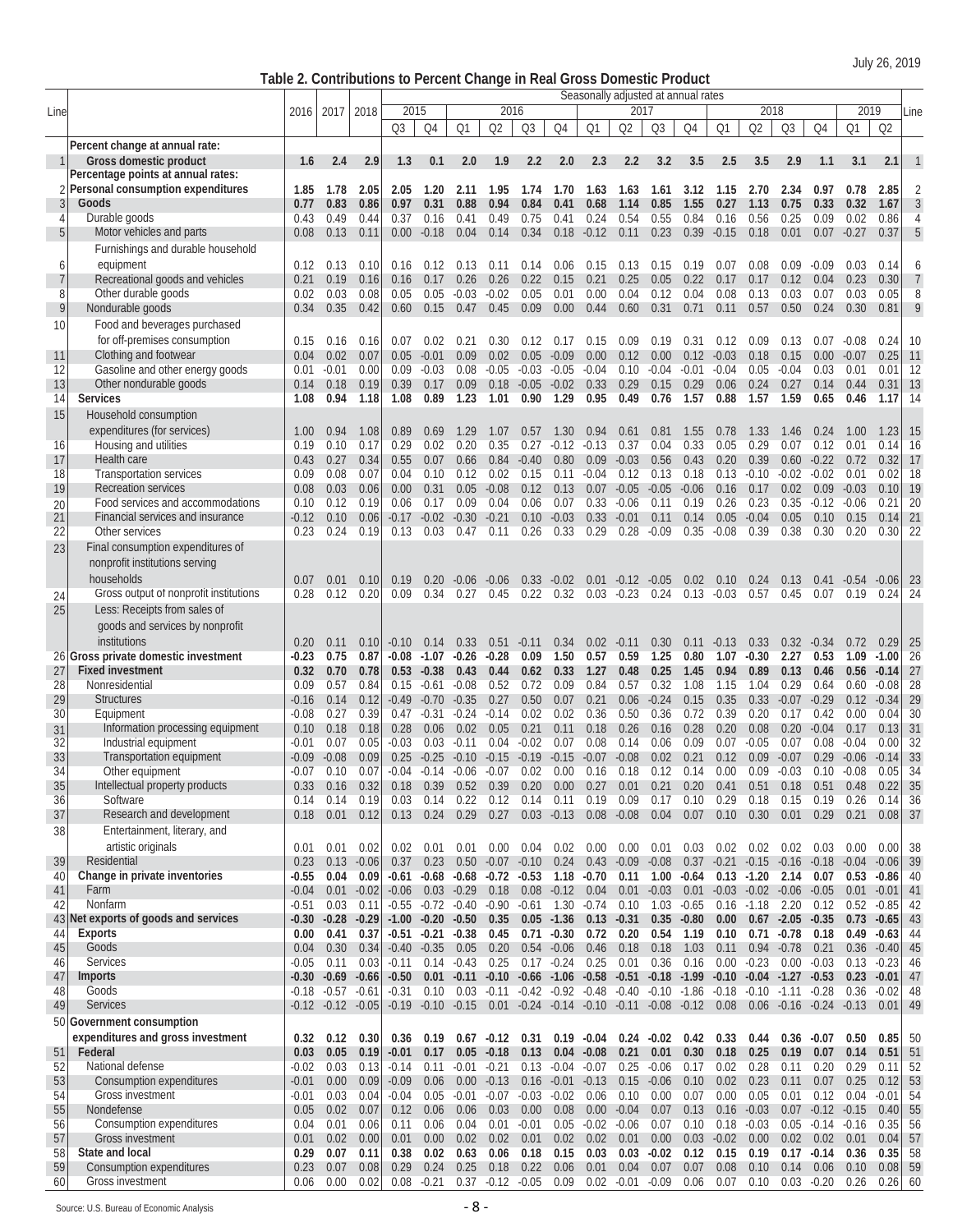# **Table 3. Gross Domestic Product: Level and Change From Preceding Period**--Continues

|                |                                                 |          |                | <b>Billions of dollars</b> |          |                                              |          |                    |          |                                              |          | Billions of chained (2012) dollars |                |         |                          |                |                |
|----------------|-------------------------------------------------|----------|----------------|----------------------------|----------|----------------------------------------------|----------|--------------------|----------|----------------------------------------------|----------|------------------------------------|----------------|---------|--------------------------|----------------|----------------|
|                |                                                 |          |                |                            |          | Seasonally adjusted at annual rates          |          |                    |          | Seasonally adjusted at annual rates          |          |                                    |                |         | Change from              |                |                |
| Line           |                                                 | 2018     |                | 2018                       |          | 2019                                         |          | 2018               |          | 2018                                         |          | 2019                               |                |         | preceding period<br>2019 |                | Line           |
|                |                                                 |          |                |                            |          |                                              |          |                    |          |                                              |          |                                    |                | 2018    |                          |                |                |
|                |                                                 |          | O <sub>2</sub> | Q <sub>3</sub>             | Q4       | Q1                                           | Q2       |                    | Q2       | Q <sub>3</sub>                               | Q4       | Q1                                 | Q <sub>2</sub> |         | Q1                       | Q <sub>2</sub> |                |
| $\mathbf{1}$   | Gross domestic product (GDP)                    | 20,580.2 |                |                            |          | 20.510.2 20.749.8 20.897.8 21.098.8 21.337.9 |          | 18,638.2           |          | 18,598.1 18,732.7 18,783.5 18,927.3 19,023.8 |          |                                    |                | 530.1   | 143.7                    | 96.5           | $\mathbf{1}$   |
|                | Personal consumption expenditures               | 13.998.7 | 13,939.8       |                            |          | 14,114.6 14,211.9 14,266.3 14,499.7          |          | 12,944.6           |          | 12,909.2 13,019.8                            |          | 13,066.3 13,103.3 13,241.1         |                | 377.6   | 37.0                     | 137.8          | $\overline{2}$ |
| 3              | Goods                                           | 4,364.8  | 4,363.2        | 4,398.0                    | 4,399.4  | 4,397.7                                      | 4,503.8  | 4,583.3            | 4,573.5  | 4,614.0                                      | 4,631.8  | 4,649.2                            | 4,742.5        | 179.9   | 17.4                     | 93.4           | $\mathfrak{Z}$ |
| 4              | Durable goods                                   | 1,475.6  | 1,476.7        | 1,485.2                    | 1,485.6  | 1,485.4                                      | 1,524.7  | 1,685.7            | 1,685.1  | 1,699.8                                      | 1,705.2  | 1,706.3                            | 1,758.7        | 99.3    | 1.1                      | 52.4           | $\overline{4}$ |
| 5              | Motor vehicles and parts                        | 521.5    | 520.7          | 524.0                      | 528.5    | 513.6                                        | 533.5    | 533.1              | 534.2    | 534.8                                        | 538.5    | 524.2                              | 543.9          | 21.9    | $-14.4$                  | 19.7           | 5              |
| 6              | Furnishings and durable                         |          |                |                            |          |                                              |          |                    |          |                                              |          |                                    |                |         |                          |                |                |
|                | household equipment                             | 341.2    | 342.1          | 344.5                      | 341.9    | 346.5                                        | 352.9    | 394.2              | 394.0    | 399.3                                        | 394.0    | 395.9                              | 404.6          | 23.2    | 1.9                      | 8.6            | 6              |
| $\overline{7}$ | Recreational goods and vehicles                 | 394.6    | 394.0          | 397.5                      | 396.6    | 405.9                                        | 414.3    | 516.1              | 514.1    | 522.4                                        | 524.8    | 540.5                              | 562.1          | 39.3    | 15.6                     | 21.7           | $\overline{7}$ |
| 8              | Other durable goods                             | 218.3    | 220.0          | 219.3                      | 218.7    | 219.4                                        | 224.1    | 250.7              | 250.7    | 252.3                                        | 256.6    | 258.5                              | 261.5          | 17.5    | 1.9                      | 3.0            | 8              |
| 9              | Nondurable goods                                | 2,889.2  | 2,886.5        | 2,912.8                    | 2,913.8  | 2,912.3                                      | 2,979.1  | 2,909.6            | 2,900.8  | 2,926.6                                      | 2,938.9  | 2,954.6                            | 2,998.1        | 84.4    | 15.7                     | 43.4           | 9              |
| 10             | Food and beverages purchased                    |          |                |                            |          |                                              |          |                    |          |                                              |          |                                    |                |         |                          |                |                |
|                | for off-premises consumption                    | 1,003.4  | 1,000.5        | 1,008.0                    | 1,012.1  | 1,015.4                                      | 1,029.6  | 970.4              | 967.5    | 973.8                                        | 977.2    | 973.1                              | 985.3          | 29.8    | $-4.1$                   | 12.2           | 10             |
| 11             | Clothing and footwear                           | 391.5    | 392.6          | 394.9                      | 394.8    | 393.5                                        | 399.0    | 394.4              | 392.7    | 400.5                                        | 400.5    | 396.7                              | 410.0          | 14.9    | $-3.8$                   | 13.4           | 11             |
| 12             | Gasoline and other energy goods                 | 349.6    | 352.2          | 357.9                      | 348.2    | 321.8                                        | 349.1    | 447.4              | 449.2    | 446.3                                        | 448.5    | 449.0                              | 449.8          | $-0.8$  | 0.5                      | 0.8            | 12             |
| 13             | Other nondurable goods                          | 1,144.6  | 1,141.3        | 1,152.0                    | 1,158.6  | 1,181.6                                      | 1,201.3  | 1,084.9            | 1,079.6  | 1,092.6                                      | 1,099.2  | 1,121.2                            | 1,136.8        | 36.2    | 22.0                     | 15.6           | 13             |
| 14             | <b>Services</b>                                 | 9,633.9  | 9,576.6        | 9,716.6                    | 9,812.5  | 9,868.6                                      | 9,995.9  | 8,388.1            | 8,362.9  | 8,433.6                                      | 8,462.6  | 8,483.1                            | 8,536.2        | 206.0   | 20.5                     | 53.1 14        |                |
| 15             | Household consumption                           |          |                |                            |          |                                              |          |                    |          |                                              |          |                                    |                |         |                          |                |                |
|                | expenditures (for services)                     | 9,190.9  | 9,140.7        | 9,271.7                    | 9,343.3  | 9,426.9                                      | 9,557.8  | 8,019.7            | 7,999.1  | 8,064.3                                      | 8,075.1  | 8,119.9                            | 8,175.7        | 188.4   | 44.7                     | 55.8           | 15             |
| 16             | Housing and utilities                           | 2,567.2  | 2,558.3        | 2,579.0                    | 2.607.2  | 2,627.7                                      | 2,656.1  | 2,164.2            | 2.164.5  | 2,167.7                                      | 2,172.7  | 2,173.1                            | 2,179.3        | 29.4    | 0.4                      | 6.2            | 16             |
| 17             | Health care                                     | 2,352.6  | 2.341.4        | 2,380.3                    | 2,381.1  | 2,426.2                                      | 2,456.7  | 2,181.6            | 2.174.7  | 2,203.2                                      | 2.192.4  | 2,227.0                            | 2,242.3        | 62.2    | 34.6                     | 15.3           | 17             |
| 18             | Transportation services                         | 462.2    | 459.4          | 462.5                      | 467.1    | 464.7                                        | 468.8    | 432.1              | 431.6    | 430.8                                        | 429.9    | 430.3                              | 431.0          | 12.5    | 0.3                      | 0.7            | 18             |
| 19             | <b>Recreation services</b>                      | 563.2    | 561.4          | 566.4                      | 573.7    | 574.9                                        | 582.6    | 498.0              | 498.3    | 499.4                                        | 503.3    | 502.1                              | 506.9          | 10.5    | $-1.2$                   | 4.8            | 19             |
| 20             | Food services and                               |          |                |                            |          |                                              |          |                    |          |                                              |          |                                    |                |         |                          |                |                |
|                | accommodations                                  | 973.3    | 968.1          | 989.5                      | 987.1    | 994.9                                        | 1,015.3  | 843.1              | 839.2    | 854.6                                        | 849.4    | 846.5                              | 856.0          | 33.2    | $-2.8$                   | 9.4            | 20             |
| 21             | Financial services and insurance                | 1,111.0  | 1,102.7        | 1,118.4                    | 1,131.7  | 1,129.4                                      | 1,153.6  | 841.5              | 839.2    | 841.1                                        | 844.9    | 850.7                              | 856.4          | 8.6     | 5.8                      | 5.7            | 21             |
| 22             | Other services                                  | 1,161.3  | 1,149.5        | 1,175.6                    | 1,195.4  | 1,209.2                                      | 1.224.7  | 1,074.3            | 1,066.3  | 1,084.3                                      | 1,098.7  | 1,108.2                            | 1,122.6        | 35.7    | 9.6                      | 14.4           | 22             |
| 23             | Final consumption expenditures of               |          |                |                            |          |                                              |          |                    |          |                                              |          |                                    |                |         |                          |                |                |
|                | nonprofit institutions serving                  |          |                |                            |          |                                              |          |                    |          |                                              |          |                                    |                |         |                          |                |                |
|                | households                                      | 443.0    | 435.9          | 444.9                      | 469.2    | 441.7                                        | 438.0    | 368.5              | 364.0    | 369.4                                        | 386.9    | 363.8                              | 361.2          | 17.2    | $-23.1$                  | $-2.5$         | 23             |
| 24             | Gross output of nonprofit                       | 1,597.9  | 1,588.2        | 1,619.3                    | 1,633.0  | 1,650.3                                      | 1,669.8  | 1,401.1            | 1,396.7  | 1,416.7                                      | 1,419.8  | 1,428.4                            | 1.439.2        | 35.6    | 8.5                      | 10.8           | 24             |
| 25             | institutions                                    |          |                |                            |          |                                              |          |                    |          |                                              |          |                                    |                |         |                          |                |                |
|                | Less: Receipts from sales of                    |          |                |                            |          |                                              |          |                    |          |                                              |          |                                    |                |         |                          |                |                |
|                | goods and services by<br>nonprofit institutions | 1,154.9  | 1.152.3        | 1,174.4                    | 1,163.7  | 1,208.6                                      | 1,231.7  | 1,032.9            | 1,033.1  | 1,047.8                                      | 1,032.2  | 1,065.7                            | 1,079.4        | 17.8    | 33.5                     | 13.7           | 25             |
|                |                                                 | 3,628.3  | 3,561.6        | 3,684.0                    | 3,725.2  | 3,783.4                                      | 3,755.9  | 3,360.5            | 3,296.6  | 3,404.2                                      | 3,429.5  | 3,481.1                            | 3,432.4        | 161.6   | 51.6                     | $-48.7$        | 26             |
|                | 26 Gross private domestic investment            |          |                |                            |          |                                              |          |                    | 3.295.4  |                                              |          |                                    |                |         |                          |                | 27             |
| 27             | <b>Fixed investment</b>                         | 3,573.6  | 3,571.6        | 3,596.7                    | 3,625.2  | 3,670.1                                      | 3,680.1  | 3,293.4<br>2,692.3 |          | 3,301.3                                      | 3,323.0  | 3,349.4                            | 3,342.7        | 143.7   | 26.4                     | $-6.8$         |                |
| 28             | Nonresidential                                  | 2,786.9  | 2,782.0        | 2,807.7                    | 2,840.7  | 2,882.7                                      | 2,892.9  |                    | 2,689.9  | 2,703.9                                      | 2,735.8  | 2,765.6                            | 2,761.4        | 161.1   | 29.8                     | $-4.2$         | 28<br>29       |
| 29             | <b>Structures</b>                               | 633.2    | 640.0          | 641.7                      | 635.2    | 645.8                                        | 634.5    | 540.9              | 549.1    | 546.2                                        | 533.4    | 538.6                              | 523.8          | 21.4    | 5.2                      | $-14.8$        |                |
| 30             | Equipment                                       | 1,222.6  | 1,214.3        | 1,227.9                    | 1,246.4  | 1,249.0                                      | 1,252.3  | 1,255.3            | 1,247.8  | 1,256.7                                      | 1,279.2  | 1,278.9                            | 1,281.0        | 79.7    | $-0.3$                   | 2.1            | 30             |
| 31             | Information processing                          | 408.6    | 405.8          | 414.8                      | 409.5    | 416.0                                        | 418.8    | 498.5              | 493.9    | 506.6                                        | 504.2    | 515.4                              | 523.8          | 42.1    | 11.2                     | 8.4            | 31             |
| 32             | equipment<br>Industrial equipment               | 245.9    | 242.1          | 246.9                      | 251.6    | 250.8                                        | 251.4    | 238.5              | 235.2    | 238.7                                        | 242.5    | 240.4                              | 240.4          | 10.4    | $-2.1$                   | 0.0            | 32             |
| 33             | Transportation equipment                        | 301.8    | 301.5          | 299.7                      | 311.0    | 309.4                                        | 306.1    | 280.1              | 279.4    | 275.9                                        | 289.6    | 286.6                              | 279.8          | 16.8    | $-3.0$                   |                | $-6.9$ 33      |
|                |                                                 | 266.3    |                |                            |          | 272.9                                        | 276.0    | 250.9              | 251.4    | 250.0                                        | 254.9    |                                    |                | 13.3    | $-3.7$                   | 2.5            |                |
| 34             | Other equipment                                 |          | 265.0          | 266.5                      | 274.2    |                                              |          |                    |          |                                              |          | 251.2                              | 253.7          |         |                          |                | 34             |
| 35             | Intellectual property products                  | 931.1    | 927.7          | 938.1                      | 959.1    | 987.9                                        | 1,006.2  | 901.6              | 896.9    | 905.9                                        | 931.3    | 955.6                              | 966.5          | 61.9    | 24.2                     | 11.0           | 35             |
| 36             | Software                                        | 380.0    | 377.3          | 383.8                      | 391.0    | 404.1                                        | 412.8    | 413.5              | 409.2    | 417.4                                        | 428.0    | 443.0                              | 451.0          | 39.6    | 15.0                     |                | 8.0 36         |
| 37             | Research and development                        | 461.7    | 461.6          | 464.1                      | 476.8    | 492.0                                        | 500.9    | 409.2              | 409.0    | 409.6                                        | 422.7    | 432.6                              | 436.4          | 20.7    | 9.9                      |                | $3.8$ 37       |
| 38             | Entertainment, literary, and                    | 89.4     | 88.9           | 90.2                       | 91.3     | 91.8                                         | 92.4     | 83.3               | 82.7     | 83.6                                         | 85.2     | 85.4                               | 85.1           | 3.7     | 0.2                      | $-0.2$         | 38             |
| 39             | artistic originals<br>Residential               | 786.7    | 789.5          | 789.0                      | 784.4    | 787.4                                        | 787.1    | 602.9              | 606.3    | 600.1                                        | 593.0    | 591.4                              | 589.1          | $-9.0$  | $-1.6$                   |                | $-2.3$ 39      |
|                |                                                 |          |                |                            |          |                                              |          |                    |          |                                              |          |                                    |                |         |                          |                |                |
| 40             | Change in private inventories                   | 54.7     | $-10.0$        | 87.3                       | 100.1    | 113.3                                        | 75.9     | 48.1               | $-28.0$  | 87.2                                         | 93.0     | 116.0                              | 71.7           | 16.5    | 23.0                     | $-44.3$ 40     |                |
| 41             | Farm                                            | $-7.8$   | $-6.0$         | $-8.7$                     | $-11.3$  | $-10.1$                                      | $-10.6$  | $-9.0$             | $-6.6$   | $-10.5$                                      | $-13.7$  | $-14.2$                            | $-13.8$        | $-4.2$  | $-0.5$                   |                | $0.4$ 41       |
| 42             | Nonfarm                                         | 62.5     | $-3.9$         | 96.1                       | 111.4    | 123.4                                        | 86.4     | 55.2               | $-21.7$  | 94.6                                         | 103.0    | 126.6                              | 82.5           | 19.9    | 23.5                     | $-44.0$ 42     |                |
|                | 43 Net exports of goods and services            | $-638.2$ | $-568.4$       | $-671.4$                   | $-684.1$ | $-633.8$                                     | $-661.7$ | $-920.0$           | $-850.5$ | $-962.4$                                     | $-983.0$ | $-944.0$                           | $-978.7$       | $-70.3$ | 39.1                     | $-34.8$ 43     |                |
| 44             | <b>Exports</b>                                  | 2,510.3  | 2,543.6        | 2,510.3                    | 2,510.5  | 2,520.3                                      | 2,506.8  | 2,532.9            | 2,559.9  | 2,519.3                                      | 2,528.5  | 2,554.4                            | 2,520.5        | 74.2    | 25.8                     | $-33.9$ 44     |                |
| 45             | Goods                                           | 1,661.3  | 1,697.6        | 1,661.3                    | 1,659.9  | 1,661.8                                      | 1,649.9  | 1,782.8            | 1,814.1  | 1,771.2                                      | 1,782.5  | 1,802.6                            | 1,779.6        | 72.8    | 20.1                     | $-23.1$        | 45             |
| 46             | Services                                        | 848.9    | 846.0          | 849.0                      | 850.6    | 858.5                                        | 856.9    | 755.4              | 753.2    | 753.0                                        | 751.7    | 757.8                              | 747.1          | 5.1     | 6.1                      | $-10.7$        | 46             |
| 47             | Imports                                         | 3,148.5  | 3,112.0        | 3,181.6                    | 3,194.7  | 3,154.1                                      | 3,168.6  | 3,453.0            | 3,410.4  | 3,481.8                                      | 3,511.6  | 3,498.3                            | 3,499.2        | 144.5   | $-13.2$                  |                | $0.9$ 47       |
| 48             | Goods                                           | 2,570.6  | 2,542.7        | 2,602.0                    | 2,601.2  | 2,554.3                                      | 2,567.6  | 2,916.1            | 2,881.2  | 2,945.4                                      | 2,962.0  | 2,940.7                            | 2,942.1        | 139.0   | $-21.3$                  |                | $1.4$ 48       |
| 49             | Services                                        | 577.9    | 569.3          | 579.6                      | 593.4    | 599.8                                        | 601.0    | 539.9              | 532.4    | 540.3                                        | 552.0    | 558.1                              | 557.7          | 8.6     | 6.2                      |                | $-0.4$ 49      |

1. Real gross domestic income is gross domestic income deflated by the implicit price deflator for gross domestic product.

Note. Users are cautioned that particularly for components that exhibit rapid change in prices relative to other prices in the economy, the chained-dollar estimates should not be used to measure the component's relative im contribution to the growth rate of more aggregate series. For accurate estimates of the contributions to percent changes in real gross domestic product, use table 2.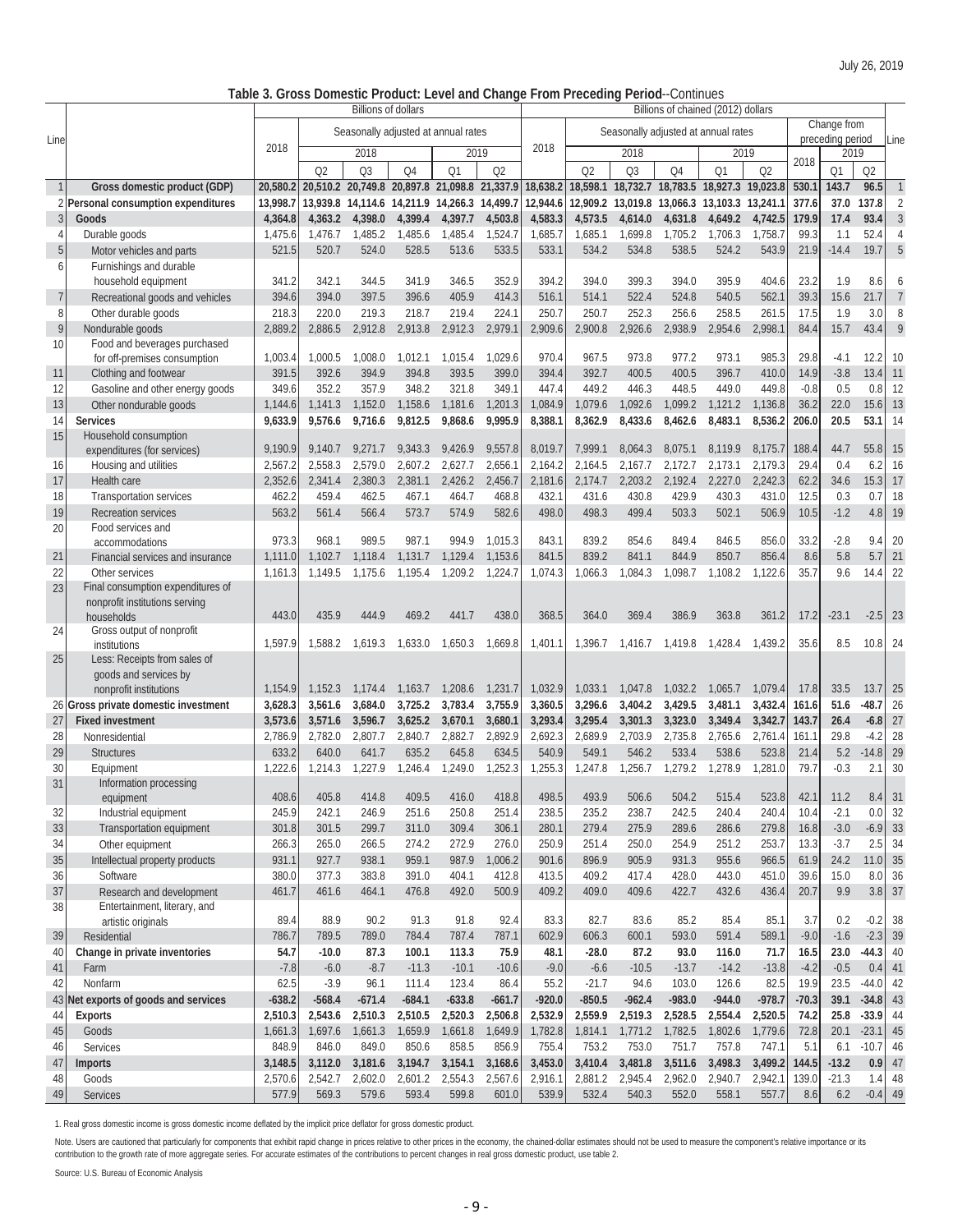July 26, 2019

| Table 3. Gross Domestic Product: Level and Change From Preceding Period--Table Ends |  |
|-------------------------------------------------------------------------------------|--|
|                                                                                     |  |

|      |                                          |         |                | <b>Billions of dollars</b>          |                |         |           |         |                                                                                                             |                |                | Billions of chained (2012) dollars  |           |       |                                 |                |      |
|------|------------------------------------------|---------|----------------|-------------------------------------|----------------|---------|-----------|---------|-------------------------------------------------------------------------------------------------------------|----------------|----------------|-------------------------------------|-----------|-------|---------------------------------|----------------|------|
| Line |                                          |         |                | Seasonally adjusted at annual rates |                |         |           |         |                                                                                                             |                |                | Seasonally adjusted at annual rates |           |       | Change from<br>preceding period |                | Line |
|      |                                          | 2018    |                | 2018                                |                | 2019    |           | 2018    |                                                                                                             | 2018           |                | 2019                                |           |       | 2019                            |                |      |
|      |                                          |         | Q <sub>2</sub> | Q <sub>3</sub>                      | O <sub>4</sub> | Q1      | Q2        |         | Q2                                                                                                          | Q <sub>3</sub> | O <sub>4</sub> | Q1                                  | Q2        | 2018  | Q1                              | Q <sub>2</sub> |      |
|      | 50 Government consumption                |         |                |                                     |                |         |           |         |                                                                                                             |                |                |                                     |           |       |                                 |                |      |
|      | expenditures and gross investment        | 3.591.5 | 3.577.1        | 3.622.6                             | 3.644.8        | 3.683.1 | 3.744.0   | 3,223.9 | 3,221.4                                                                                                     | 3.238.0        | 3.234.9        | 3.258.1                             | 3.297.9   | 54.2  | 23.2                            | 39.8 50        |      |
| 51   | Federal                                  | 1,347.3 | 1.340.4        | 1,358.6                             | 1,371.8        | 1.394.7 | 1.414.6   | 1,232.2 | 1.229.9                                                                                                     | 1.238.7        | 1,242.1        | 1.248.8                             | 1,272.7   | 35.2  | 6.6                             | $24.0$ 51      |      |
| 52   | National defense                         | 793.6   | 789.5          | 800.6                               | 814.4          | 831.8   | 841.1     | 737.5   | 735.7                                                                                                       | 741.2          | 750.6          | 764.5                               | 769.8     | 23.5  | 14.0                            | 5.2            | 52   |
| 53   | Consumption expenditures                 | 637.4   | 634.9          | 644.9                               | 651.8          | 666.6   | 676.4     | 587.8   | 587.1                                                                                                       | 592.3          | 595.7          | 607.6                               | 613.2     | 16.3  | 11.9                            | 5.5            | 53   |
| 54   | Gross investment                         | 156.2   | 154.6          | 155.7                               | 162.6          | 165.2   | 164.7     | 149.8   | 148.7                                                                                                       | 149.0          | 155.1          | 157.1                               | 156.8     | 7.2   | 2.0                             | $-0.4$         | -54  |
| 55   | Nondefense                               | 553.7   | 550.9          | 558.0                               | 557.4          | 562.9   | 573.5     | 494.2   | 493.6                                                                                                       | 497.0          | 491.3          | 484.5                               | 502.7     | 11.8  | $-6.8$                          | 18.2           | 55   |
| 56   | Consumption expenditures                 | 419.5   | 417.7          | 423.2                               | 421.3          | 425.0   | 433.4     | 369.0   | 369.1                                                                                                       | 371.5          | 365.1          | 358.0                               | 374.0     | 11.0  | $-7.1$                          | 15.9           | 56   |
| 57   | <b>Gross investment</b>                  | 134.2   | 133.3          | 134.8                               | 136.1          | 137.9   | 140.1     | 125.1   | 124.4                                                                                                       | 125.4          | 126.2          | 126.7                               | 128.8     | 0.6   | 0.5                             | 2.1            | 57   |
| 58   | State and local                          | 2,244.2 | 2,236.7        | 2,263.9                             | 2,273.0        | 2,288.4 | 2,329.4   | 1.990.0 | 1,989.9                                                                                                     | 1,997.7        | 1,991.4        | 2,007.9                             | 2.023.9   | 19.4  | 16.5                            | 16.0           | 58   |
| 59   | Consumption expenditures                 | 1.847.4 | 1.837.9        | 1.860.6                             | 1,876.3        | 1.876.4 | 1.898.6   | 1.636.7 | 1.633.8                                                                                                     | 1.640.3        | 1,643.1        | 1.647.5                             | 1.651.4   | 15.0  | 4.4                             | 3.9            | 59   |
| 60   | <b>Gross investment</b>                  | 396.8   | 398.8          | 403.3                               | 396.7          | 412.0   | 430.8     | 353.3   | 356.1                                                                                                       | 357.3          | 348.2          | 360.3                               | 372.4     | 4.4   | 12.1                            | 12.0           | 60   |
|      | 61 Residual                              |         |                |                                     |                |         |           | $-26.3$ | $-23.7$                                                                                                     | $-28.4$        | $-34.4$        | $-51.4$                             | $-62.0$   |       |                                 |                | 61   |
|      | Addenda:                                 |         |                |                                     |                |         |           |         |                                                                                                             |                |                |                                     |           |       |                                 |                |      |
| 62   | Gross domestic income (GDI) <sup>1</sup> |         |                |                                     |                |         |           |         |                                                                                                             |                |                |                                     |           | 457.7 | 147.3                           |                | 62   |
| 63   | Average of GDP and GDI                   |         |                |                                     |                |         |           |         |                                                                                                             |                |                |                                     |           | 493.9 | 145.5                           | .              | 63   |
| 64   | Final sales of domestic product          |         |                |                                     |                |         |           |         | 20,525.5 20,520.1 20,662.4 20,797.7 20,985.5 21,262.0 18,571.3 18,595.6 18,630.9 18,678.3 18,797.5 18,934.8 |                |                |                                     |           | 512.9 |                                 | 119.2 137.3 64 |      |
| 65   | Gross domestic purchases                 |         |                |                                     |                |         |           |         | 21,218.4 21,078.6 21,421.1 21,582.0 21,732.7 21,999.6 19,523.2 19,422.1 19,656.0 19,724.2 19,836.1 19,965.6 |                |                |                                     |           | 592.0 | 111.9                           | $129.5$ 65     |      |
| 66   | Final sales to domestic purchasers       |         |                |                                     |                |         |           |         | 21,163.7 21,088.5 21,333.8 21,481.9 21,619.4 21,923.8 19,456.8 19,421.1 19,554.0 19,618.8 19,705.7 19,876.7 |                |                |                                     |           | 574.6 |                                 | 87.0 171.0     | 66   |
| 67   | Final sales to private domestic          |         |                |                                     |                |         |           |         |                                                                                                             |                |                |                                     |           |       |                                 |                |      |
|      | purchasers                               |         |                |                                     |                |         |           |         | 17,572.2 17,511.4 17,711.2 17,837.1 17,936.3 18,179.8 16,237.8 16,204.4 16,320.9 16,389.2 16,452.7 16,583.5 |                |                |                                     |           | 521.4 | 63.5                            | $130.8$ 67     |      |
| 68   | Gross domestic product                   |         |                |                                     |                |         |           |         | 20,580.2 20,510.2 20,749.8 20,897.8 21,098.8 21,337.9 18,638.2 18,598.1 18,732.7 18,783.5 18,927.3 19,023.8 |                |                |                                     |           | 530.1 | 143.7                           | 96.5           | 68   |
| 69   | Plus: Income receipts from the rest of   |         |                |                                     |                |         |           |         |                                                                                                             |                |                |                                     |           |       |                                 |                |      |
|      | the world                                | 1,106.2 | 1.111.4        | 1,116.0                             | 1,127.0        |         | $1,149.0$ | 1,023.9 | 1,030.4                                                                                                     | 1,029.7        | 1,036.2        |                                     | $1,051.1$ | 120.2 |                                 | 14.9           | 69   |
| 70   | Less: Income payments to the rest of     |         |                |                                     |                |         |           |         |                                                                                                             |                |                |                                     |           |       |                                 |                |      |
|      | the world                                | 838.3   | 845.8          | 843.6                               | 874.4          |         | 891.2     | 762.5   | 770.7                                                                                                       | 765.1          | 789.9          |                                     | 802.9     | 95.7  |                                 | 13.0           | 70   |
| 71   | Equals: Gross national product           |         |                |                                     |                |         |           |         |                                                                                                             |                |                |                                     |           | 553.2 |                                 |                |      |
| 72   | Net domestic product                     |         |                |                                     |                |         |           |         | 17,288.8 17,238.5 17,433.9 17,539.7 17,696.7 17,891.6 15,612.6 15,584.7 15,695.7 15,722.5 15,841.7 15,912.8 |                |                |                                     |           | 447.5 | 119.2                           | 71.2 72        |      |

1. Real gross domestic income is gross domestic income deflated by the implicit price deflator for gross domestic product.

Note. Users are cautioned that particularly for components that exhibit rapid change in prices relative to other prices in the economy, the chained-dollar estimates should not be used to measure the component's relative im contribution to the growth rate of more aggregate series. For accurate estimates of the contributions to percent changes in real gross domestic product, use table 2.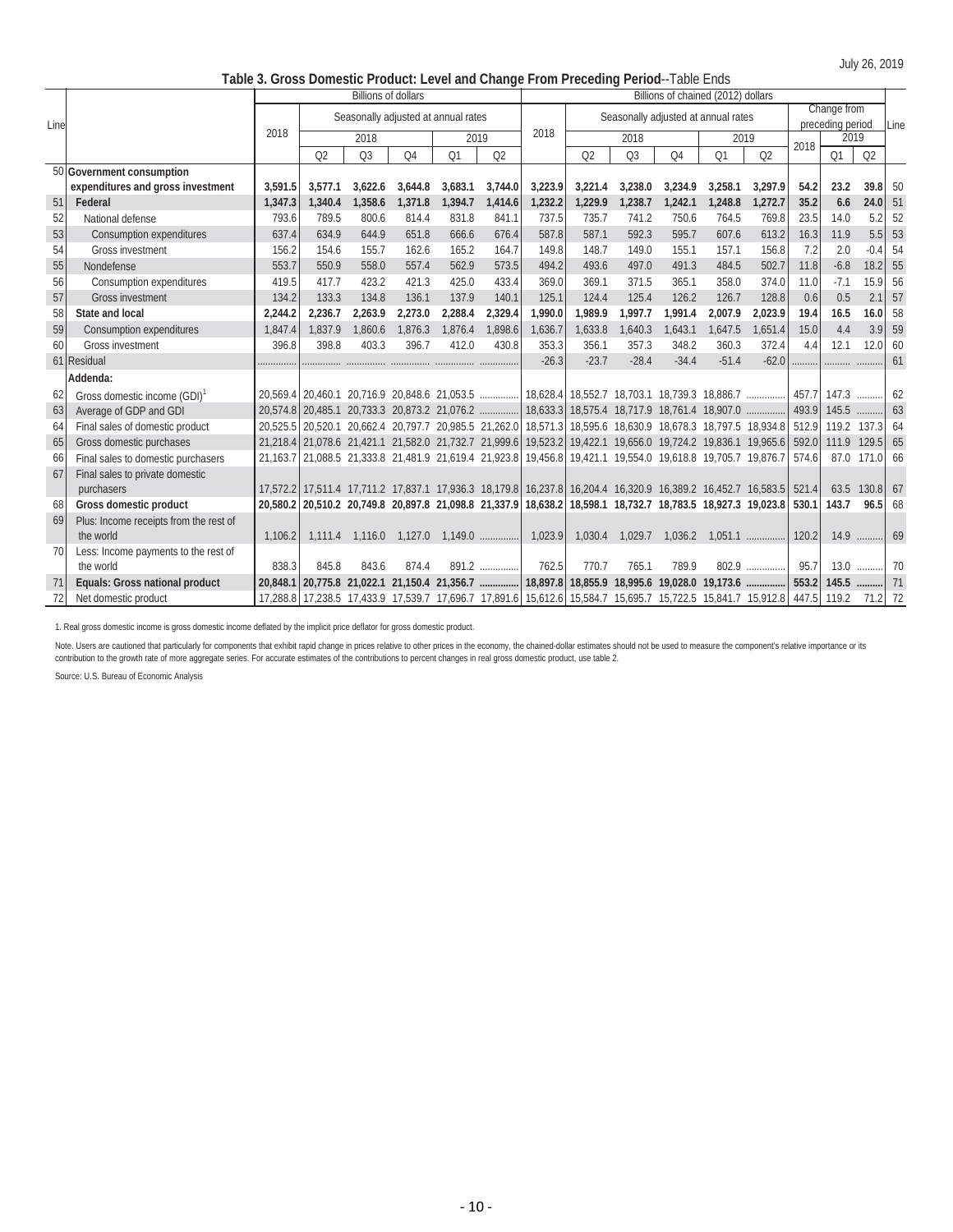**Table 4. Price Indexes for Gross Domestic Product and Related Measures: Percent Change From Preceding Period**

|                 | 4. FIILE IIIUEAES IUI                                        |        |        | Gross Domestic Froudcl and Related Measures. Fercent Change From Freceding Feriod<br>Seasonally adjusted at annual rates |                |                |                |                |        |                |     |                |                |        |                |                |                |        |        |                |                |
|-----------------|--------------------------------------------------------------|--------|--------|--------------------------------------------------------------------------------------------------------------------------|----------------|----------------|----------------|----------------|--------|----------------|-----|----------------|----------------|--------|----------------|----------------|----------------|--------|--------|----------------|----------------|
|                 |                                                              |        |        | 2018                                                                                                                     |                |                |                |                |        |                |     |                |                |        |                |                |                |        |        |                |                |
| Line            |                                                              | 2016   | 2017   |                                                                                                                          | 2015           |                |                | 2016           |        |                |     | 2017           |                |        |                | 2018           |                |        | 2019   |                | Line           |
|                 |                                                              |        |        |                                                                                                                          | Q <sub>3</sub> | O <sub>4</sub> | O <sub>1</sub> | O <sub>2</sub> | Q3     | O <sub>4</sub> | Q1  | Q <sub>2</sub> | Q <sub>3</sub> | Q4     | O <sub>1</sub> | O <sub>2</sub> | Q <sub>3</sub> | Q4     | Q1     | Q <sub>2</sub> |                |
| 1               | Gross domestic product (GDP)                                 | 1.0    | 1.9    | 2.4                                                                                                                      | 1.2            | 0.0            | $-0.2$         | 2.6            | 1.4    | 2.1            | 1.9 | 1.3            | 2.4            | 2.6    | 2.3            | 3.2            | 2.0            | 1.6    | 1.1    | 2.4            | $\mathbbm{1}$  |
|                 | 2 Personal consumption expenditures                          | 1.0    | 1.8    | 2.1                                                                                                                      | 1.1            | $-0.3$         | 0.2            | 2.4            | 1.7    | 1.8            | 2.1 | 0.9            | 1.7            | 2.7    | 2.5            | 2.2            | 1.6            | 1.3    | 0.4    | 2.3            | $\overline{2}$ |
| 3               | Goods                                                        | $-1.6$ | 0.3    | 0.7                                                                                                                      | $-0.8$         | $-4.0$         | $-4.0$         | 1.2            | $-1.0$ | 0.7            | 2.2 | $-2.6$         | 0.7            | 1.4    | 2.0            | 0.7            | $-0.3$         | $-1.4$ | $-1.6$ | 1.6            | $\mathfrak{Z}$ |
| 4               | Durable goods                                                | $-2.4$ | $-2.3$ | $-1.7$                                                                                                                   | $-2.3$         | $-2.1$         | $-1.7$         | $-2.8$         | $-3.8$ | $-3.4$         | 0.3 | $-3.4$         | $-2.6$         | $-1.8$ | $-1.1$         | $-1.7$         | $-1.2$         | $-1.1$ | $-0.3$ | $-1.6$         | $\overline{4}$ |
| 5               | Nondurable goods                                             | $-1.3$ | 1.6    | 1.9                                                                                                                      | $-0.1$         | $-5.0$         | $-5.2$         | 3.3            | 0.5    | 2.9            | 3.1 | $-2.2$         | 2.4            | 3.1    | 3.6            | 2.0            | 0.1            | $-1.5$ | $-2.3$ | 3.3            | 5              |
| $6 \mid$        | Services                                                     | 2.3    | 2.4    | 2.7                                                                                                                      | 2.1            | 1.5            | 2.2            | 2.9            | 2.9    | 2.3            | 2.1 | 2.6            | 2.1            | 3.2    | 2.8            | 2.9            | 2.5            | 2.6    | 1.3    | 2.7            | 6              |
|                 | Gross private domestic investment                            | $-0.1$ | 1.7    | 2.3                                                                                                                      | 0.5            | $-1.1$         | $-1.8$         | 1.5            | 0.8    | 2.1            | 1.6 | 2.2            | 2.4            | 0.8    | 3.4            | 2.8            | 2.1            | 0.7    | 1.7    | 2.0            | $\overline{7}$ |
| 8               | <b>Fixed investment</b>                                      | 0.0    | 1.7    | 2.3                                                                                                                      | 0.5            | $-0.9$         | $-1.4$         | 1.4            | 0.8    | 2.1            | 1.7 | 2.2            | 2.1            | 1.2    | 3.3            | 3.0            | 2.1            | 0.5    | 1.8    | 1.9            | 8              |
| $\mathsf{q}$    | Nonresidential                                               | $-0.9$ | 1.0    | 1.4                                                                                                                      | $-0.3$         | $-1.8$         | $-2.2$         | 0.4            | $-0.6$ | 1.2            | 1.2 | 1.4            | 1.4            | 0.7    | 1.7            | 1.9            | 1.6            | 0.0    | 1.6    | 2.0            | 9              |
| 10              | <b>Structures</b>                                            | 0.3    | 2.7    | 3.6                                                                                                                      | 2.0            | $-0.1$         | $-2.0$         | 3.1            | $-0.5$ | 2.2            | 2.9 | 4.1            | 4.5            | 2.2    | 2.9            | 5.0            | 3.2            | 5.6    | 2.8    | 4.2            | 10             |
| 11              | Equipment                                                    | $-1.3$ | $-0.2$ | 0.1                                                                                                                      | $-1.8$         | $-1.6$         | $-1.3$         | $-0.9$         | $-0.9$ | $-1.2$         | 1.1 | 0.1            | $-0.2$         | $-0.4$ | $-0.3$         | 0.8            | 1.6            | $-1.1$ | 1.0    | 0.4            | 11             |
| 12              | Intellectual property products                               | $-1.2$ | 1.3    | 1.5                                                                                                                      | 0.3            | $-3.2$         | $-3.7$         | 0.2            | $-0.3$ | 3.8            | 0.4 | 1.4            | 1.3            | 1.2    | 3.7            | 1.1            | 0.5            | $-2.2$ | 1.5    | 2.8            | 12             |
| 13              | Residential                                                  | 3.5    | 4.5    | 5.6                                                                                                                      | 3.6            | 2.4            | 1.7            | 5.3            | 6.1    | 5.3            | 3.1 | 5.1            | 4.6            | 3.0    | 9.1            | 7.0            | 3.9            | 2.5    | 2.6    | 1.4            | 13             |
| 14              | Change in private inventories                                |        |        |                                                                                                                          |                |                |                |                |        |                |     |                |                |        |                |                |                |        |        |                | 14             |
|                 | 15 Net exports of goods and services                         |        |        |                                                                                                                          |                |                |                |                |        |                |     |                |                |        |                |                |                |        |        |                | 15             |
| 16              | <b>Exports</b>                                               | $-2.0$ | 2.6    | 3.4                                                                                                                      | $-3.7$         | $-6.2$         | $-6.0$         | 4.1            | 2.4    | 2.7            | 2.6 | 0.2            | 3.8            | 5.5    | 3.5            | 5.1            | 1.1            | $-1.4$ | $-2.5$ | 3.3            | 16             |
| 17              | Goods                                                        | $-3.9$ | 2.6    | 3.6                                                                                                                      | $-6.1$         | $-8.2$         | $-10.8$        | 5.5            | 2.2    | 1.9            | 3.0 | $-0.7$         | 5.0            | 5.5    | 3.8            | 5.9            | 0.9            | $-2.8$ | $-4.0$ | 2.3            | 17             |
| 18              | Services                                                     | 1.7    | 2.6    | 3.0                                                                                                                      | 1.3            | $-2.2$         | 3.7            | 1.6            | 2.8    | 4.3            | 1.9 | 1.8            | 1.4            | 5.6    | 3.0            | 3.5            | 1.5            | 1.4    | 0.5    | 5.1            | 18             |
| 19              | Imports                                                      | $-3.6$ | 2.2    | 2.9                                                                                                                      | $-4.6$         | $-8.7$         | $-7.0$         | 1.7            | 2.9    | 1.2            | 4.7 | $-0.3$         | 0.6            | 5.2    | 7.3            | 0.6            | 0.6            | $-1.8$ | $-3.5$ | 1.7            | 19             |
| 20              | Goods                                                        | $-4.3$ | 2.3    | 2.9                                                                                                                      | $-5.5$         | $-10.0$        | $-8.3$         | 1.7            | 3.6    | 1.4            | 5.6 | $-1.3$         | $-0.3$         | 5.8    | 8.1            | 0.2            | 0.4            | $-2.3$ | $-4.3$ | 1.9            | 20             |
| 21              | <b>Services</b>                                              | $-0.4$ | 2.0    | 3.0                                                                                                                      | $-0.7$         | $-2.6$         | $-0.9$         | 1.6            | $-0.1$ | 0.7            | 1.2 | 4.1            | 4.6            | 2.9    | 3.9            | 2.2            | 1.3            | 0.8    | $-0.2$ | 1.1            | 21             |
|                 | 22 Government consumption                                    |        |        |                                                                                                                          |                |                |                |                |        |                |     |                |                |        |                |                |                |        |        |                |                |
|                 | expenditures and gross investment                            | 0.3    | 2.5    | 3.5                                                                                                                      | 0.6            | $-1.0$         | $-2.1$         | 2.9            | 1.5    | 2.1            | 3.3 | 1.5            | 2.8            | 4.2    | 4.0            | 3.8            | 3.0            | 2.9    | 1.3    | 1.7            | 22             |
| 23              | Federal                                                      | 0.6    | 2.1    | 3.1                                                                                                                      | 0.9            | $-0.4$         | $-1.1$         | 2.3            | 1.7    | 1.9            | 2.2 | 1.7            | 2.0            | 3.3    | 4.4            | 2.9            | 2.6            | 2.8    | 4.6    | $-1.9$         | 23             |
| 24              | National defense                                             | 0.4    | 1.7    | 3.0                                                                                                                      | 0.6            | $-0.5$         | $-1.7$         | 2.4            | 1.6    | 1.5            | 1.8 | 1.1            | 1.7            | 3.1    | 4.5            | 2.8            | 2.7            | 1.8    | 1.1    | 1.8            | 24             |
| 25              | Nondefense                                                   | 0.9    | 2.6    | 3.3                                                                                                                      | 1.2            | $-0.1$         | $-0.3$         | 2.1            | 1.9    | 2.6            | 2.8 | 2.6            | 2.5            | 3.5    | 4.2            | 3.0            | 2.4            | 4.3    | 10.0   | $-7.1$         | $25\,$         |
| 26              | State and local                                              | 0.2    | 2.7    | 3.7                                                                                                                      | 0.4            | $-1.4$         | $-2.7$         | 3.2            | 1.3    | 2.3            | 3.9 | 1.4            | 3.3            | 4.7    | 3.7            | 4.4            | 3.3            | 2.9    | $-0.6$ | 4.0            | 26             |
|                 | Addenda:                                                     |        |        |                                                                                                                          |                |                |                |                |        |                |     |                |                |        |                |                |                |        |        |                |                |
| 27              | Final sales of domestic product                              | 1.1    | 1.9    | 2.4                                                                                                                      | 1.2            | 0.0            | $-0.2$         | 2.6            | 1.4    | 2.1            | 1.9 | 1.3            | 2.3            | 2.6    | 2.3            | 3.2            | 2.0            | 1.6    | 1.1    | 2.4            | 27             |
| 28              | Gross domestic purchases                                     | 0.7    | 1.9    | 2.4                                                                                                                      | 0.9            | $-0.6$         | $-0.6$         | 2.3            | 1.5    | 1.9            | 2.2 | 1.2            | 2.0            | 2.6    | 2.9            | 2.6            | 1.9            | 1.5    | 0.8    | 2.2            | 28             |
| 29              | Final sales to domestic purchasers                           | 0.7    | 1.9    | 2.4                                                                                                                      | 0.9            | $-0.5$         | $-0.5$         | 2.3            | 1.5    | 1.9            | 2.2 | 1.2            | 1.9            | 2.7    | 2.9            | 2.6            | 1.9            | 1.5    | 0.8    | 2.2            | 29             |
| 30 <sup>°</sup> | Final sales to private domestic                              |        |        |                                                                                                                          |                |                |                |                |        |                |     |                |                |        |                |                |                |        |        |                |                |
|                 | purchasers                                                   | 0.8    | 1.8    | 2.1                                                                                                                      | 1.0            | $-0.5$         | $-0.1$         | 2.2            | 1.5    | 1.9            | 2.0 | 1.2            | 1.7            | 2.4    | 2.7            | 2.4            | 1.7            | 1.2    | 0.7    | 2.2            | 30             |
| 31              | Gross national product (GNP)                                 | 1.0    | 1.9    | 2.4                                                                                                                      | 1.2            | 0.0            | $-0.3$         | 2.6            | 1.4    | 2.1            | 1.8 | 1.3            | 2.4            | 2.5    | 2.2            | 3.2            | 2.0            | 1.6    | 1.1    |                | 31             |
| 32              | GDP excluding food and energy <sup>1</sup>                   | 1.3    | 1.9    | 2.5                                                                                                                      | 1.4            | 0.4            | 0.6            | 2.2            | 1.9    | 2.0            | 2.0 | 1.4            | 2.0            | 2.6    | 2.8            | 3.0            | 2.1            | 2.0    | 1.4    | 2.4            | 32             |
| 33              | Gross domestic purchases excluding                           |        |        |                                                                                                                          |                |                |                |                |        |                |     |                |                |        |                |                |                |        |        |                |                |
|                 | food and energy                                              | 1.1    | 1.8    | 2.3                                                                                                                      | 1.1            | 0.3            | 0.4            | 2.0            | 1.7    | 1.7            | 1.9 | 1.5            | 1.9            | 2.3    | 2.8            | 2.6            | 2.0            | 1.7    | 1.2    | 1.8            | 33             |
| 34              | PCE excluding food and energy                                | 1.6    | 1.6    | 1.9                                                                                                                      | 1.4            | 1.0            | 1.7            | 2.0            | 2.0    | 1.4            | 1.7 | 1.3            | 1.5            | 2.2    | 2.3            | 2.1            | 1.6            | 1.7    | 1.1    | 1.8            | 34             |
|                 | Market-based PCE <sup>2</sup>                                | 0.7    | 1.5    | 1.8                                                                                                                      | 1.0            | $-0.5$         | $-0.3$         | 2.1            | 1.4    | 1.6            | 2.1 | 0.2            | 1.4            | 2.4    | 2.3            | 2.1            | 1.3            | 1.1    | 0.8    | 2.1            | 35             |
| 35<br>36        |                                                              |        |        |                                                                                                                          |                |                |                |                |        |                |     |                |                |        |                |                |                |        |        |                |                |
|                 | Market-based PCE excluding food<br>and energy <sup>1,2</sup> | 1.3    | 1.3    |                                                                                                                          |                |                | 1.4            |                |        | 1.2            |     | 0.5            |                |        | 2.0            | 2.0            | 1.2            |        | 1.7    |                | 36             |
|                 |                                                              |        |        | 1.6                                                                                                                      | 1.2            | 1.0            |                | 1.6            | 1.6    |                | 1.6 |                | 1.1            | 1.7    |                |                |                | 1.6    |        | 1.5            |                |
|                 | Implicit price deflators:                                    |        |        |                                                                                                                          |                |                |                |                |        |                |     |                |                |        |                |                |                |        |        |                |                |
| 37              | GDP                                                          | 1.0    | 1.9    | 2.4                                                                                                                      | 1.4            | 0.0            | $-0.4$         | 2.8            | 1.5    | 1.9            | 1.9 | 1.3            | 2.1            | 2.8    | 2.4            | 3.4            | 1.8            | 1.8    | 0.8    | 2.5            | 37             |
| 38              | Gross domestic purchases                                     | 0.7    | 1.9    | 2.4                                                                                                                      | 1.1            | $-0.6$         | $-0.7$         | 2.4            | 1.6    | 1.7            | 2.2 | 1.2            | 1.7            | 2.8    | 3.0            | 2.8            | 1.7            | 1.6    | 0.5    | 2.3            | 38             |
| 39              | <b>GNP</b>                                                   | 1.0    | 1.9    | 2.4                                                                                                                      | 1.4            | 0.0            | $-0.4$         | 2.8            | 1.5    | 1.9            | 1.8 | 1.3            | 2.1            | 2.7    | 2.3            | 3.4            | 1.8            | 1.8    | 0.8    |                | 39             |

1. Food excludes personal consumption expenditures for purchased meals and beverages, which are classified in food services.

2. This index is a supplemental measure that is based on household expenditures for which there are observable price measures. It excludes most implicit prices (for example, financial services furnished without payment) an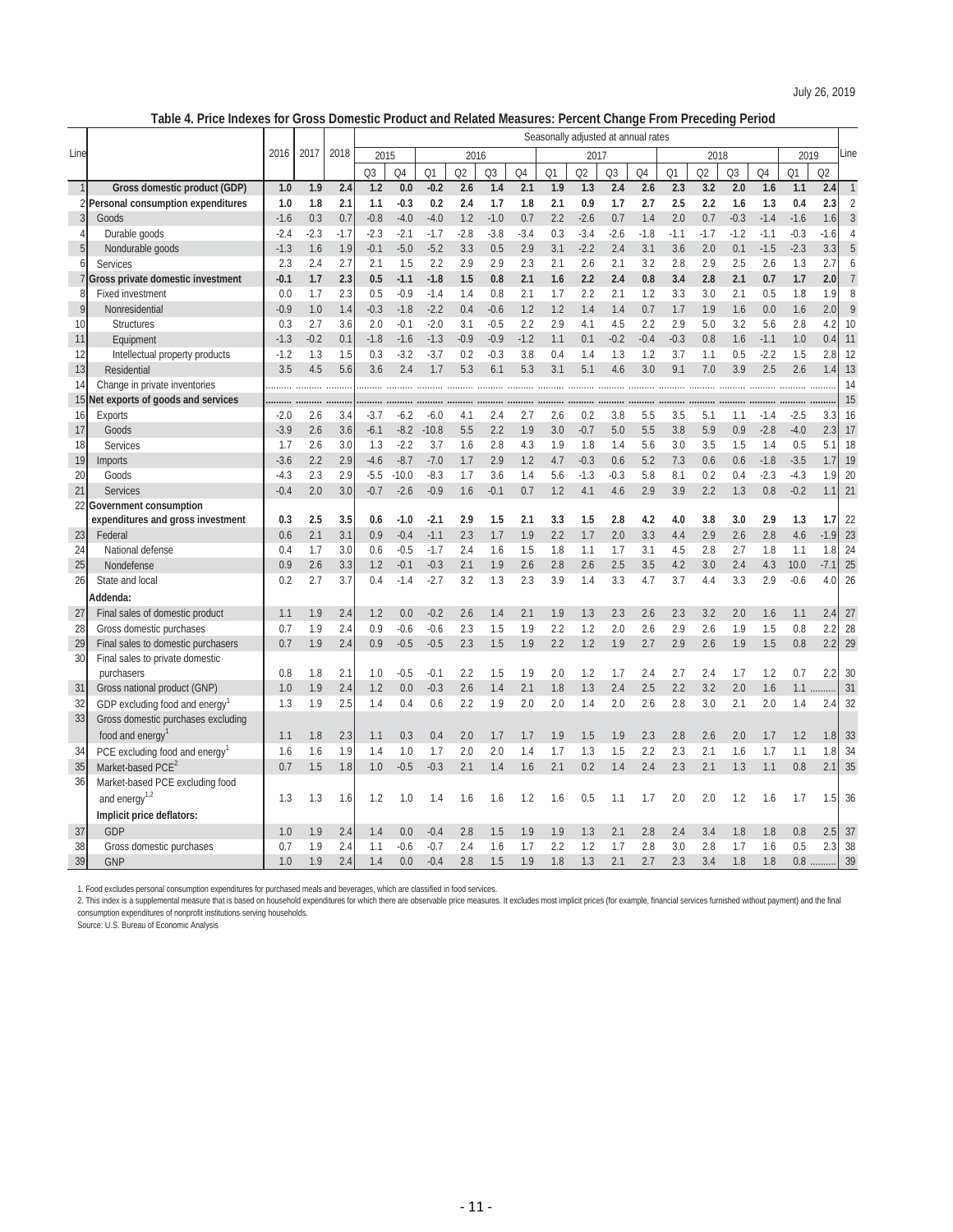| Table 5. Real Gross Domestic Product: Annual Percent Change |  |  |  |  |  |  |
|-------------------------------------------------------------|--|--|--|--|--|--|
|-------------------------------------------------------------|--|--|--|--|--|--|

|              |                                            |        |        |         |        |         |                                    |         |        |        |        |         | Percent change from fourth quarter to |         |        |         |        |                  |
|--------------|--------------------------------------------|--------|--------|---------|--------|---------|------------------------------------|---------|--------|--------|--------|---------|---------------------------------------|---------|--------|---------|--------|------------------|
| Line         |                                            |        |        |         |        |         | Percent change from preceding year |         |        |        |        |         | fourth quarter one year ago           |         |        |         |        | Line             |
|              |                                            | 2011   | 2012   | 2013    | 2014   | 2015    | 2016                               | 2017    | 2018   | 2011   | 2012   | 2013    | 2014                                  | 2015    | 2016   | 2017    | 2018   |                  |
| $\mathbf{1}$ | Gross domestic product (GDP)               | 1.6    | 2.2    | 1.8     | 2.5    | 2.9     | 1.6                                | 2.4     | 2.9    | 1.6    | 1.5    | 2.6     | 2.9                                   | 1.9     | 2.0    | 2.8     | 2.5    | $\mathbf{1}$     |
| 21           | Personal consumption expenditures (PCE)    | 1.9    | 1.5    | 1.5     | 3.0    | 3.7     | 2.7                                | 2.6     | 3.0    | 1.2    | 1.6    | 1.9     | 3.8                                   | 2.9     | 2.8    | 2.9     | 2.6    | $\overline{2}$   |
| 3            | Goods                                      | 2.2    | 2.1    | 3.1     | 4.1    | 4.7     | 3.6                                | 3.9     | 4.1    | 0.9    | 2.4    | 3.5     | 5.0                                   | 3.7     | 3.6    | 5.0     | 2.9    | 3                |
| 4            | Durable goods                              | 5.1    | 6.0    | 6.1     | 7.2    | 7.5     | 6.1                                | 6.9     | 6.3    | 3.5    | 6.3    | 5.0     | 9.2                                   | 5.8     | 7.3    | 7.7     | 3.8    | $\overline{4}$   |
| 5            | Nondurable goods                           | 0.9    | 0.4    | 1.8     | 2.6    | 3.4     | 2.4                                | 2.5     | 3.0    | $-0.2$ | 0.7    | 2.8     | 3.2                                   | 2.8     | 1.8    | 3.7     | 2.5    | 5                |
| 6            | <b>Services</b>                            | 1.7    | 1.2    | 0.6     | 2.4    | 3.2     | 2.3                                | 2.0     | 2.5    | 1.4    | 1.2    | 1.1     | 3.2                                   | 2.5     | 2.4    | 2.0     | 2.5    | 6                |
|              | Gross private domestic investment          | 6.6    | 11.0   | 6.9     | 5.6    | 4.9     | $-1.3$                             | 4.4     | 5.1    | 10.4   | 4.0    | 9.3     | 5.3                                   | 1.5     | 1.5    | 4.8     | 5.1    | $\overline{7}$   |
| 8            | <b>Fixed investment</b>                    | 7.1    | 10.0   | 5.6     | 6.6    | 3.4     | 1.9                                | 4.2     | 4.6    | 9.2    | 7.2    | 5.7     | 7.0                                   | 1.0     | 2.8    | 5.1     | 3.5    | 8                |
| 9            | Nonresidential                             | 8.7    | 9.5    | 4.1     | 7.2    | 1.8     | 0.7                                | 4.4     | 6.4    | 10.0   | 5.6    | 5.4     | 6.9                                   | $-0.9$  | 2.4    | 5.4     | 5.9    | 9                |
| 10           | <b>Structures</b>                          | 2.7    | 13.0   | 1.3     | 11.0   | $-3.0$  | $-5.0$                             | 4.7     | 4.1    | 8.6    | 4.0    | 6.7     | 9.3                                   | $-10.9$ | 4.3    | 1.5     | 2.6    | 10               |
| 11           | Equipment                                  | 13.4   | 11.0   | 4.7     | 7.0    | 3.2     | $-1.3$                             | 4.7     | 6.8    | 12.7   | 7.8    | 5.4     | 5.6                                   | 1.9     | $-1.4$ | 8.5     | 5.0    | 11               |
| 12           | Intellectual property products             | 6.2    | 5.0    | 5.4     | 4.8    | 3.6     | 7.9                                | 3.7     | 7.4    | 7.2    | 3.7    | 4.5     | 6.9                                   | 2.9     | 6.6    | 4.0     | 9.3    | 12               |
| 13           | Residential                                | $-0.1$ | 13.0   | 12.4    | 3.8    | 10.2    | 6.5                                | 3.5     | $-1.5$ | 5.3    | 15.4   | 7.1     | 7.7                                   | 9.1     | 3.9    | 4.2     | $-4.4$ | 13               |
| 14           | Change in private inventories              |        |        |         |        |         |                                    |         |        | .      |        |         |                                       |         |        |         |        | 14               |
| 15           | Net exports of goods and services          |        |        |         |        |         |                                    |         |        | .      |        |         |                                       |         |        |         |        | 15               |
| 16           | Exports                                    | 7.1    | 3.4    | 3.6     | 4.2    | 0.5     | 0.0                                | 3.5     | 3.0    | 4.6    | 2.1    | 6.0     | 2.9                                   | $-1.5$  | 1.1    | 5.5     | 0.4    | 16               |
| 17           | Goods                                      | 7.1    | 3.8    | 3.2     | 4.6    | $-0.4$  | 0.6                                | 3.9     | 4.3    | 5.5    | 1.4    | 7.1     | 2.8                                   | $-3.1$  | 2.5    | 5.9     | 1.4    | 17               |
| 18           | Services                                   | 7.3    | 2.4    | 4.5     | 3.3    | 2.2     | $-1.1$                             | 2.7     | 0.7    | 2.8    | 3.8    | 3.7     | 3.2                                   | 1.6     | $-1.6$ | 4.8     | $-1.6$ | 18               |
| 19           | Imports                                    | 5.6    | 2.7    | 1.5     | 5.0    | 5.3     | 2.0                                | 4.7     | 4.4    | 3.8    | 0.6    | 3.0     | 6.5                                   | 3.2     | 3.4    | 5.6     | 3.2    | 19               |
| 20           | Goods                                      | 6.1    | 2.6    | 1.8     | 5.6    | 5.7     | 1.5                                | 4.8     | 5.0    | 3.9    | 0.5    | 3.4     | 7.1                                   | 3.2     | 3.1    | 6.0     | 3.4    | 20               |
| 21           | Services                                   | 3.2    | 3.1    | 0.5     | 2.3    | 3.5     | 4.4                                | 4.4     | 1.6    | 3.2    | 1.4    | 1.1     | 3.5                                   | 3.3     | 4.8    | 3.8     | 2.4    | 21               |
|              | 22 Government consumption expenditures     |        |        |         |        |         |                                    |         |        |        |        |         |                                       |         |        |         |        |                  |
|              | and gross investment                       | $-3.1$ | $-2.1$ | $-2.4$  | $-0.9$ | 1.9     | 1.8                                | 0.7     | 1.7    | -3.4   | $-2.1$ | $-2.4$  | 0.3                                   | 2.3     | 1.5    | 0.8     | 1.5    | 22               |
| 23           | Federal                                    | $-2.6$ | $-1.9$ | $-5.5$  | $-2.6$ | $-0.1$  | 0.4                                | 0.8     | 2.9    | $-3.5$ | $-2.6$ | $-6.1$  | $-1.1$                                | 1.1     | 0.1    | 1.7     | 2.7    | 23               |
| 24           | National defense                           | $-2.1$ | $-3.4$ | $-6.7$  | $-4.1$ | $-2.1$  | $-0.6$                             | 0.7     | 3.3    | $-3.6$ | $-4.7$ | $-6.5$  | $-3.4$                                | $-0.4$  | $-0.8$ | 1.9     | 4.0    | 24               |
| 25           | Nondefense                                 | $-3.4$ | 0.9    | $-3.5$  | $-0.1$ | 3.1     | 2.0                                | 0.8     | 2.4    | $-3.2$ | 1.2    | $-5.5$  | 2.7                                   | 3.4     | 1.5    | 1.4     | 0.7    | 25               |
| 26           | State and local                            | $-3.5$ | $-2.2$ | $-0.3$  | 0.2    | 3.2     | 2.6                                | 0.6     | 1.0    | $-3.3$ | $-1.7$ | 0.2     | 1.2                                   | 3.0     | 2.3    | 0.4     | 0.9    | 26               |
|              | Addenda:                                   |        |        |         |        |         |                                    |         |        |        |        |         |                                       |         |        |         |        |                  |
| 27           | Gross domestic income (GDI) <sup>1</sup>   | 2.3    | 3.4    | 1.3     | 3.2    | 2.7     | 0.8                                | 2.1     | 2.5    | 2.1    | 2.9    | 1.5     | 4.2                                   | 1.3     | 0.9    | 2.5     | 2.3    | 27               |
| 28           | Average of GDP and GDI                     | 1.9    | 2.8    | 1.6     | 2.9    | 2.8     | 1.2                                | 2.2     | 2.7    | 1.9    | 2.2    | 2.1     | 3.5                                   | 1.6     | 1.5    | 2.6     | 2.4    | 28               |
| 29           | Final sales of domestic product            | 1.6    | 2.1    | 1.6     | 2.7    | 2.6     | 2.2                                | 2.3     | 2.8    | 1.4    | 1.9    | 2.0     | 3.2                                   | 1.8     | 2.2    | 2.9     | 2.2    | 29               |
| 30           | Gross domestic purchases                   | 1.5    | 2.2    | 1.6     | 2.7    | 3.6     | 1.9                                | 2.6     | 3.1    | 1.6    | 1.2    | 2.2     | 3.4                                   | 2.5     | 2.3    | 2.9     | 2.9    | 30               |
| 31           | Final sales to domestic purchasers         | 1.6    | 2.0    | 1.3     | 2.8    | 3.3     | 2.4                                | 2.5     | 3.0    | 1.4    | 1.7    | 1.7     | 3.7                                   | 2.5     | 2.6    | 2.9     | 2.6    | 31               |
| 32           | Final sales to private domestic purchasers | 2.8    | 3.0    | 2.2     | 3.7    | 3.6     | 2.6                                | 2.9     | 3.3    | 2.6    | 2.6    | 2.6     | 4.5                                   | 2.5     | 2.8    | 3.4     | 2.8    | 32               |
| 33           | Gross national product                     | 1.8    | 2.2    | 1.8     | 2.5    | 2.8     | 1.6                                | 2.5     | 3.0    | 1.9    | 1.2    | 2.6     | 2.8                                   | 1.9     | 2.1    | 2.8     | 2.4    | 33               |
| 34           | Real disposable personal income            | 2.3    | 3.3    | $-1.3$  | 4.1    | 4.1     | 1.8                                | 2.9     | 4.0    | 1.6    | 4.9    | $-2.5$  | 5.3                                   | 3.0     | 1.6    | 3.4     | 3.9    | 34               |
|              | Price indexes:                             |        |        |         |        |         |                                    |         |        |        |        |         |                                       |         |        |         |        |                  |
| 35           | Gross domestic purchases                   | 2.4    | 1.8    | 1.5     | 1.6    | 0.3     | 0.7                                | 1.9     | 2.4    | 2.4    | 1.8    | 1.5     | 1.3                                   | 0.1     | 1.3    | 2.0     | 2.2    | 35               |
| 36           | Gross domestic purchases excluding         |        |        |         |        |         |                                    |         |        |        |        |         |                                       |         |        |         |        |                  |
|              | food and energy <sup>2</sup>               | 1.8    | 1.8    | 1.6     | 1.7    | 1.0     | 1.1                                | 1.8     | 2.3    | 1.9    | 1.8    | 1.7     | 1.5                                   | 0.8     | 1.4    | 1.9     | 2.3    | 36               |
| 37           | GDP                                        | 2.1    | 1.9    | $1.8\,$ | 1.8    | 1.0     | $1.0$                              | $1.9$   | 2.4    | 2.0    | 2.1    | 1.8     | 1.5                                   | 0.9     | 1.5    | $2.0\,$ |        | $2.3 \,   \, 37$ |
| 38           | GDP excluding food and energy <sup>2</sup> | 1.9    | 1.9    | 1.9     | 1.9    | 1.2     | 1.3                                | 1.9     | 2.5    | 2.0    | 2.0    | 2.1     | 1.6                                   | 1.0     | 1.7    | 2.0     | 2.5    | 38               |
| 39           | PCE                                        | 2.5    | $1.9$  | 1.3     | 1.5    | $0.2\,$ | $1.0$                              | $1.8\,$ | 2.1    | 2.7    | 1.8    | 1.2     | 1.1                                   | $0.3\,$ | 1.5    | $1.8\,$ |        | $1.9$ 39         |
| 40           | PCE excluding food and energy $2$          | 1.6    | 1.9    | 1.5     | 1.6    | 1.2     | 1.6                                | 1.6     | 1.9    | 1.9    | 1.8    | 1.6     | 1.5                                   | 1.2     | 1.8    | 1.7     |        | $1.9$ 40         |
| 41           | Market-based PCE <sup>3</sup>              | 2.5    | 1.8    | $1.0\,$ | 1.1    | $-0.1$  | 0.7                                | $1.5\,$ | 1.8    | 2.8    | 1.5    | $0.8\,$ | 0.7                                   | $0.0\,$ | 1.2    | 1.5     |        | $1.7$ 41         |
| 42           | Market-based PCE excluding food and        |        |        |         |        |         |                                    |         |        |        |        |         |                                       |         |        |         |        |                  |
|              | energy $^{2,3}$                            | 1.4    | 1.8    | 1.2     | 1.1    | 1.0     | 1.3                                | 1.3     | 1.6    | 1.9    | 1.5    | 1.1     | 1.1                                   | 1.1     | 1.4    | 1.2     |        | $1.7 \, 42$      |

1. Gross domestic income deflated by the implicit price deflator for gross domestic product.

2. Food excludes personal consumption expenditures for purchased meals and beverages, which are classified in food services.

3. This index is a supplemental measure that is based on household expenditures for which there are observable price measures. It excludes most implicit prices (for example, financial services furnished without payment) and the final consumption expenditures of nonprofit institutions serving households.

Note. Estimates under the *Percent change from the preceding year* columns are calculated from annual data. Estimates under the *Percent change fourth quarter to fourth quarter* columns are calculated from fourth quarter values relative to the same quarter one year prior.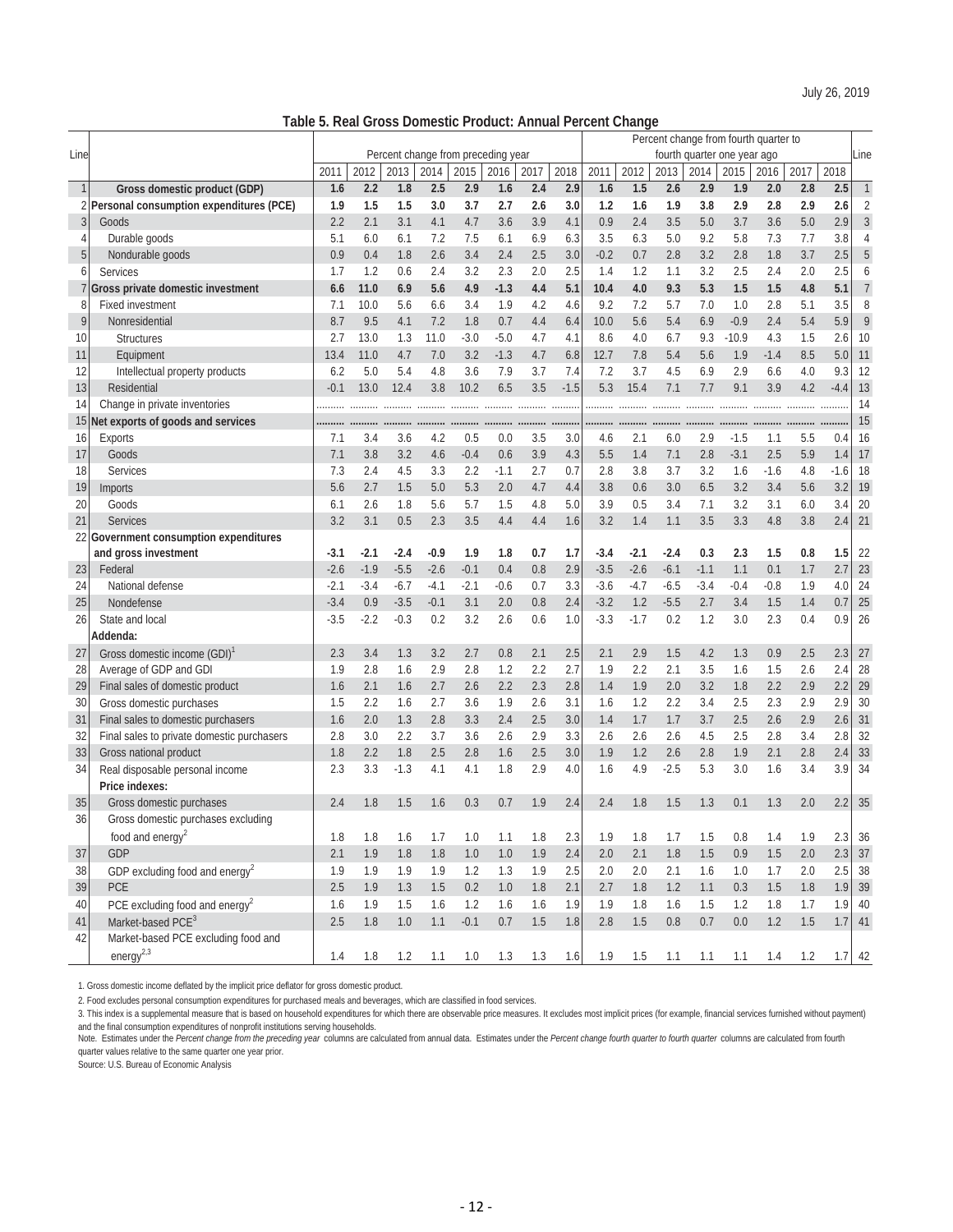**Table 6. Real Gross Domestic Product: Percent Change From Quarter One Year Ago**

|                |                                                           | 2015   |                |        | 2016   |                |         |         | 2017 |                |         |                | 2018    |                |        | 2019   |          |                |
|----------------|-----------------------------------------------------------|--------|----------------|--------|--------|----------------|---------|---------|------|----------------|---------|----------------|---------|----------------|--------|--------|----------|----------------|
| Line           |                                                           | Q3     | Q4             | Q1     | Q2     | Q <sub>3</sub> | Q4      | Q1      | Q2   | Q <sub>3</sub> | Q4      | Q <sub>1</sub> | Q2      | Q <sub>3</sub> | Q4     | Q1     | Q2       | Line           |
| $\mathbf{1}$   | Gross domestic product (GDP)                              | 2.4    | 1.9            | 1.6    | 1.3    | 1.6            | 2.0     | 2.1     | 2.2  | 2.4            | 2.8     | 2.9            | 3.2     | 3.1            | 2.5    | 2.7    | 2.3      | $\mathbf{1}$   |
| 2              | Personal consumption expenditures (PCE)                   | 3.7    | 2.9            | 2.8    | 2.7    | 2.6            | 2.8     | 2.6     | 2.5  | 2.4            | 2.9     | 2.8            | 3.2     | 3.4            | 2.6    | 2.5    | 2.6      | $\overline{2}$ |
| $\mathfrak{Z}$ | Goods                                                     | 4.8    | 3.7            | 3.7    | 3.7    | 3.5            | 3.6     | 3.4     | 3.6  | 3.7            | 5.0     | 4.5            | 4.5     | 4.4            | 2.9    | 3.0    | 3.7      | $\mathfrak{Z}$ |
| 4              | Durable goods                                             | 7.2    | 5.8            | 5.5    | 5.1    | 6.4            | 7.3     | 6.7     | 6.9  | 6.2            | 7.7     | 7.4            | 7.5     | 6.4            | 3.8    | 3.2    | 4.4      | $\overline{A}$ |
| 5              | Nondurable goods                                          | 3.6    | 2.8            | 2.7    | 3.0    | 2.1            | 1.8     | 1.7     | 2.0  | 2.4            | 3.7     | 3.1            | 3.0     | 3.4            | 2.5    | 2.9    | 3.4      | 5              |
| 6              | <b>Services</b>                                           | 3.1    | 2.5            | 2.4    | 2.3    | 2.2            | 2.4     | 2.2     | 1.9  | 1.9            | 2.0     | 2.0            | 2.6     | 3.0            | 2.5    | 2.3    | 2.1      | 6              |
|                | Gross private domestic investment                         | 3.2    | 1.5            | $-2.0$ | $-2.5$ | $-2.2$         | 1.5     | 2.8     | 4.2  | 5.9            | 4.8     | 5.5            | 4.1     | 5.5            | 5.1    | 5.1    | 4.1      | $\overline{7}$ |
| 8              | <b>Fixed investment</b>                                   | 2.8    | 1.0            | 1.6    | 1.6    | 1.7            | 2.8     | 4.0     | 4.1  | 3.5            | 5.1     | 4.6            | 5.2     | 5.0            | 3.5    | 2.9    | 1.4      | 8              |
| 9              | Nonresidential                                            | 0.8    | $-0.9$         | $-0.7$ | 0.0    | 1.1            | 2.4     | 4.2     | 4.3  | 3.5            | 5.4     | 6.0            | 6.9     | 6.8            | 5.9    | 4.8    | 2.7      | 9              |
| 10             | <b>Structures</b>                                         | $-4.1$ | $-10.9 - 11.5$ |        | $-9.7$ | $-2.1$         | 4.3     | 9.4     | 7.3  | 0.9            | 1.5     | 2.6            | 4.8     | 6.4            | 2.6    | 0.7    | $-4.6$   | 10             |
| 11             | Equipment                                                 | 2.2    | 1.9            | 0.0    | $-0.9$ | $-2.7$         | $-1.4$  | 1.1     | 3.9  | 5.4            | 8.5     | 8.6            | 7.2     | 6.4            | 5.0    | 3.3    | 2.7      | 11             |
| 12             | Intellectual property products                            | 2.6    | 2.9            | 6.8    | 9.1    | 9.2            | 6.6     | 5.0     | 2.8  | 2.8            | 4.0     | 4.8            | 7.8     | 7.5            | 9.3    | 9.6    | 7.8      | 12             |
| 13             | Residential                                               | 11.2   | 9.1            | 10.8   | 7.5    | 4.0            | 3.9     | 3.3     | 3.2  | 3.3            | 4.2     | $-0.1$         | $-0.4$  | $-0.9$         | $-4.4$ | $-3.4$ | $-2.8$   | 13             |
| 14             | Change in private inventories                             |        |                |        |        |                |         |         |      |                |         |                |         |                |        |        |          | 14             |
| 15             | Net exports of goods and services                         |        |                |        |        |                |         |         |      |                |         |                |         |                |        |        |          | 15             |
| 16             | Exports                                                   | $-0.2$ | $-1.5$         | $-1.2$ | $-1.2$ | 1.3            | 1.1     | 3.3     | 2.7  | 2.3            | 5.5     | 4.1            | 5.2     | 2.4            | 0.4    | 1.2    | $-1.5$   | 16             |
| 17             | Goods                                                     | $-1.2$ | $-3.1$         | $-0.5$ | $-1.3$ | 1.6            | 2.5     | 3.7     | 3.6  | 2.3            | 5.9     | 4.7            | 7.1     | 4.0            | 1.4    | 2.2    | $-1.9$   | 17             |
| 18             | <b>Services</b>                                           | 2.0    | 1.6            | $-2.6$ | $-0.9$ | 0.7            | $-1.6$  | 2.6     | 1.2  | 2.3            | 4.8     | 3.2            | 1.7     | $-0.5$         | $-1.6$ | $-0.7$ | $-0.8$   | 18             |
| 19             | Imports                                                   | 5.7    | 3.2            | 1.7    | 1.2    | 1.6            | 3.4     | 4.2     | 4.9  | 4.1            | 5.6     | 4.7            | 3.9     | 5.7            | 3.2    | 2.6    | 2.6      | 19             |
| 20             | Goods                                                     | 6.1    | 3.2            | 1.1    | 0.6    | 0.9            | 3.1     | 4.2     | 4.8  | 4.1            | 6.0     | 5.3            | 4.7     | 6.7            | 3.4    | 2.3    | 2.1      | 20             |
| 21             | Services                                                  | 4.2    | 3.3            | 4.5    | 3.9    | 4.4            | 4.8     | 4.4     | 5.5  | 4.0            | 3.8     | 2.1            | 0.6     | 1.4            | 2.4    | 4.3    | 4.8      | 21             |
| 22             | Government consumption expenditures and                   |        |                |        |        |                |         |         |      |                |         |                |         |                |        |        |          |                |
|                | gross investment                                          | 2.0    | 2.3            | 2.7    | 1.6    | 1.5            | 1.5     | 0.5     | 1.0  | 0.5            | 0.8     | 1.4            | 1.7     | 2.2            | 1.5    | 1.8    | 2.4      | 22             |
| 23             | Federal                                                   | $-1.0$ | 1.1            | 1.0    | 0.1    | 0.6            | 0.1     | $-0.4$  | 1.1  | 0.7            | 1.7     | 2.7            | 2.8     | 3.6            | 2.7    | 2.5    | 3.5      | 23             |
| 24             | National defense                                          | $-3.8$ | $-0.4$         | $-0.1$ | $-1.6$ | 0.1            | $-0.8$  | $-1.2$  | 1.8  | 0.5            | 1.9     | 2.5            | 2.7     | 3.9            | 4.0    | 5.8    | 4.6      | 24             |
| 25             | Nondefense                                                | 3.5    | 3.4            | 2.6    | 2.5    | 1.3            | 1.5     | 0.9     | 0.2  | 0.9            | 1.4     | 2.9            | 3.0     | 3.1            | 0.7    | $-2.1$ | 1.9      | 25             |
| 26             | State and local                                           | 3.8    | 3.0            | 3.8    | 2.5    | 2.0            | 2.3     | 0.9     | 0.9  | 0.4            | 0.4     | 0.6            | 1.0     | 1.5            | 0.9    | 1.3    | 1.7      | 26             |
|                | Addenda:                                                  |        |                |        |        |                |         |         |      |                |         |                |         |                |        |        |          |                |
| 27             | Gross domestic income (GDI)                               | 2.0    | 1.3            | 1.2    | 0.5    | 0.8            | 0.9     | 1.3     | 2.5  | 2.2            | 2.5     | 2.7            | 2.2     | 2.8            | 2.3    | 2.0    |          | 27             |
| 28             | Average of GDP and GDI                                    | 2.2    | 1.6            | 1.4    | 0.9    | 1.2            | 1.5     | 1.7     | 2.3  | 2.3            | 2.6     | 2.8            | 2.7     | 3.0            | 2.4    | 2.3    | .        | 28             |
| 29             | Final sales of domestic product                           | 2.4    | 1.8            | 2.3    | 2.1    | 2.2            | 2.2     | 2.3     | 2.1  | 2.0            | 2.9     | 2.7            | 3.4     | 3.0            | 2.2    | 2.3    | 1.8      | 29             |
| 30             | Gross domestic purchases                                  | 3.3    | 2.5            | 2.0    | 1.6    | 1.6            | 2.3     | 2.3     | 2.5  | 2.7            | 2.9     | 3.0            | 3.1     | 3.6            | 2.9    | 2.8    | 2.8      | 30             |
| 31             | Final sales to domestic purchasers                        | 3.2    | 2.5            | 2.6    | 2.3    | 2.3            | 2.6     | 2.5     | 2.5  | 2.3            | 2.9     | 2.8            | 3.2     | 3.5            | 2.6    | 2.5    | 2.3      | 31             |
| 32             | Final sales to private domestic purchasers                | 3.5    | 2.5            | 2.6    | 2.5    | 2.4            | 2.8     | 2.9     | 2.8  | 2.6            | 3.4     | 3.1            | 3.6     | 3.8            | 2.8    | 2.6    | 2.3      | 32             |
| 33             | Gross national product                                    | 2.2    | 1.9            | 1.4    | 1.3    | 1.5            | 2.1     | 2.2     | 2.1  | 2.7            | 2.8     | 3.1            | 3.4     | 3.2            | 2.4    | 2.5    |          | 33             |
| 34             | Real disposable personal income                           | 4.0    | 3.0            | 2.5    | 1.6    | 1.3            | 1.6     | 2.2     | 2.9  | 3.1            | 3.4     | 3.9            | 3.9     | 4.1            | 3.9    | 3.3    | 3.2      | 34             |
|                | Price indexes:                                            |        |                |        |        |                |         |         |      |                |         |                |         |                |        |        |          |                |
| 35             | Gross domestic purchases                                  | 0.3    | 0.1            | 0.4    | 0.5    | 0.7            | 1.3     | 2.0     | 1.7  | 1.8            | 2.0     | 2.2            | 2.5     | 2.5            | 2.2    | 1.7    | 1.6      | 35             |
| 36             | Gross domestic purchases excluding food and               |        |                |        |        |                |         |         |      |                |         |                |         |                |        |        |          |                |
|                | energy <sup>2</sup>                                       | 0.9    | $0.8\,$        | 0.8    | 0.9    | 1.1            | 1.4     | 1.8     | 1.7  | 1.8            | 1.9     | 2.1            | 2.4     | 2.4            | 2.3    | 1.9    | 1.7      | 36             |
| 37             | GDP                                                       | 1.0    | 0.9            | 0.8    | 0.9    | 0.9            | 1.5     | 2.0     | 1.7  | 1.9            | 2.0     | 2.1            | 2.6     | 2.5            | 2.3    | 2.0    |          | $1.8$ 37       |
| 38             | GDP excluding food and energy <sup>2</sup>                | 1.2    | $1.0\,$        | 1.1    | 1.2    | 1.3            | $1.7\,$ | 2.1     | 1.8  | 1.9            | $2.0\,$ | 2.2            | 2.6     | 2.6            | 2.5    | 2.1    | 2.0      | 38             |
| 39             | PCE                                                       | 0.2    | 0.3            | 0.7    | 0.8    | $1.0$          | 1.5     | $2.0\,$ | 1.6  | 1.6            | 1.8     | $1.9$          | $2.3\,$ | 2.2            | 1.9    | 1.4    | 1.4      | 39             |
| 40             | PCE excluding food and energy $^2$                        | 1.2    | 1.2            | 1.4    | 1.5    | 1.7            | $1.8$   | $1.8\,$ | 1.6  | 1.5            | 1.7     | $1.8\,$        | 2.0     | 2.0            | 1.9    | 1.6    | 1.5      | 40             |
| 41             | Market-based PCE <sup>3</sup>                             | $-0.1$ | 0.0            | 0.5    | 0.5    | 0.6            | 1.2     | $1.8\,$ | 1.3  | 1.3            | 1.5     | 1.5            | 2.0     | 2.0            | 1.7    | 1.3    | $1.3$ 41 |                |
| 42             | Market-based PCE excluding food and energy <sup>2,3</sup> | 1.0    | 1.1            | 1.3    | 1.3    | 1.4            | 1.4     | 1.5     | 1.2  | 1.1            | 1.2     | 1.3            | 1.7     | 1.7            | 1.7    | 1.6    | 1.5      | 42             |

1. Gross domestic income deflated by the implicit price deflator for gross domestic product.

2. Food excludes personal consumption expenditures for purchased meals and beverages, which are classified in food services.

3. This index is a supplemental measure that is based on household expenditures for which there are observable price measures. It excludes most implicit prices (for example, financial services furnished without payment) and the final consumption expenditures of nonprofit institutions serving households.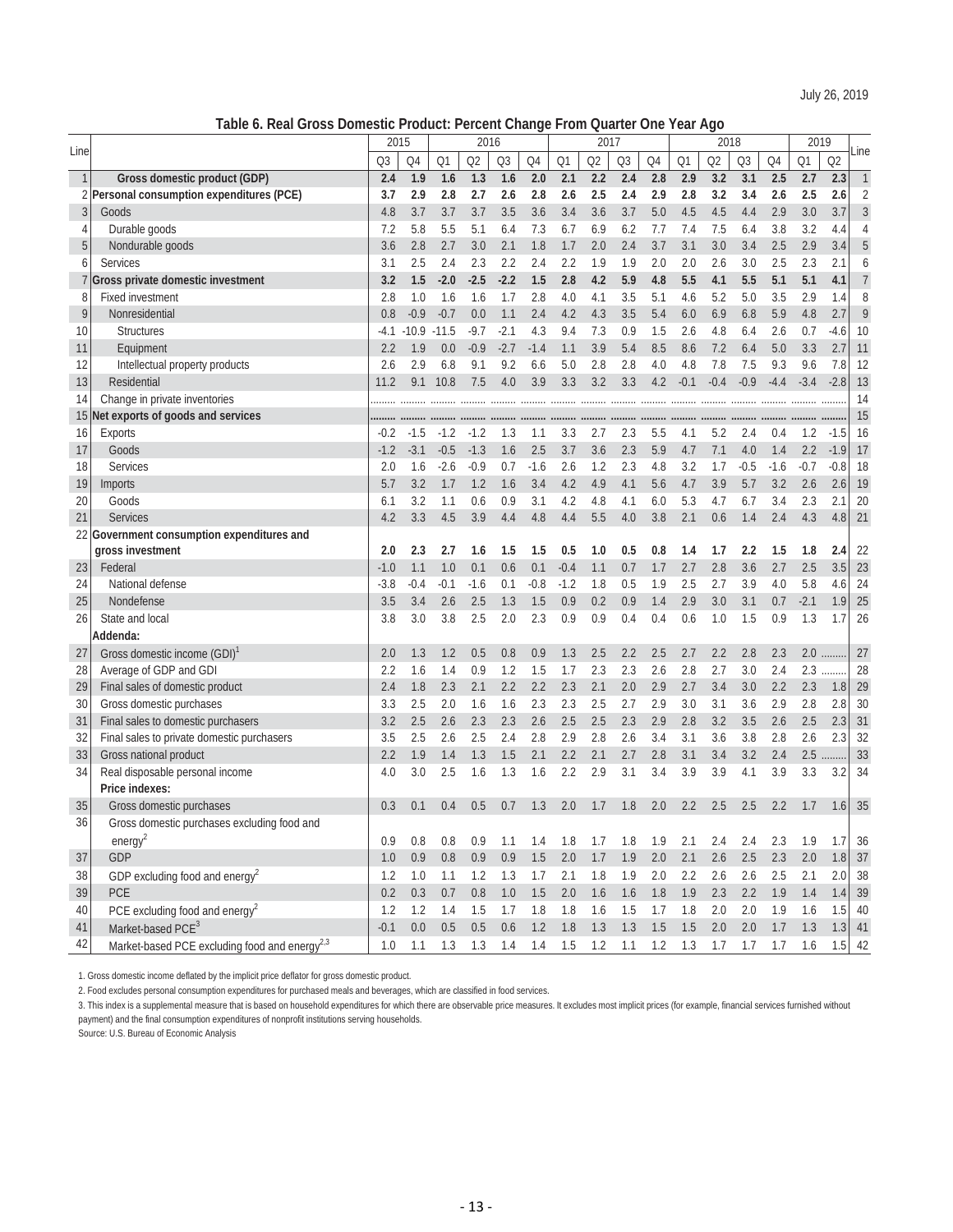# **Table 7. Relation of Gross Domestic Product, Gross National Product, and National Income**

|      | [Billions of dollars]                                                |          |          |          |                |                                     |                |          |                |                |  |  |  |  |
|------|----------------------------------------------------------------------|----------|----------|----------|----------------|-------------------------------------|----------------|----------|----------------|----------------|--|--|--|--|
|      |                                                                      |          |          |          |                | Seasonally adjusted at annual rates |                |          |                |                |  |  |  |  |
| Line |                                                                      | 2016     | 2017     | 2018     |                | 2018                                |                | 2019     |                | Line           |  |  |  |  |
|      |                                                                      |          |          |          | Q <sub>2</sub> | Q <sub>3</sub>                      | Q <sub>4</sub> | Q1       | Q <sub>2</sub> |                |  |  |  |  |
|      | 1 Gross domestic product (GDP)                                       | 18,715.0 | 19,519.4 | 20,580.2 | 20,510.2       | 20,749.8                            | 20,897.8       | 21,098.8 | 21,337.9       | $\mathbf{1}$   |  |  |  |  |
|      | 2 Plus: Income receipts from the rest of the world                   | 861.7    | 957.9    | 1,106.2  | 1.111.4        | 1,116.0                             | 1,127.0        |          | $1,149.0$      | $\overline{2}$ |  |  |  |  |
|      | 3 Less: Income payments to the rest of the world                     | 643.5    | 714.6    | 838.3    | 845.8          | 843.6                               | 874.4          |          | 891.2          | $\overline{3}$ |  |  |  |  |
|      | 4 Equals: Gross national product                                     | 18,933.2 | 19,762.7 | 20,848.1 | 20,775.8       | 21,022.1                            | 21,150.4       | 21,356.7 |                | 4              |  |  |  |  |
|      | 5 Less: Consumption of fixed capital                                 | 2,991.6  | 3,121.4  | 3,291.4  | 3,271.6        | 3,315.8                             | 3,358.1        | 3,402.2  | 3,446.3        | 5              |  |  |  |  |
|      | 6 Less: Statistical discrepancy                                      | $-112.0$ | $-67.6$  | 10.8     | 50.1           | 32.9                                | 49.2           |          | 45.3           | 6              |  |  |  |  |
|      | 7 Equals: National income                                            | 16,053.6 | 16,708.8 | 17,545.9 | 17,454.0       | 17,673.5                            | 17,743.1       | 17,909.3 | .              | $\overline{7}$ |  |  |  |  |
| 8    | Compensation of employees                                            | 9,960.3  | 10.411.6 | 10,928.5 | 10,876.1       | 10,994.3                            | 11,057.4       | 11,303.4 | 11,435.1       | 8              |  |  |  |  |
| 9    | Wages and salaries                                                   | 8,083.5  | 8,462.1  | 8,888.5  | 8,845.0        | 8,942.2                             | 8,990.0        | 9.208.5  | 9,318.6        | 9              |  |  |  |  |
| 10   | Supplements to wages and salaries                                    | 1,876.8  | 1,949.5  | 2,040.0  | 2,031.1        | 2,052.0                             | 2,067.4        | 2,094.9  | 2,116.6        | 10             |  |  |  |  |
| 11   | Proprietors' income with inventory valuation and capital consumption |          |          |          |                |                                     |                |          |                |                |  |  |  |  |
|      | adjustments                                                          | 1,423.7  | 1,518.2  | 1,588.8  | 1,573.3        | 1,590.0                             | 1,624.4        | 1,621.2  | 1,631.6        | 11             |  |  |  |  |
| 12   | Rental income of persons with capital consumption adjustment         | 681.4    | 718.8    | 756.8    | 754.0          | 765.2                               | 764.1          | 767.0    | 777.8          | 12             |  |  |  |  |
| 13   | Corporate profits with inventory valuation and capital consumption   |          |          |          |                |                                     |                |          |                |                |  |  |  |  |
|      | adjustments                                                          | 2,011.5  | 2,005.9  | 2,074.6  | 2,056.4        | 2,104.2                             | 2,085.6        |          | 2,006.9        | 13             |  |  |  |  |
| 14   | Net interest and miscellaneous payments                              | 560.0    | 608.0    | 672.6    | 678.6          | 677.0                               | 668.4          | 657.2    | 648.3          | 14             |  |  |  |  |
| 15   | Taxes on production and imports less subsidies                       | 1,251.0  | 1,303.3  | 1,377.4  | 1,375.3        | 1,383.9                             | 1.393.9        | 1,399.8  | 1,418.0        | 15             |  |  |  |  |
| 16   | Business current transfer payments (net)                             | 168.2    | 145.4    | 153.7    | 145.4          | 166.1                               | 159.2          | 165.4    | 158.4          | 16             |  |  |  |  |
| 17   | Current surplus of government enterprises                            | $-2.6$   | $-2.5$   | $-6.5$   | $-5.2$         | $-7.3$                              | $-9.9$         | $-11.5$  | $-12.9$        | 17             |  |  |  |  |
|      | Addenda:                                                             |          |          |          |                |                                     |                |          |                |                |  |  |  |  |
| 18   | Gross domestic income (GDI)                                          | 18,827.0 | 19,587.0 | 20.569.4 | 20,460.1       | 20,716.9                            | 20.848.6       | 21.053.5 |                | 18             |  |  |  |  |
| 19   | Average of GDP and GDI                                               | 18,771.0 | 19,553.2 | 20,574.8 | 20,485.1       | 20,733.3                            | 20,873.2       | 21,076.2 | .              | 19             |  |  |  |  |
| 20   | Statistical discrepancy as a percentage of GDP                       | $-0.6$   | $-0.3$   | 0.1      | 0.2            | 0.2                                 | 0.2            |          |                | 20             |  |  |  |  |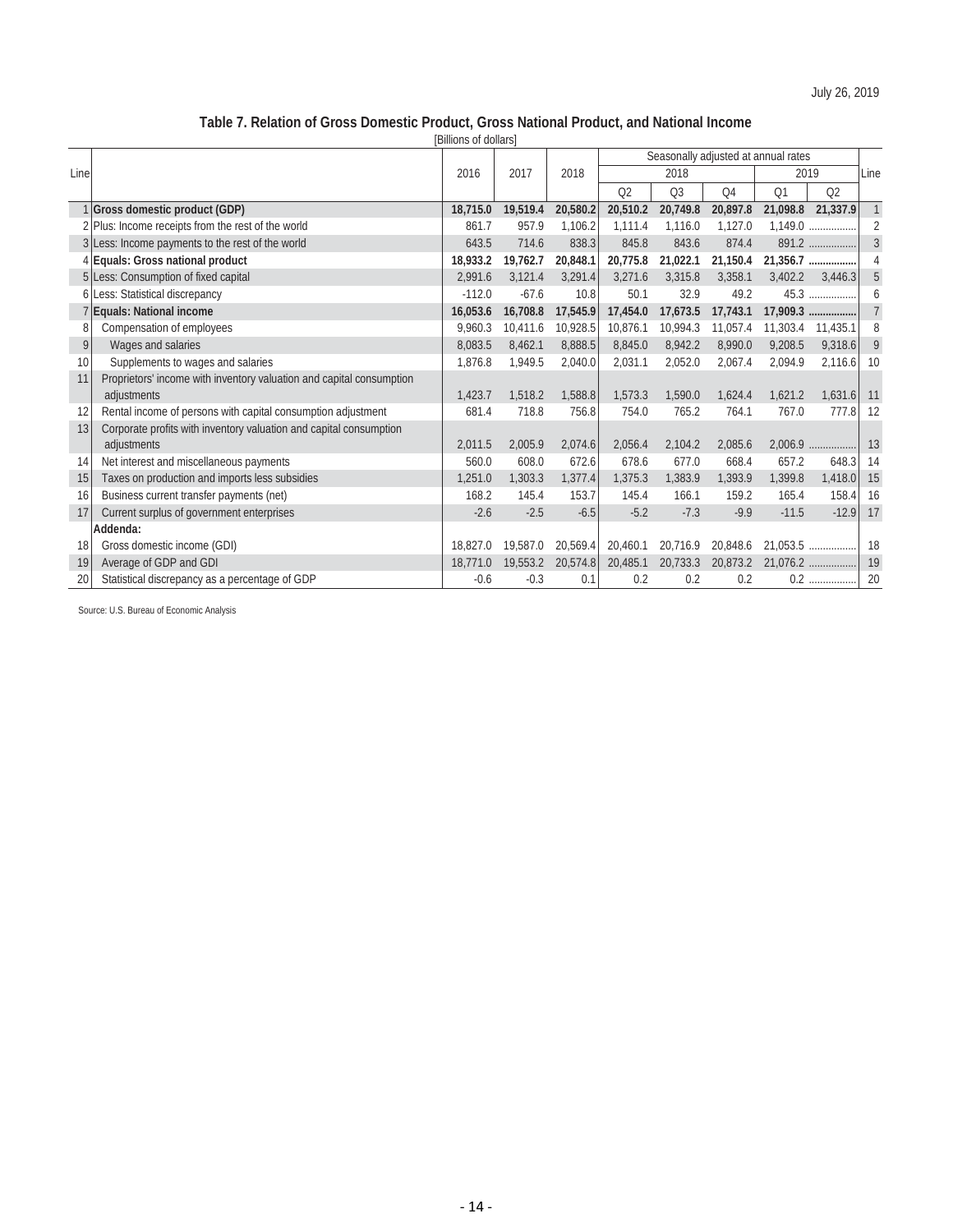# **Table 8. Personal Income and Its Disposition**

|                |                                                                             |          | [Billions of dollars] |          |                |                                     |                |          |                |                |
|----------------|-----------------------------------------------------------------------------|----------|-----------------------|----------|----------------|-------------------------------------|----------------|----------|----------------|----------------|
|                |                                                                             |          |                       |          |                | Seasonally adjusted at annual rates |                |          |                |                |
| Line           |                                                                             | 2016     | 2017                  | 2018     |                | 2018                                |                | 2019     |                | Line           |
|                |                                                                             |          |                       |          | Q <sub>2</sub> | Q <sub>3</sub>                      | Q <sub>4</sub> | Q1       | Q <sub>2</sub> |                |
|                | 1 Personal income                                                           | 16,121.2 | 16,878.8              | 17,819.2 | 17,725.0       | 17,928.5                            | 18,082.8       | 18,352.6 | 18,596.8       | $\mathbf{1}$   |
|                | Compensation of employees                                                   | 9.960.3  | 10,411.6              | 10,928.5 | 10.876.1       | 10,994.3                            | 11,057.4       | 11,303.4 | 11,435.1       | 2              |
| 3              | Wages and salaries                                                          | 8,083.5  | 8,462.1               | 8,888.5  | 8,845.0        | 8,942.2                             | 8,990.0        | 9,208.5  | 9,318.6        | $\mathbf{3}$   |
| $\overline{4}$ | Supplements to wages and salaries                                           | 1.876.8  | 1.949.5               | 2,040.0  | 2.031.1        | 2,052.0                             | 2,067.4        | 2,094.9  | 2,116.6        | 4              |
| 5              | Proprietors' income with inventory valuation and capital                    |          |                       |          |                |                                     |                |          |                |                |
|                | consumption adjustments                                                     | 1,423.7  | 1,518.2               | 1,588.8  | 1,573.3        | 1,590.0                             | 1,624.4        | 1,621.2  | 1,631.6        | 5              |
| 6              | Farm                                                                        | 35.6     | 38.1                  | 27.2     | 27.5           | 17.4                                | 35.9           | 24.8     | 18.3           | 6              |
| $\overline{7}$ | Nonfarm                                                                     | 1,388.1  | 1,480.1               | 1,561.6  | 1,545.8        | 1,572.6                             | 1,588.4        | 1.596.3  | 1,613.3        | $\overline{7}$ |
| 8              | Rental income of persons with capital consumption adjustment                | 681.4    | 718.8                 | 756.8    | 754.0          | 765.2                               | 764.1          | 767.0    | 777.8          | 8              |
| 9              | Personal income receipts on assets                                          | 2,521.4  | 2,681.6               | 2,930.1  | 2,909.3        | 2,957.7                             | 3,002.0        | 2,955.1  | 3,019.5        | 9              |
| 10             | Personal interest income                                                    | 1,457.4  | 1,551.6               | 1,702.7  | 1,694.6        | 1,719.3                             | 1,727.2        | 1,699.3  | 1,754.9        | 10             |
| 11             | Personal dividend income                                                    | 1,064.0  | 1,130.0               | 1,227.5  | 1,214.7        | 1,238.4                             | 1,274.8        | 1,255.8  | 1,264.6        | 11             |
| 12             | Personal current transfer receipts                                          | 2,774.2  | 2,848.1               | 2,971.5  | 2,963.1        | 2,983.8                             | 3,003.7        | 3,113.1  | 3,155.1        | 12             |
| 13             | Less: Contributions for government social insurance, domestic               | 1,239.9  | 1.299.6               | 1,356.5  | 1,350.9        | 1,362.4                             | 1,368.7        | 1,407.2  | 1,422.3        | 13             |
|                | 14 Less: Personal current taxes                                             | 1,956.1  | 2,045.8               | 2,077.6  | 2,071.7        | 2,086.5                             | 2,077.4        | 2,156.6  | 2,207.4        | 14             |
|                | 15 Equals: Disposable personal income                                       | 14,165.1 | 14,833.0              | 15,741.5 | 15,653.3       | 15,842.0                            | 16,005.4       | 16,196.0 | 16,389.4       | 15             |
|                | 16 Less: Personal outlays                                                   | 13,206.3 | 13,802.1              | 14,531.1 | 14,465.9       | 14,655.6                            | 14,757.8       | 14,823.0 | 15,065.4       | 16             |
|                | 17 Equals: Personal saving                                                  | 958.8    | 1,030.9               | 1,210.4  | 1,187.4        | 1,186.4                             | 1,247.6        | 1,373.0  | 1,324.0        | 17             |
| 18             | Personal saving as a percentage of disposable                               |          |                       |          |                |                                     |                |          |                |                |
|                | personal income                                                             | 6.8      | 7.0                   | 7.7      | 7.6            | 7.5                                 | 7.8            | 8.5      | 8.1            | 18             |
|                | Addenda:                                                                    |          |                       |          |                |                                     |                |          |                |                |
| 19             | Personal income excluding current transfer receipts, billions of            |          |                       |          |                |                                     |                |          |                |                |
|                | chained (2012) dollars <sup>2</sup>                                         | 12.822.4 | 13,245.3              | 13,729.6 | 13.670.5       | 13,785.6                            | 13.863.6       | 13,997.2 | 14,101.3       | 19             |
| 20             | Disposable personal income, billions of chained (2012) dollars <sup>2</sup> | 13,608.4 | 14,002.8              | 14,556.2 | 14,495.9       | 14,613.3                            | 14,715.2       | 14,875.8 | 14,966.7       | 20             |

1. Personal income is also equal to national income less corporate profits with inventory valuation and capital consumption adjustments, taxes on production and imports less subsidies, contributions for government social insurance, net interest and miscellaneous payments, business current transfer payments (net), and current surplus of government enterprises, plus personal income receipts on assets, and personal current transfer receipts.

2. The current-dollar measure is deflated by the implicit price deflator for personal consumption expenditures.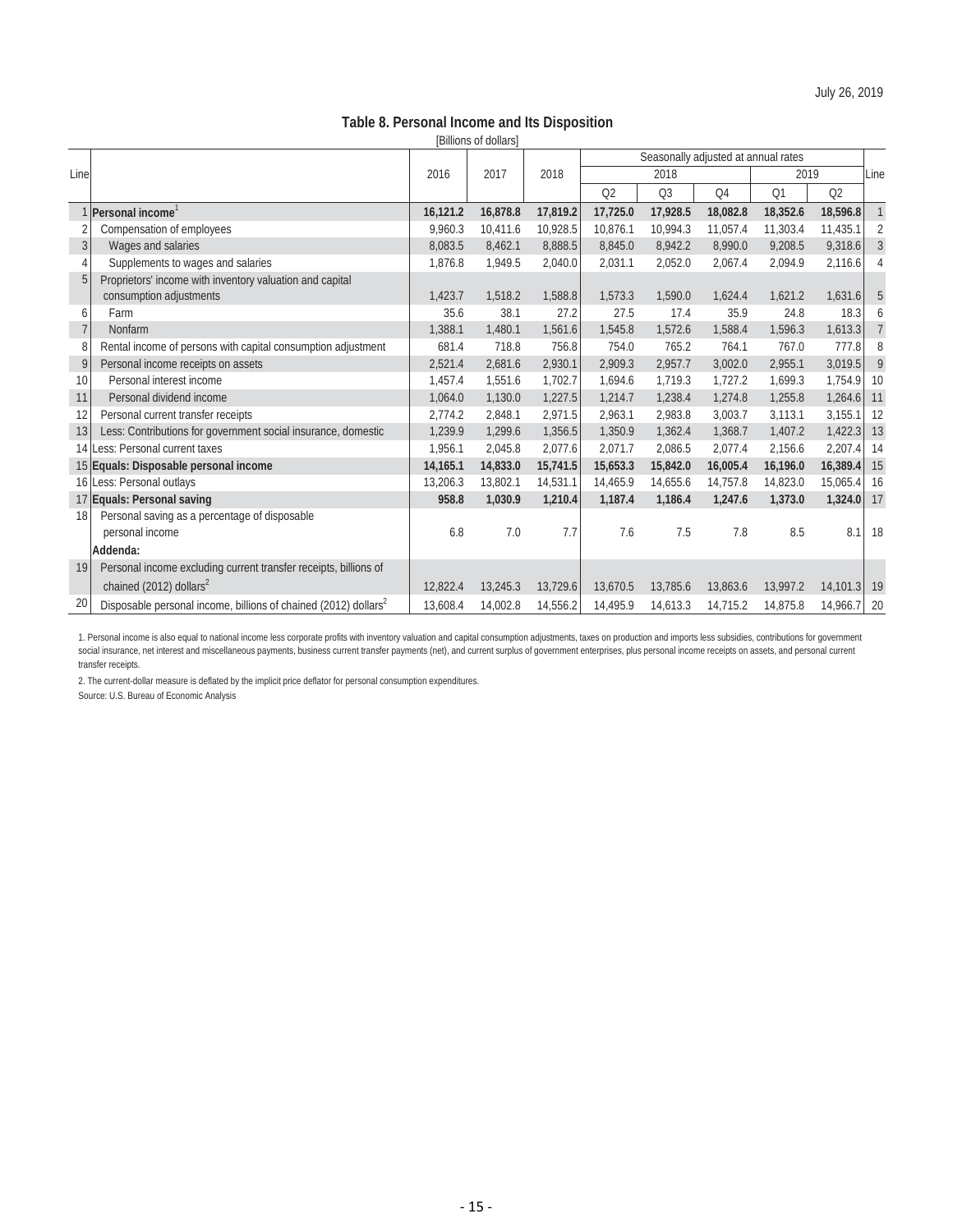# **Table 9. Corporate Profits: Level and Percent Change**

|                 |                                                |          |         |         | <b>Billions of dollars</b> |                 |                | Percent change from preceding period |                |         |         |                |                 |                |                     |           |               |
|-----------------|------------------------------------------------|----------|---------|---------|----------------------------|-----------------|----------------|--------------------------------------|----------------|---------|---------|----------------|-----------------|----------------|---------------------|-----------|---------------|
|                 |                                                |          |         |         |                            |                 |                | Seasonally adjusted at annual rates  |                |         |         |                | Quarterly rates |                | Quarter<br>one year |           |               |
| Line            |                                                | 2016     | 2017    | 2018    |                            |                 |                |                                      |                | 2017    | 2018    |                |                 |                |                     | ago       | Line          |
|                 |                                                |          |         |         |                            | 2018            |                |                                      | 2019           |         |         |                | 2018            |                | 2019                | 2019      |               |
|                 |                                                |          |         |         | O <sub>1</sub>             | Q <sub>2</sub>  | Q <sub>3</sub> | O <sub>4</sub>                       | O <sub>1</sub> |         |         | Q <sub>2</sub> | Q <sub>3</sub>  | O <sub>4</sub> | O <sub>1</sub>      | Q1        |               |
|                 | Corporate profits with inventory               |          |         |         |                            |                 |                |                                      |                |         |         |                |                 |                |                     |           |               |
|                 | valuation and capital consumption              |          |         |         |                            |                 |                |                                      |                |         |         |                |                 |                |                     |           |               |
|                 | adiustments                                    | 2.011.5  | 2.005.9 | 2,074.6 | 2.052.3                    | 2.056.4         | 2,104.2        | 2,085.6                              | 2,006.9        | $-0.3$  | 3.4     | 0.2            | 2.3             | $-0.9$         | $-3.8$              | $-2.2$    |               |
|                 | 2 Less: Taxes on corporate income              | 377.6    | 319.4   | 219.8   | 207.6                      | 222.6           | 230.3          | 218.5                                | 215.4          | $-15.4$ | $-31.2$ | 7.2            | 3.5             | $-5.1$         | $-1.4$              | 3.8       | $\mathcal{P}$ |
|                 | 3 Equals: Profits after tax with               |          |         |         |                            |                 |                |                                      |                |         |         |                |                 |                |                     |           |               |
|                 | inventory valuation and capital                | 1.633.9  | 1.686.5 | 1,854.9 | 1,844.7                    | 1,833.8         | 1.873.9        | 1,867.1                              | 1,791.4        | 3.2     | 10.0    | $-0.6$         | 2.2             | $-0.4$         | $-4.1$              | $-2.9$    | 3             |
|                 | consumption adjustments<br>Net dividends       | 1.175.9  | 1.239.6 | 1,312.6 | 1,266.3                    | 1,291.9         | 1,329.7        | 1,362.5                              | 1,324.6        | 5.4     | 5.9     | 2.0            | 2.9             | 2.5            | $-2.8$              | 4.6       |               |
|                 | Undistributed profits with inventory           |          |         |         |                            |                 |                |                                      |                |         |         |                |                 |                |                     |           |               |
|                 | valuation and capital consumption              |          |         |         |                            |                 |                |                                      |                |         |         |                |                 |                |                     |           |               |
|                 | adjustments                                    | 458.0    | 446.9   | 542.3   | 578.4                      | 541.9           | 544.2          | 504.6                                | 466.8          | $-2.4$  | 21.3    | $-6.3$         | 0.4             | $-7.3$         | $-7.5$              | $-19.3$   | 5             |
|                 | Addenda for corporate cash flow:               |          |         |         |                            |                 |                |                                      |                |         |         |                |                 |                |                     |           |               |
|                 | Net cash flow with inventory                   |          |         |         |                            |                 |                |                                      |                |         |         |                |                 |                |                     |           |               |
|                 | valuation adjustment                           | 2.084.1  | 1.856.6 | 2.327.6 | 2.336.0                    | 2,326.2 2,340.1 |                | 2,308.0                              | 2.331.2        | $-10.9$ | 25.4    | $-0.4$         | 0.6             | $-1.4$         | 1.0                 | $-0.2$    | 6             |
| $\overline{7}$  | Undistributed profits with inventory           |          |         |         |                            |                 |                |                                      |                |         |         |                |                 |                |                     |           |               |
|                 | valuation and capital consumption              |          |         |         |                            |                 |                |                                      |                |         |         |                |                 |                |                     |           |               |
|                 | adjustments                                    | 458.0    | 446.9   | 542.3   | 578.4                      | 541.9           | 544.2          | 504.6                                | 466.8          | $-2.4$  | 21.3    | $-6.3$         | 0.4             | $-7.3$         | $-7.5$              | $-19.3$   | 7             |
| 8               | Consumption of fixed capital                   | 1.630.6  | 1.704.0 | 1.796.3 | 1.756.5                    | 1.783.5         | 1.809.6        | 1.835.6                              | 1.863.9        | 4.5     | 5.4     | 1.5            | 1.5             | 1.4            | 1.5                 | 6.1       | 8             |
| Q               | Less: Capital transfers paid (net)             | 4.4      | 294.2   | 11.0    | $-1.1$                     | $-0.9$          | 13.8           | 32.2                                 | $-0.6$         |         |         |                |                 |                |                     |           | $\mathsf{Q}$  |
|                 | Addenda:                                       |          |         |         |                            |                 |                |                                      |                |         |         |                |                 |                |                     |           |               |
| 10 <sup>1</sup> | Profits before tax (without inventory          |          |         |         |                            |                 |                |                                      |                |         |         |                |                 |                |                     |           |               |
|                 | valuation and capital consumption              |          |         |         |                            |                 |                |                                      |                |         |         |                |                 |                |                     |           |               |
|                 | adjustments)                                   | 2.117.4  | 2.133.0 | 2.063.5 | 2.043.9                    | 2.076.4         | 2.087.1        | 2.046.5                              | 2.015.5        | 0.7     | $-3.3$  | 1.6            | 0.5             | $-1.9$         | $-1.5$              | $-1.4$ 10 |               |
| 11              | Profits after tax (without inventory           |          |         |         |                            |                 |                |                                      |                |         |         |                |                 |                |                     |           |               |
|                 | valuation and capital consumption              | 1.739.8  | 1.813.6 | 1.843.7 | 1.836.3                    | 1.853.7         | 1.856.8        | 1.828.1                              | 1.800.0        | 4.2     | 1.7     | 1.0            | 0.2             | $-1.5$         | $-1.5$              | $-2.0$    | 11            |
| 12              | adiustments)<br>Inventory valuation adjustment | $-0.9$   | $-48.9$ | $-51.5$ | $-64.0$                    | $-84.8$         | $-42.1$        | $-15.2$                              | $-15.5$        |         |         |                |                 |                |                     |           | 12            |
| 13              | Capital consumption adjustment                 | $-105.0$ | $-78.1$ | 62.7    | 72.4                       | 64.9            | 59.2           | 54.3                                 | 6.9            | .       |         |                |                 |                |                     |           | 13            |
|                 |                                                |          |         |         |                            |                 |                |                                      |                |         |         |                |                 |                |                     |           |               |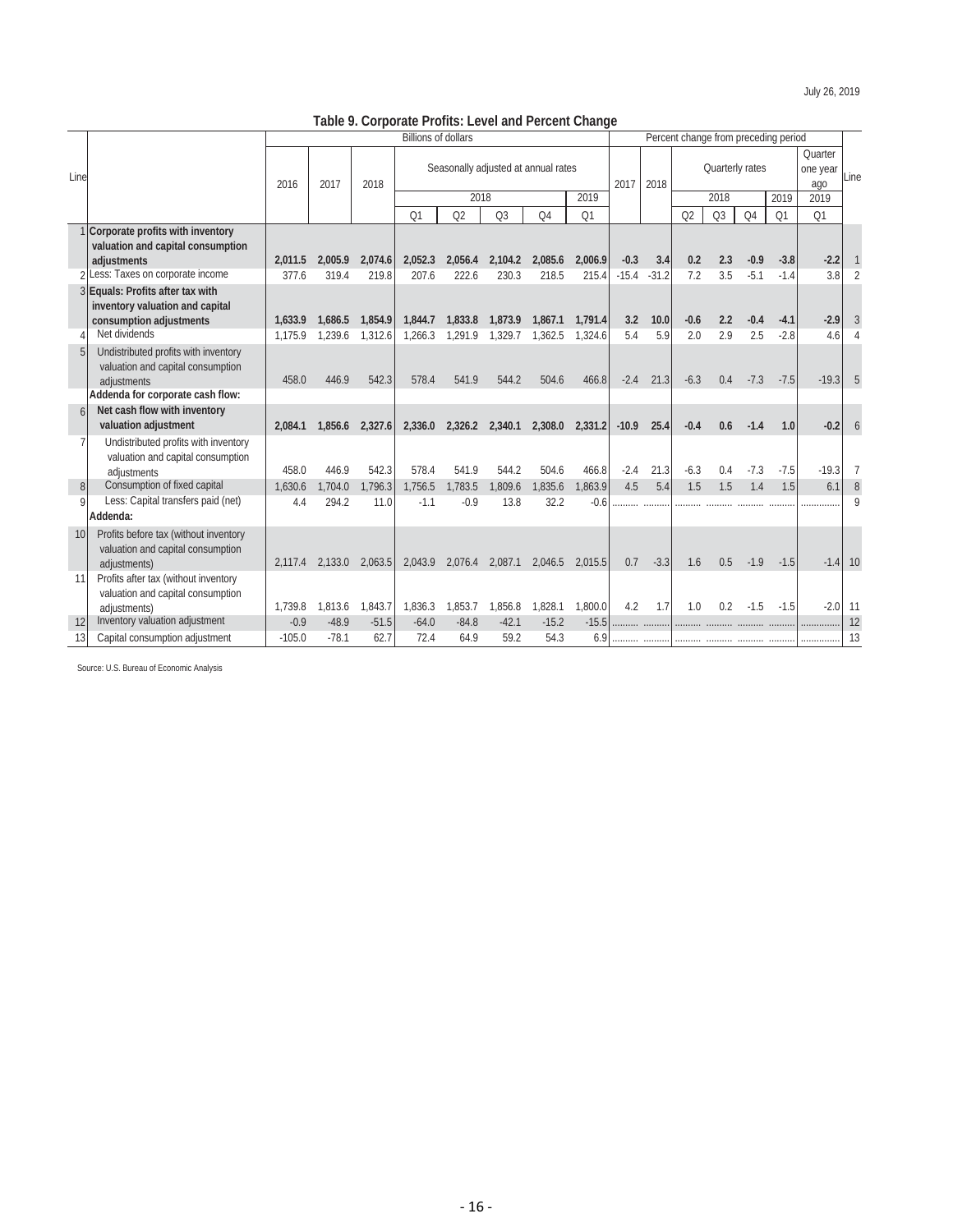#### **Table 10. Corporate Profits by Industry: Level and Change From Preceding Period**

[Billions of dollars]

|                |                                     | Level   |         |         |         |         |         |                                     |         |                              |          |         |         |                |          |                |  |
|----------------|-------------------------------------|---------|---------|---------|---------|---------|---------|-------------------------------------|---------|------------------------------|----------|---------|---------|----------------|----------|----------------|--|
|                |                                     |         |         |         |         |         |         |                                     |         | Change from preceding period |          |         |         |                |          |                |  |
| Line           |                                     |         |         |         |         | 2018    |         | Seasonally adjusted at annual rates | 2019    |                              |          |         | 2019    | Line           |          |                |  |
|                |                                     | 2016    | 2017    | 2018    |         |         |         |                                     |         | 2017                         | 2018     |         | 2018    |                |          |                |  |
|                |                                     |         |         |         | Q1      | Q2      | Q3      | Q4                                  | Q1      |                              |          | Q2      | Q3      | O <sub>4</sub> | Q1       |                |  |
| $\mathbf{1}$   | Corporate profits with inventory    |         |         |         |         |         |         |                                     |         |                              |          |         |         |                |          |                |  |
|                | valuation and capital               |         |         |         |         |         |         |                                     |         |                              |          |         |         |                |          |                |  |
|                | consumption adjustments             | 2,011.5 | 2,005.9 | 2,074.6 | 2,052.3 | 2,056.4 | 2,104.2 | 2,085.6                             | 2,006.9 | $-5.5$                       | 68.7     | 4.1     | 47.8    | $-18.6$        | $-78.7$  | $\overline{1}$ |  |
| $\overline{2}$ | Domestic industries                 | 1.599.6 | 1.551.9 | 1,573.0 | 1.544.5 | 1.561.4 | 1,592.6 | 1.593.3                             | 1,507.3 | $-47.7$                      | 21.1     | 16.9    | 31.2    | 0.7            | $-86.0$  | $\overline{2}$ |  |
| 3              | Financial                           | 424.3   | 388.6   | 399.8   | 408.9   | 413.5   | 391.7   | 385.0                               | 407.2   | $-35.7$                      | 11.1     | 4.7     | $-21.8$ | $-6.7$         | 22.2     | $\sqrt{3}$     |  |
| $\overline{4}$ | Nonfinancial                        | 1,175.3 | 1,163.2 | 1,173.2 | 1,135.7 | 1,147.9 | 1,200.9 | 1,208.3                             | 1,100.1 | $-12.1$                      | 10.0     | 12.2    | 53.0    | 7.4            | $-108.2$ | $\overline{4}$ |  |
| 5              | Rest of the world                   | 411.9   | 454.1   | 501.7   | 507.7   | 495.0   | 511.6   | 492.3                               | 499.6   | 42.2                         | 47.6     | $-12.7$ | 16.6    | $-19.3$        | 7.3      | 5              |  |
| 6              | Receipts from the rest of the world | 688.7   | 752.1   | 852.0   | 832.9   | 859.0   | 860.7   | 855.6                               | 869.3   | 63.5                         | 99.9     | 26.1    | 1.7     | $-5.0$         | 13.7     | 6              |  |
| $\overline{1}$ | Less: Payments to the rest of the   |         |         |         |         |         |         |                                     |         |                              |          |         |         |                |          |                |  |
|                | world                               | 276.8   | 298.0   | 350.4   | 325.1   | 364.0   | 349.1   | 363.4                               | 369.8   | 21.3                         | 52.4     | 38.8    | $-14.9$ | 14.3           | 6.4      | $\overline{7}$ |  |
| 8              | Corporate profits with inventory    |         |         |         |         |         |         |                                     |         |                              |          |         |         |                |          |                |  |
|                | valuation adjustment                | 2.116.5 | 2,084.1 | 2,011.9 | 1.979.9 | 1.991.5 | 2,045.0 | 2.031.3                             | 1,999.9 | $-32.4$                      | $-72.1$  | 11.7    | 53.5    | $-13.7$        | $-31.4$  | 8              |  |
| 9              | <b>Domestic industries</b>          | 1,704.6 | 1,630.0 | 1,510.3 | 1,472.1 | 1,496.5 | 1,533.4 | 1,539.1                             | 1,500.4 | $-74.6$                      | $-119.7$ | 24.4    | 36.9    | 5.6            | $-38.7$  | $\overline{9}$ |  |
| 10             | Financial                           | 456.8   | 413.5   | 405.0   | 413.3   | 418.4   | 397.4   | 390.8                               | 419.0   | $-43.3$                      | $-8.5$   | 5.1     | $-21.0$ | $-6.5$         | 28.1     | 10             |  |
| 11             | <b>Federal Reserve banks</b>        | 92.0    | 78.3    | 63.6    | 70.0    | 65.6    | 61.9    | 56.8                                | 50.6    | $-13.7$                      | $-14.7$  | $-4.4$  | $-3.7$  | $-5.1$         | $-6.2$   | 11             |  |
| 12             | Other financial                     | 364.8   | 335.2   | 341.4   | 343.3   | 352.8   | 335.5   | 334.0                               | 368.4   | $-29.7$                      | 6.2      | 9.5     | $-17.3$ | $-1.4$         | 34.3     | 12             |  |
| 13             | Nonfinancial                        | 1,247.8 | 1,216.5 | 1,105.3 | 1,058.8 | 1,078.2 | 1,136.1 | 1,148.2                             | 1,081.4 | $-31.3$                      | $-111.2$ | 19.3    | 57.9    | 12.2           | $-66.8$  | 13             |  |
| 14             | <b>Utilities</b>                    | 9.4     | 11.6    | $-4.0$  | 1.7     | $-1.6$  | $-5.4$  | $-10.7$                             | $-4.2$  | 2.2                          | $-15.5$  | $-3.3$  | $-3.8$  | $-5.3$         | 6.6      | 14             |  |
| 15             | Manufacturing                       | 332.2   | 315.5   | 283.7   | 246.0   | 287.0   | 298.9   | 303.0                               | 260.1   | $-16.7$                      | $-31.8$  | 41.0    | 11.8    | 4.2            | $-42.9$  | 15             |  |
| 16             | Durable goods                       | 192.3   | 173.2   | 132.0   | 120.6   | 137.3   | 143.9   | 126.1                               | 140.4   | $-19.0$                      | $-41.3$  | 16.7    | 6.6     | $-17.9$        | 14.4     | 16             |  |
| 17             | Fabricated metal products           | 23.7    | 20.4    | 19.3    | 18.8    | 18.0    | 20.2    | 20.1                                | 24.5    | $-3.3$                       | $-1.1$   | $-0.8$  | 2.2     | $-0.1$         | 4.4      | 17             |  |
| 18             | Machinery                           | 19.0    | 18.3    | 12.0    | 11.2    | 11.3    | 12.4    | 13.0                                | 14.9    | $-0.7$                       | $-6.3$   | 0.1     | 1.1     | 0.6            | 1.9      | 18             |  |
|                | Computer and electronic             |         |         |         |         |         |         |                                     |         |                              |          |         |         |                |          |                |  |
| 19             | products                            | 50.2    | 44.2    | 43.0    | 32.7    | 46.1    | 49.7    | 43.7                                | 46.6    | $-6.1$                       | $-1.1$   | 13.4    | 3.6     | $-5.9$         | 2.9      | 19             |  |
| 20             | Electrical equipment,               |         |         |         |         |         |         |                                     |         |                              |          |         |         |                |          |                |  |
|                | appliances, and components          | 5.2     | 9.6     | 6.1     | 10.9    | 7.6     | 5.0     | 0.9                                 | 2.0     | 4.4                          | $-3.5$   | $-3.3$  | $-2.6$  | $-4.1$         | 1.0      | 20             |  |
| 21             | Motor vehicles, bodies and          |         |         |         |         |         |         |                                     |         |                              |          |         |         |                |          |                |  |
|                | trailers, and parts                 | 29.3    | 15.9    | $-0.3$  | $-1.0$  | $-1.1$  | 4.4     | $-3.5$                              | $-3.9$  | $-13.4$                      | $-16.2$  | $-0.1$  | 5.4     | $-7.8$         | $-0.5$   | 21             |  |
| 22             | Other durable goods                 | 64.8    | 64.9    | 51.9    | 48.1    | 55.4    | 52.3    | 51.8                                | 56.4    | 0.2                          | $-13.0$  | 7.4     | $-3.2$  | $-0.4$         | 4.6      | 22             |  |
| 23             | Nondurable goods                    | 139.9   | 142.3   | 151.7   | 125.4   | 149.7   | 154.9   | 176.9                               | 119.7   | 2.3                          | 9.5      | 24.3    | 5.2     | 22.0           | $-57.3$  | 23             |  |
| 24             | Food and beverage and               |         |         |         |         |         |         |                                     |         |                              |          |         |         |                |          |                |  |
|                | tobacco products                    | 68.4    | 60.4    | 46.9    | 47.1    | 50.8    | 50.1    | 39.6                                | 43.8    | $-8.0$                       | $-13.5$  | 3.7     | $-0.8$  | $-10.4$        | 4.2      | 24             |  |
| 25             | Petroleum and coal products         | $-30.6$ | $-7.5$  | 19.4    | 4.2     | 11.9    | 16.5    | 45.2                                | $-0.2$  | 23.2                         | 26.9     | 7.7     | 4.6     | 28.6           | $-45.4$  | 25             |  |
| 26             | Chemical products                   | 64.6    | 62.2    | 58.5    | 48.4    | 59.7    | 60.5    | 65.4                                | 52.9    | $-2.4$                       | $-3.7$   | 11.3    | 0.8     | 4.9            | $-12.4$  | 26             |  |
| 27             | Other nondurable goods              | 37.6    | 27.1    | 26.9    | 25.7    | 27.3    | 27.8    | 26.8                                | 23.1    | $-10.5$                      | $-0.2$   | 1.6     | 0.5     | $-1.0$         | $-3.7$   | 27             |  |
| 28             | Wholesale trade                     | 126.6   | 124.2   | 108.9   | 109.3   | 92.3    | 110.9   | 122.9                               | 116.1   | $-2.4$                       | $-15.3$  | $-17.0$ | 18.6    | 11.9           | $-6.8$   | 28             |  |
| 29             | Retail trade                        | 170.5   | 156.9   | 133.1   | 137.7   | 122.8   | 141.8   | 130.0                               | 151.2   | $-13.6$                      | $-23.8$  | $-15.0$ | 19.0    | $-11.8$        | 21.2     | 29             |  |
| 30             | Transportation and warehousing      | 63.9    | 58.2    | 45.0    | 42.9    | 39.9    | 43.5    | 53.6                                | 41.1    | $-5.7$                       | $-13.3$  | $-3.0$  | 3.6     | 10.1           | $-12.5$  | 30             |  |
| 31             | Information                         | 157.4   | 141.0   | 121.7   | 123.9   | 127.3   | 124.3   | 111.4                               | 108.6   | $-16.4$                      | $-19.3$  | 3.5     | $-3.1$  | $-12.8$        | $-2.8$   | 31             |  |
| 32             | Other nonfinancial                  | 387.8   | 409.1   | 416.9   | 397.2   | 410.4   | 422.1   | 438.1                               | 408.5   | 21.3                         | 7.8      | 13.2    | 11.8    | 16.0           | $-29.6$  | 32             |  |
|                | 33 Rest of the world                | 411.9   | 454.1   | 501.7   | 507.7   | 495.0   | 511.6   | 492.3                               | 499.6   | 42.2                         | 47.6     | $-12.7$ | 16.6    | $-19.3$        | 7.3      | 33             |  |

Note. Estimates in this table are based on the 2012 North American Industry Classification System (NAICS).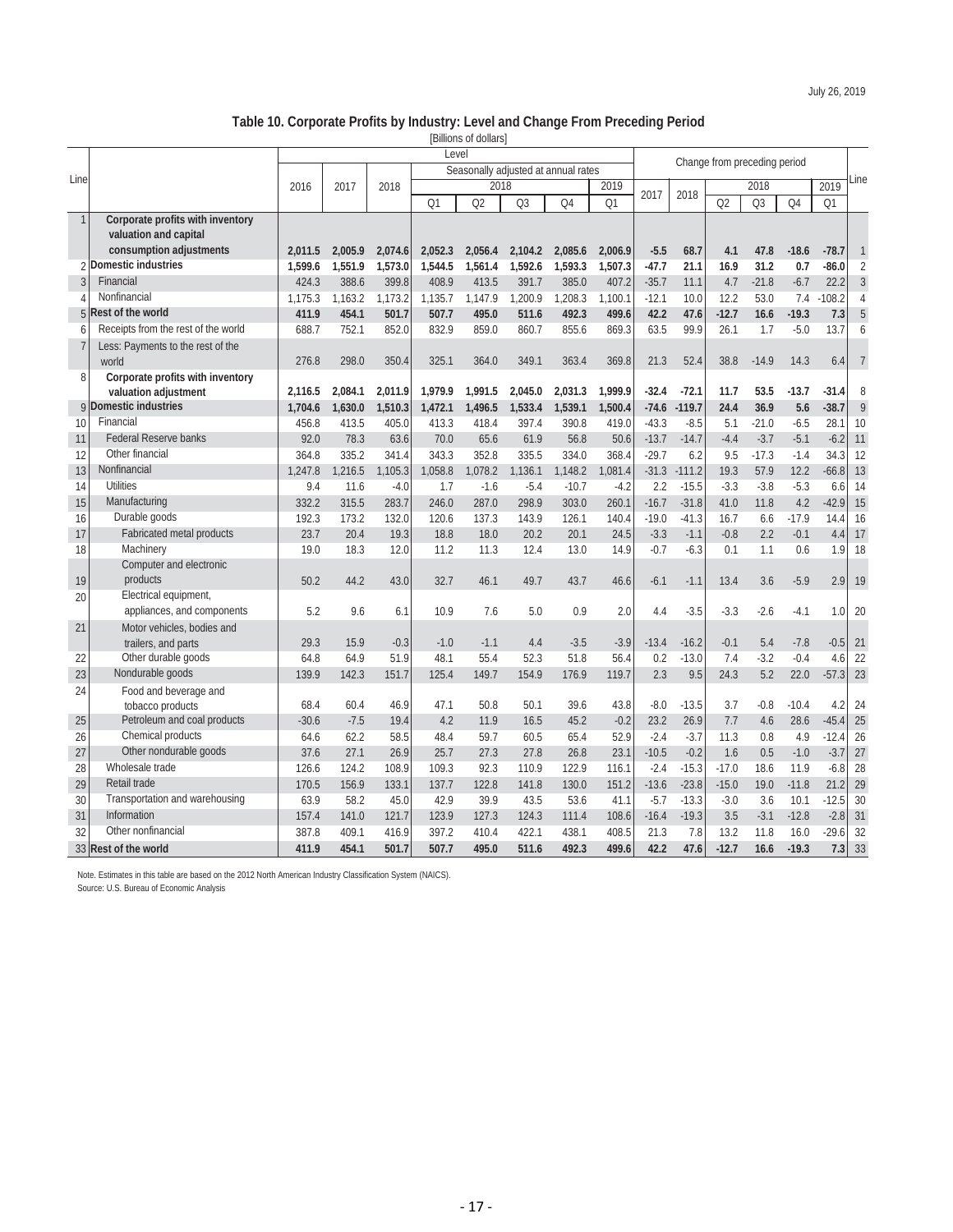# **Table 11. Gross Value Added of Nonfinancial Domestic Corporate Business**

|                |                                                                                        |                            |         |                  | Seasonally adjusted at annual rates |                 |                                             |         |            |                |
|----------------|----------------------------------------------------------------------------------------|----------------------------|---------|------------------|-------------------------------------|-----------------|---------------------------------------------|---------|------------|----------------|
| Line           |                                                                                        | 2016                       | 2017    | 2018             |                                     |                 | 2018                                        |         | 2019       | Line           |
|                |                                                                                        |                            |         |                  | Q1                                  | Q2              | Q <sub>3</sub>                              | Q4      | Q1         |                |
|                |                                                                                        | <b>Billions of dollars</b> |         |                  |                                     |                 |                                             |         |            |                |
| 1              | Gross value added of nonfinancial corporate business                                   | 9,238.0                    |         | 9,607.3 10,063.1 |                                     |                 | 9,924.3 10,002.3 10,127.2 10,198.7 10,285.1 |         |            | $\mathbf{1}$   |
|                | Consumption of fixed capital                                                           | 1,433.3                    | 1,495.6 | 1,575.2          | 1,540.9                             | 1,564.1         | 1,586.4                                     | 1.609.4 | 1,633.3    | $\overline{2}$ |
| 3              | Net value added                                                                        | 7,804.6                    | 8,111.7 | 8,487.9          | 8,383.4                             | 8,438.2         | 8,540.8                                     | 8,589.3 | 8,651.8    | 3              |
| 4              | Compensation of employees                                                              | 5,426.6                    | 5,698.5 | 6,007.6          | 5,955.6                             | 5,987.2         | 6,033.1                                     | 6,054.6 | 6,214.7    | 4              |
| 5              | Wages and salaries                                                                     | 4,555.9                    | 4,780.9 | 5,042.4          | 4,999.2                             | 5,025.4         | 5,063.5                                     | 5,081.4 | 5,224.6    | 5              |
| 6              | Supplements to wages and salaries                                                      | 870.7                      | 917.5   | 965.3            | 956.4                               | 961.8           | 969.6                                       | 973.3   | 990.0      | 6              |
| $\overline{7}$ | Taxes on production and imports less subsidies                                         | 799.8                      | 835.0   | 876.4            | 862.0                               | 873.6           | 878.8                                       | 891.2   | 894.8      | $\overline{7}$ |
| 8              | Net operating surplus                                                                  | 1,578.2                    | 1,578.2 | 1,603.9          | 1,565.8                             | 1,577.4         | 1,629.0                                     | 1,643.4 | 1,542.3    | 8              |
| 9              | Net interest and miscellaneous payments                                                | 333.7                      | 319.5   | 347.4            | 336.2                               | 345.3           | 351.2                                       | 356.8   | 353.5      | 9              |
| 10             | Business current transfer payments (net)                                               | 69.2                       | 95.5    | 83.3             | 93.9                                | 84.2            | 76.9                                        | 78.3    | 88.7       | 10             |
| 11             | Corporate profits with inventory valuation and capital consumption                     |                            |         |                  |                                     |                 |                                             |         |            |                |
|                | adjustments                                                                            | 1,175.3                    | 1,163.2 | 1,173.2          | 1,135.7                             | 1,147.9         | 1,200.9                                     | 1,208.3 | 1,100.1    | 11             |
| 12             | Taxes on corporate income                                                              | 262.9                      | 232.5   | 155.6            | 140.9                               | 157.3           | 166.8                                       | 157.5   | 157.3      | 12             |
| 13             | Profits after tax with inventory valuation and capital consumption                     |                            |         |                  |                                     |                 |                                             |         |            |                |
|                | adjustments                                                                            | 912.3                      | 930.7   | 1,017.6          | 994.8                               | 990.6           | 1.034.1                                     | 1,050.8 | 942.8      | 13             |
| 14             | Net dividends                                                                          | 690.7                      | 681.2   | 196.8            | $-214.2$                            | 82.6            | 514.6                                       | 404.0   | 499.0      | -14            |
| 15             | Undistributed profits with inventory valuation and capital consumption                 |                            |         |                  |                                     |                 |                                             |         |            |                |
|                | adjustments                                                                            | 221.7                      | 249.5   | 820.8            | 1,208.9                             | 908.1           | 519.5                                       | 646.8   | 443.7      | 15             |
|                | Addenda:                                                                               |                            |         |                  |                                     |                 |                                             |         |            |                |
| 16             | Profits before tax (without inventory valuation and capital consumption                |                            |         |                  |                                     |                 |                                             |         |            |                |
|                | adjustments)                                                                           | 1,248.8                    | 1,265.4 | 1,156.9          | 1,122.9                             | 1,163.0 1,178.1 |                                             | 1,163.4 | 1,097.0    | - 16           |
| 17             | Profits after tax (without inventory valuation and capital consumption<br>adjustments) | 985.8                      | 1,032.9 | 1,001.2          | 982.0                               | 1,005.7         | 1,011.3                                     | 1,005.9 | 939.7      | 17             |
| 18             | Inventory valuation adjustment                                                         | $-0.9$                     | $-48.9$ | -51.5            | $-64.0$                             | $-84.8$         | $-42.1$                                     | $-15.2$ | $-15.5$    | -18            |
| 19             | Capital consumption adjustment                                                         | $-72.6$                    | $-53.3$ | 67.9             | 76.9                                | 69.7            | 64.9                                        | 60.1    | 18.6       | 19             |
|                | Billions of chained (2012) dollars                                                     |                            |         |                  |                                     |                 |                                             |         |            |                |
| 20             | Gross value added of nonfinancial corporate business                                   | 8,841.0                    | 9,014.2 | 9,188.5          | 9,110.8                             | 9,101.9         | 9,242.8                                     | 9,298.6 | 9,379.1    | -20            |
|                | 21 Consumption of fixed capital <sup>2</sup>                                           | 1,413.8                    | 1,455.7 | 1,505.7          | 1,483.2                             | 1,497.2         | 1,512.8                                     | 1,529.6 | 1,551.6    | 21             |
|                | 22 Net value added <sup>3</sup>                                                        | 7,427.2                    | 7,558.5 | 7,682.8          | 7,627.5                             | 7,604.7         | 7,729.9                                     | 7,769.0 | 7,827.5    | 22             |
|                | Dollars; quarters seasonally adjusted                                                  |                            |         |                  |                                     |                 |                                             |         |            |                |
|                | Price, costs, and profits per unit of real gross value added of                        |                            |         |                  |                                     |                 |                                             |         |            |                |
|                | nonfinancial corporate business:                                                       |                            |         |                  |                                     |                 |                                             |         |            |                |
| 23             | Price per unit of real gross value added of nonfinancial corporate                     |                            |         |                  |                                     |                 |                                             |         |            |                |
|                | business $4$                                                                           | 1.045                      | 1.066   | 1.095            | 1.089                               | 1.099           | 1.096                                       | 1.097   | 1.097      | 23             |
| 24             | Compensation of employees (unit labor cost)                                            | 0.614                      | 0.632   | 0.654            | 0.654                               | 0.658           | 0.653                                       | 0.651   | $0.663$ 24 |                |
| 25             | Unit nonlabor cost                                                                     | 0.298                      | 0.305   | 0.314            | 0.311                               | 0.315           | 0.313                                       | 0.316   | $0.317$ 25 |                |
| 26             | Consumption of fixed capital                                                           | 0.162                      | 0.166   | 0.171            | 0.169                               | 0.172           | 0.172                                       | 0.173   | 0.174      | 26             |
| 27             | Taxes on production and imports less subsidies plus business current                   |                            |         |                  |                                     |                 |                                             |         |            |                |
|                | transfer payments (net)                                                                | 0.098                      | 0.103   | 0.104            | 0.105                               | 0.105           | 0.103                                       | 0.104   | $0.105$ 27 |                |
| 28             | Net interest and miscellaneous payments                                                | 0.038                      | 0.035   | 0.038            | 0.037                               | 0.038           | 0.038                                       | 0.038   | 0.038 28   |                |
| 29             | Corporate profits with inventory valuation and capital consumption                     |                            |         |                  |                                     |                 |                                             |         |            |                |
|                | adjustments (unit profits from current production)                                     | 0.133                      | 0.129   | 0.128            | 0.125                               | 0.126           | 0.130                                       | 0.130   | 0.117      | 29             |
| 30             | Taxes on corporate income                                                              | 0.030                      | 0.026   | 0.017            | 0.015                               | 0.017           | 0.018                                       | 0.017   | 0.017      | 30             |
| 31             | Profits after tax with inventory valuation and capital consumption                     |                            |         |                  |                                     |                 |                                             |         |            |                |
|                | adjustments                                                                            | 0.103                      | 0.103   | 0.111            | 0.109                               | 0.109           | 0.112                                       | 0.113   | $0.101$ 31 |                |

1. The current-dollar gross value added is deflated using the gross value added chain-type price index for nonfinancial industries from the GDP-by-industry accounts. For periods when this price index is not available, the chain-type price index for GDP goods and structures is used.

2. Chained-dollar consumption of fixed capital of nonfinancial corporate business is calculated as the product of the chain-type quantity index and the 2012 current-dollar value of the corresponding series, divided by 100.

3. Chained-dollar net value added of nonfinancial corporate business is the difference between the gross value added and the consumption of fixed capital.

4. The deflator for gross value added of nonfinancial corporate business divided by 100.

Note. Estimates in this table are based on the 2012 North American Industry Classification System (NAICS).